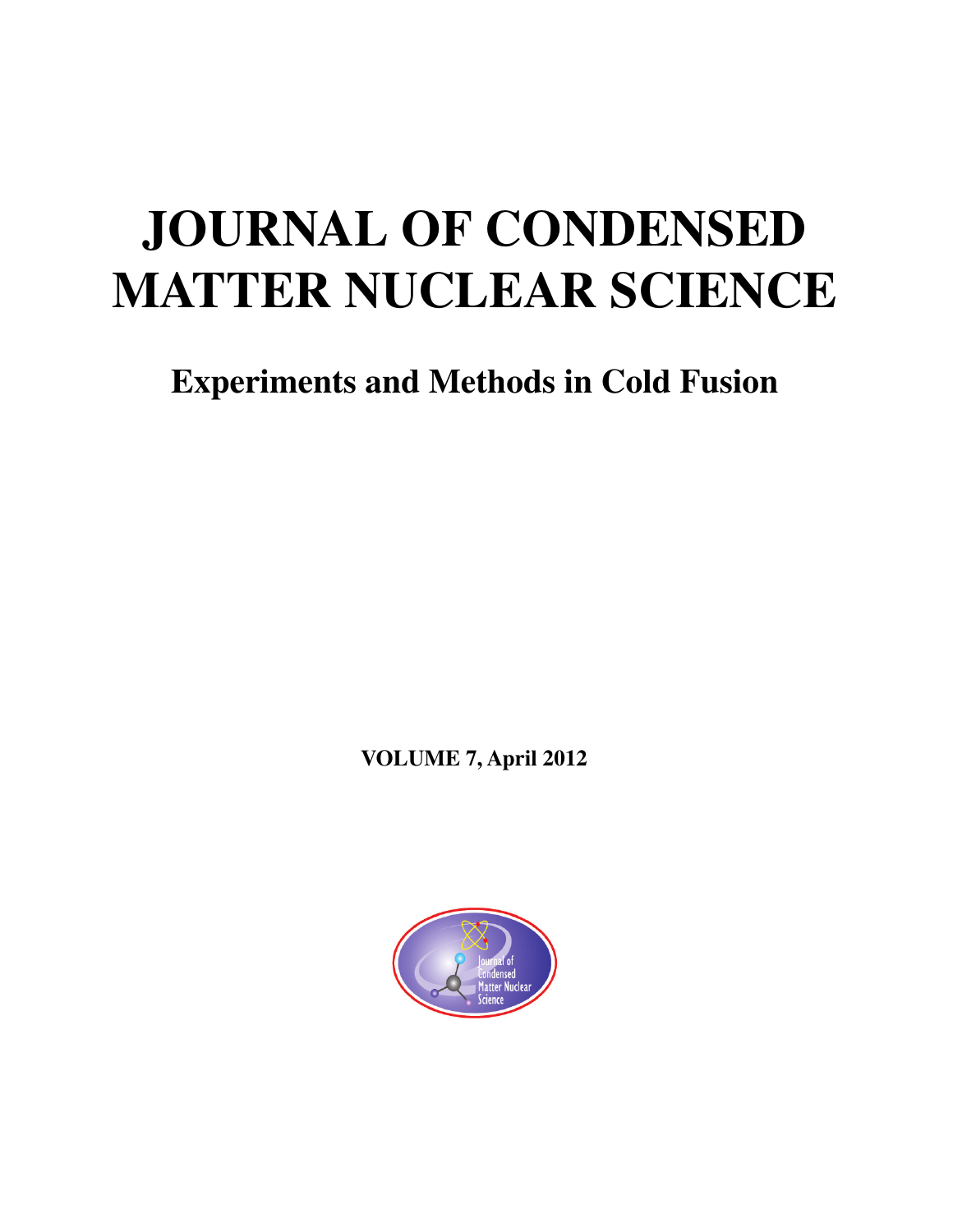### **JOURNAL OF CONDENSED MATTER NUCLEAR SCIENCE**

Experiments and Methods in Cold Fusion

**Editor-in-Chief** Jean-Paul Biberian *Marseille, France*

Editorial Board

Peter Hagelstein *MIT, USA*

George Miley *Fusion Studies Laboratory, University of Illinois, USA*

Xing Zhong Li *Tsinghua University, China*

Michael McKubre *SRI International, USA* Edmund Storms *KivaLabs, LLC, USA*

Akito Takahashi *Osaka University, Japan*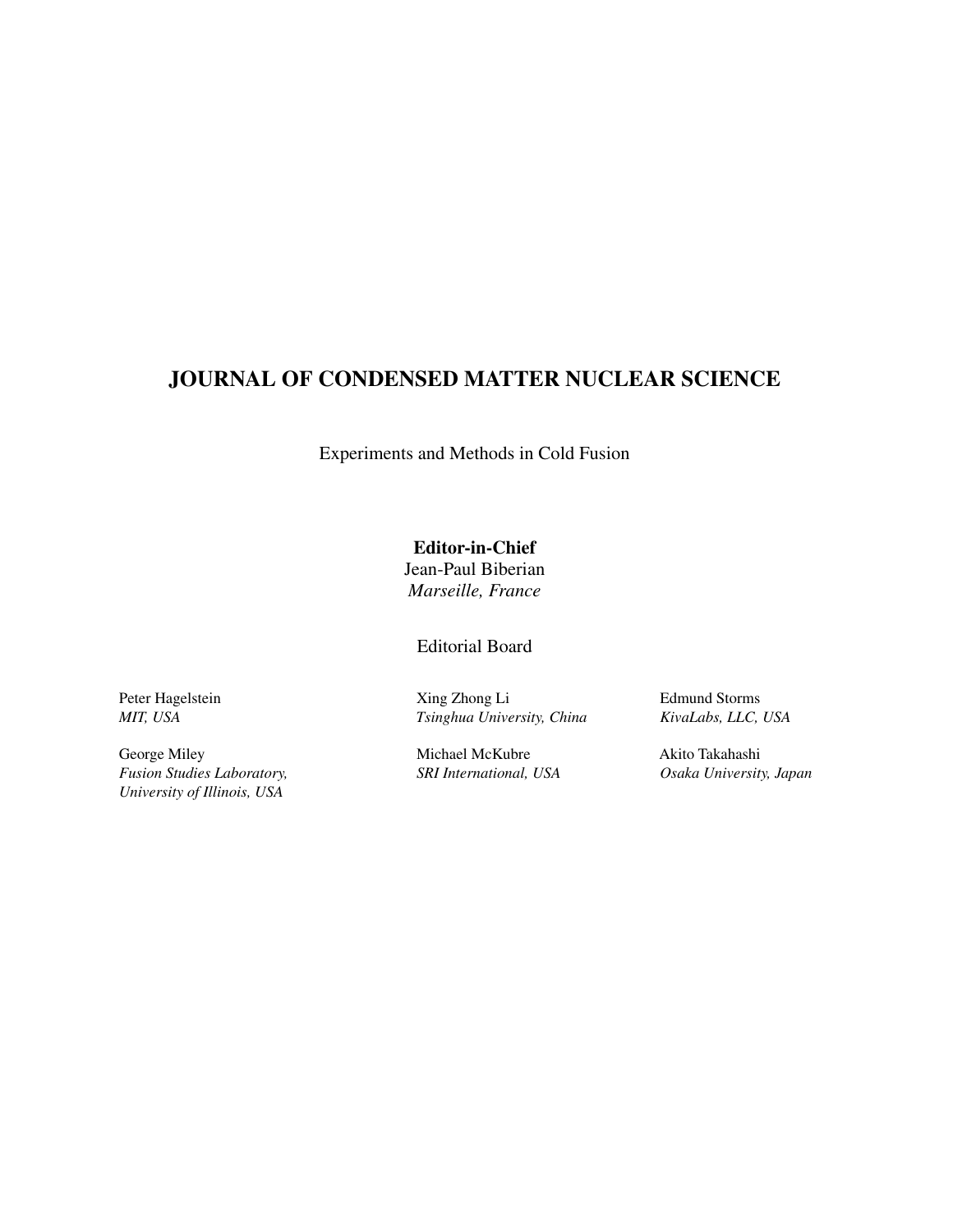### **JOURNAL OF CONDENSED MATTER NUCLEAR SCIENCE**

### **Volume 7, April 2012**

#### **© 2012 ISCMNS. All rights reserved. ISSN 2227-3123**

This journal and the individual contributions contained in it are protected under copyright by ISCMNS and the following terms and conditions apply.

#### **Electronic usage or storage of data**

JCMNS is an open-access scientific journal and no special permissions or fees are required to download for personal non-commercial use or for teaching purposes in an educational institution.

All other uses including printing, copying, distribution require the written consent of ISCMNS.

Permission of the ISCMNS and payment of a fee are required for photocopying, including multiple or systematic copying, copying for advertising or promotional purposes, resale, and all forms of document delivery.

Permissions may be sought directly from ISCMNS, E-mail: CMNSEditor@iscmns.org. For further details you may also visit our web site: http:/www.iscmns.org/CMNS/

Members of ISCMNS may reproduce the table of contents or prepare lists of articles for internal circulation within their institutions.

#### **Orders, claims, author inquiries and journal inquiries**

Please contact the Editor in Chief, CMNSEditor@iscmns.org or webmaster@iscmns.org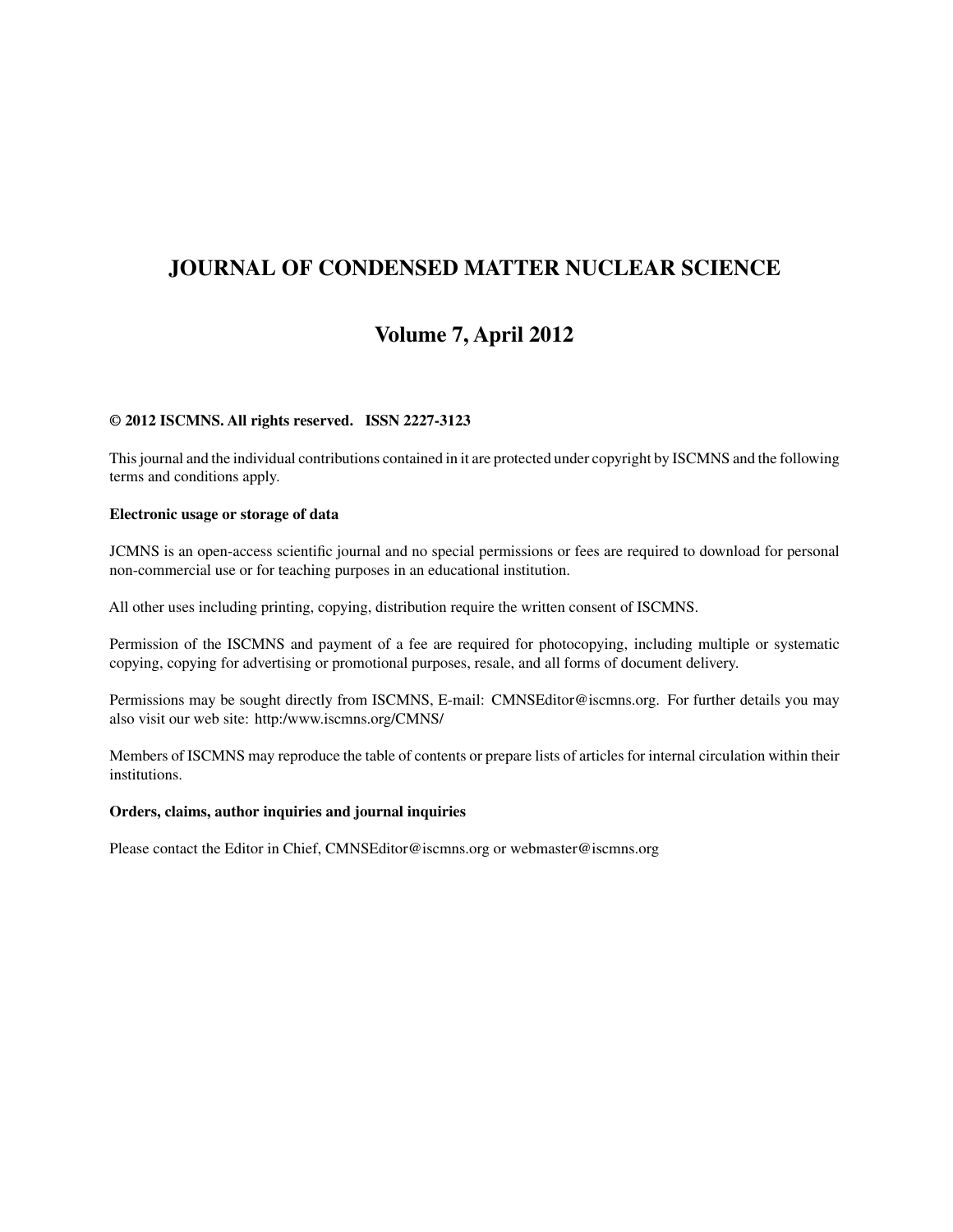J. Condensed Matter Nucl. Sci. 7 (2012) 1–50 ©2012 ISCMNS. All rights reserved.



# JOURNAL OF CONDENSED MATTER NUCLEAR SCIENCE

Volume 7 2012

### **CONTENTS**

PREFACE

| <b>ERRATUM</b>                                                                                                  |    |
|-----------------------------------------------------------------------------------------------------------------|----|
| Errata and Comments on a Recent Set of Papers in Journal of Condensed Matter in<br>Nuclear Science              | 1  |
| P.L. Hagelstein and I.U. Chaudhary                                                                              |    |
| <b>LETTER TO THE EDITOR</b>                                                                                     |    |
| Errata and More Evidence of Microscopic Ball Lightning (Plasmoids) in CF Devices<br><b>Edward Lewis</b>         | 8  |
| <b>REVIEW ARTICLE</b>                                                                                           |    |
| <b>Biological Transmutations: Historical Perspective</b><br>Jean-Paul Biberian                                  | 11 |
| <b>RESEARCH ARTICLES</b>                                                                                        |    |
| Evidence Concerning the Mechanism of the Nuclear Reaction between Deuterium and<br>Tritium<br>John O'M. Bockris | 26 |
| Priority in Nuclear Reactions in the Cold                                                                       | 32 |
| John O'M. Bockris                                                                                               |    |
| Including Nuclear Degrees of Freedom in a Lattice Hamiltonian<br>P.L. Hagelstein and I.U. Chaudhary             | 35 |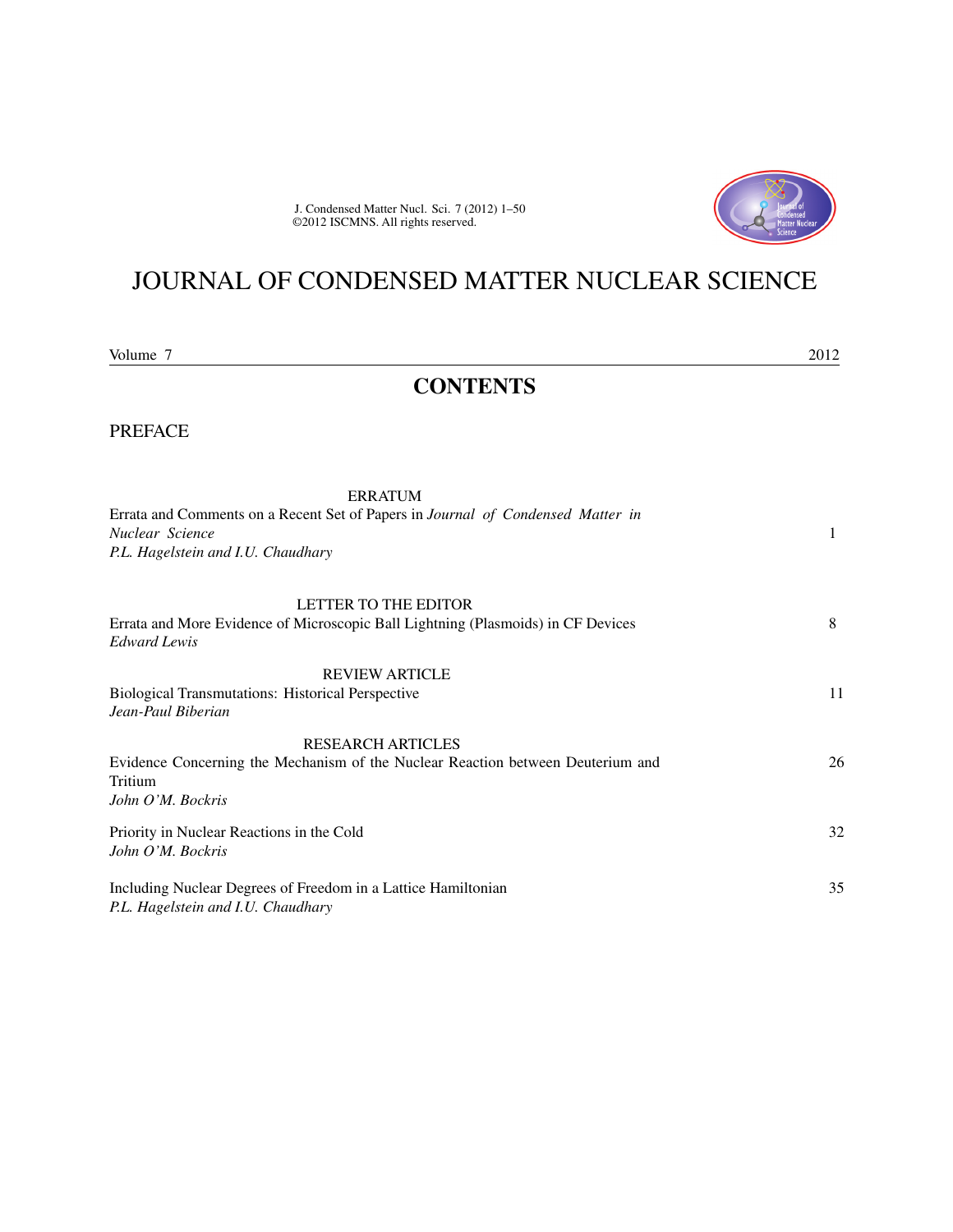### **PREFACE**

It is my pleasure to announce the publication of the seventh volume of the *Journal of Condensed Matter Nuclear Science*. This new volume comprises six papers of great interest for the Condensed Matter Nuclear Society. Enjoy reading them.

> *Jean-Paul Biberian April 2012*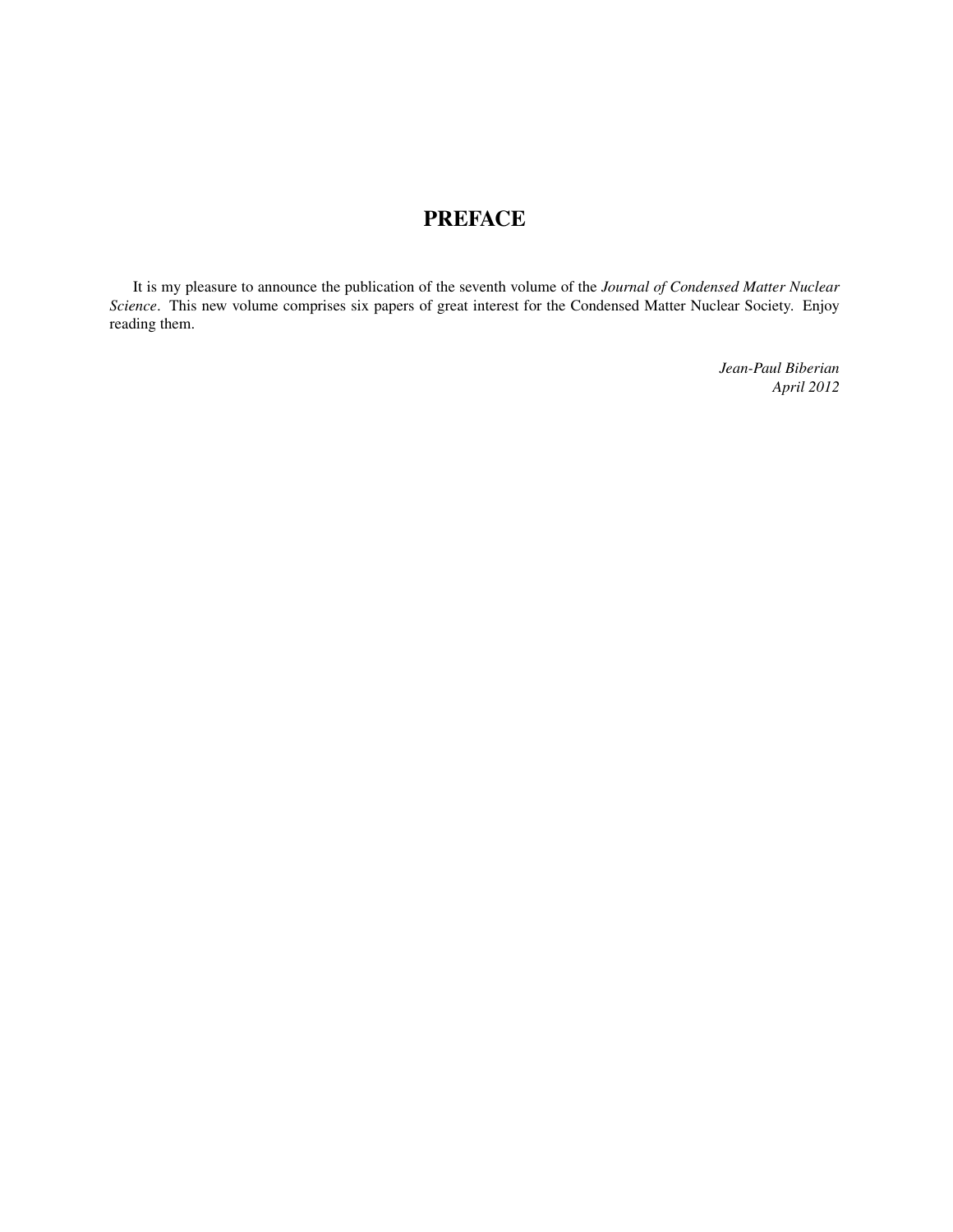J. Condensed Matter Nucl. Sci. 7 (2012) 1–7



Erratum

## Errata and Comments on a Recent Set of Papers in *Journal of Condensed Matter in Nuclear Science*

#### Peter L. Hagelstein ∗

*Research Laboratory of Electronics, Massachusetts Institute of Technology, Cambridge, MA 02139, USA*

### Irfan U. Chaudhary

*Department of Computer Science and Engineering, University of Engineering and Technology. Lahore, Pakistan*

#### **Abstract**

Recently we published a series of papers that focused on coherent energy exchange in the context of the lossy spin–boson model in this journal. Minor errors have been identified, and we provide corrections here. In addition, we give additional discussion of some of the issues.

© 2012 ISCMNS. All rights reserved. ISSN 2227-3123

*Keywords:* Excess heat, Fleischmann–Pons effect, Spin–boson model

#### **1. Introduction**

Over the years we have been developing the lossy spin–boson model as part of a proposed explanation for coherent energy exchange for the excess heat effect in the Fleischmann–Pons experiment. We recently documented some of our work on the model in a series of papers that appeared recently in this journal. After the papers were published, we noticed some errors while using them in the course of our research efforts. We found enough errors in both the text and in the equations that it seemed useful to go through them systematically and develop an errata.

However, in working with the papers we noticed an additional issue as well. In some cases results are given that probably should have been discussed further, and there are subtleties which are probably worth additional comment. In what follows, we list the errors we have found, and provide some additional thoughts on a paper by paper basis.

#### **2. Energy Exchange in the Lossy Spin–Boson Model**

In [1] there is a discussion on page 59, in which degenerate states are discussed. As published, the text explains (paragraph 1): "States that are resonant (such as  $\Phi_1$  and  $\Phi_{12}$ ) are assumed to be stable against zero-energy decay

<sup>∗</sup>E-mail: plh@mit.edu

<sup>© 2012</sup> ISCMNS. All rights reserved. ISSN 2227-3123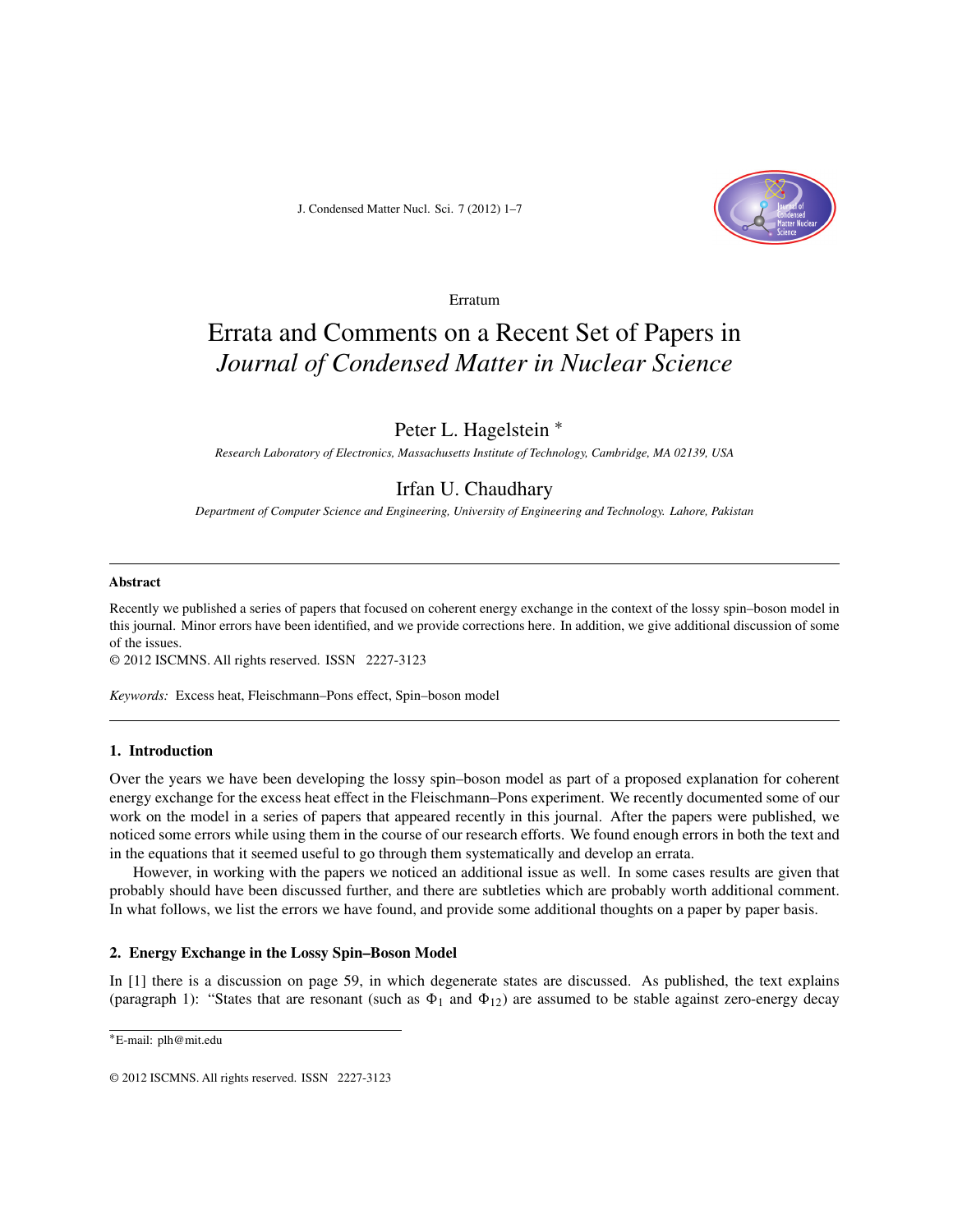process." The word "resonant" here should probably have been instead "degenerate".

#### 2.1. Loss model

The loss model discussed in the main text of the paper [1], and derived in Appendix A, probably deserves further discussion. Perhaps the biggest issue is that the approach will be most useful in the case where the decay process in one-directional, so that we do not need source terms in the sector Hamiltonian. Within this restriction, pretty much any loss process can be modeled using the infinite-order Brillouin–Wigner formalism.

Oscillator loss mechanisms near  $\omega_0$  do not work this way if  $k_BT$  is on the order of  $\hbar\omega_0$  or larger. In this case, it would still be possible to develop a model based on the formalism described, as long as it were augmented to include source terms for the coupling from the different sectors. The coupling between the different sectors in such a problem would greatly increase the amount of work needed to develop solutions, since one would need to develop solutions for the different sectors self-consistently.

As a result, we have recently been coming around to a point of view in which loss generally impacts the coherent energy exchange rate in the multiphoton regime of the spin–boson model, for the reasons described in the paper. It is not the case that we require some very restricted loss model or process to see the effect; instead, it is likely that the loss mechanisms associated with a physical system may be good enough in principle to do the job qualitatively, as long as the associated decay rates are sufficiently fast.

#### **3. Dynamics in the Case of Coupled Degenerate States**

In models based on operators that form a finite closed Lie group, Ehrenfest's theorem will lead to a finite set of evolution equations that involve expectation values of those operators. This occurs for linear and quadratic position and momentum operators in the simple harmonic oscillator model. Although we have presented two-coupled evolution equations for the model under discussion describing coupling between neighboring degenerate states [2], the associated operators do not form a closed Lie group. We stop with the evolution equation of Eq. (17) on p. 76, since this is sometimes done in potential well problems in order to make a connection between the quantum version of the problem and the classical version of the problem. In the classical limit of the problem we can determine the force if we know the position (whereas in the associated quantum problem we only have an estimate of the expectation value of the force given the expectation value of the position).

#### **4. Second-order Formulation and Scaling in the Lossy Spin–Boson Model**

In the lossless version of the spin–boson problem, coherent energy exchange in the multiphoton regime only occurs when the coupling is moderately strong. Such coupling causes the levels of the two-level system to shift substantially. As a result, the resonance condition for coherent energy exchange would include this shift. We would denote this in the case of a three-quantum exchange as

$$
\Delta E(g) = 3\hbar \omega_0, \tag{1}
$$

where  $\Delta E(g)$  means the shifted transition energy, and where g is the dimensionless coupling constant, which in the lossless spin–boson model is

$$
g = \frac{V\sqrt{n}}{\Delta E} \qquad \text{(lossless problem)} \tag{2}
$$

In the lossy spin–boson problem, we would also expect a shift to occur. As a result, the resonance condition should be written so as to include the shift. Equation (7) of [**?**] could reasonably be revised so as to take this into account:

$$
\Delta E = 3\hbar\omega_0 \rightarrow \Delta E(g) = 3\hbar\omega_0,
$$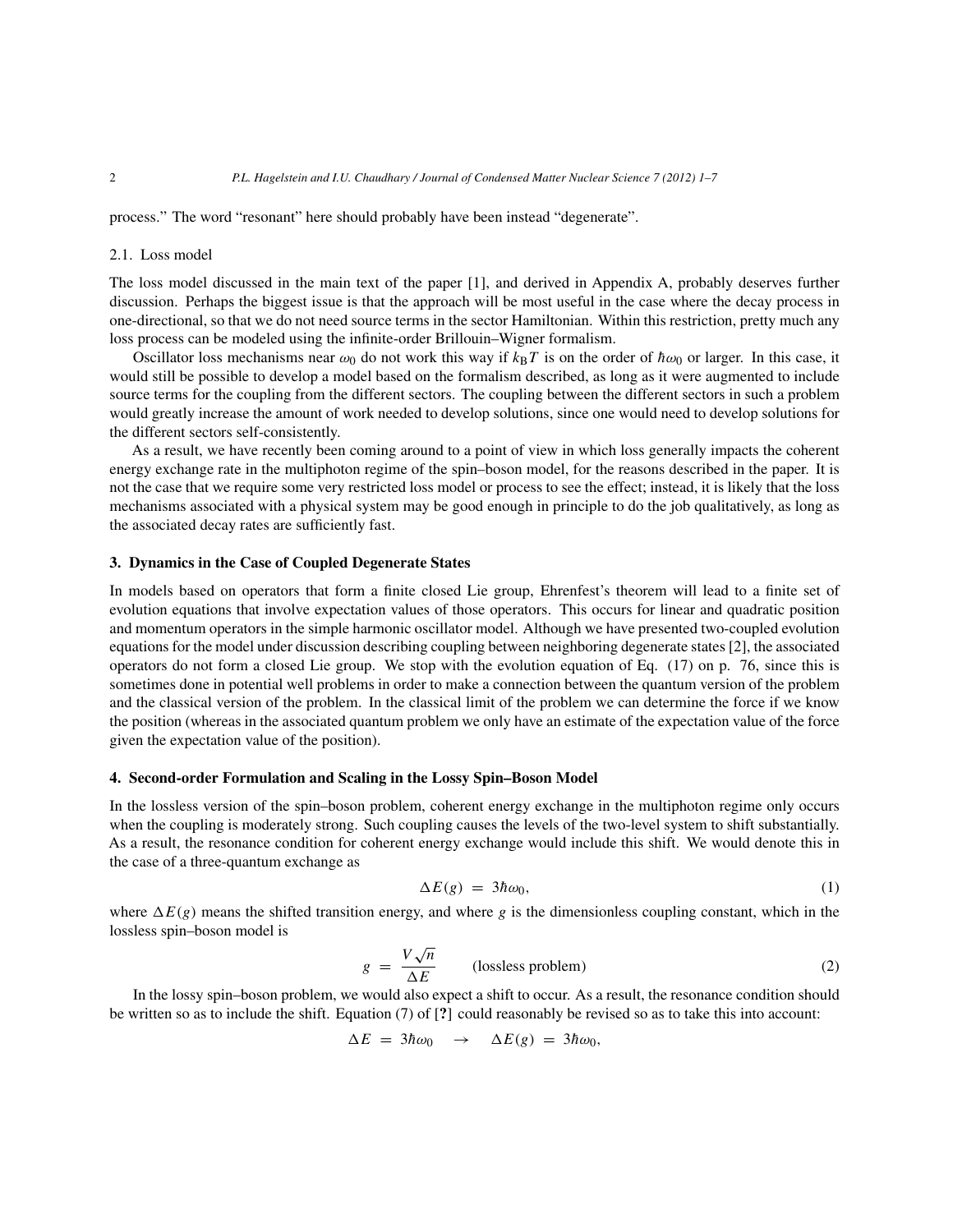where the relevant dimensionless coupling coefficient for the lossy spin–boson model is

$$
g = \frac{V\sqrt{n}}{\Delta E}\sqrt{S^2 - m^2}
$$
 (lossy problem). (3)

#### 4.1. Difference between lossy and lossless spin–boson models

However, there is an important difference between the two models that is worth some discussion. In the lossless spin– boson model, the individual two-level systems are very nearly independent (and especially so in the large  $n$  limit), and the dimensionless coupling constant can be interpreted as the ratio of an (adiabatic) interaction matrix element to the transition energy. What this means is that the interaction for each two-level system has to be very strong in order for the coupling to be strong. The large level shifts that occur in the lossless model are on the order of the transition energy for g near unity. This is reflected in the associated experiments where a great deal of effort is put in to find transitions with small energy differences and large dipole moments.

In the lossy spin–boson model, the dimensionless coupling constant must be large for substantial coherent energy exchange to occur when many quanta are exchanged. But in this case, the associated phonon exchange matrix elements are individually very small, and a large dimensionless coupling constant occurs only because of the presence of the Dicke factor  $\sqrt{S^2 - m^2}$  in the definition of g. This is not just a matter of different definitions, in the numerical calculations we find that the lossless model respects the smaller g definition, and the lossy model respects the larger g definition. The presence of loss results in cooperation between the two-level systems that is not present in the lossless version of the model.

#### 4.2. Level shifts in the lossy model

As a result, the level shifts that are included when we write  $\Delta E(g)$  for the lossy problem are very small, especially when  $|m| \ll S$ . The transition energy in the local approximation can be estimated from

$$
\Delta E(g) \approx \Delta E + \Sigma \left( \frac{V \sqrt{n}}{\Delta E} \sqrt{S^2 - (m + 1/2)^2} \right) - \Sigma \left( \frac{V \sqrt{n}}{\Delta E} \sqrt{S^2 - (m - 1/2)^2} \right). \tag{4}
$$

In the strong coupling limit

$$
\Sigma(g) \to -4g \tag{5}
$$

so that

$$
\Delta E(g) \approx \Delta E + 4(V\sqrt{n}) \frac{m}{\sqrt{S^2 - m^2}}.
$$
\n(6)

Away from the boundaries at  $\pm S$ , the shift in the transition energy is small.

We have recently analyzed the coupling for an E1 transition between the ground state and first excited state of <sup>181</sup>Tm, with the result that the zero-phonon exchange matrix element is expected to be on the order of 10<sup>-7</sup> eV, and the single phonon exchange matrix element ( $V\sqrt{n}$ ) is near 10<sup>-9</sup> eV. These are very much less than the associated transition energy (6.24 keV). As a result the shifts expected for the lossy spin–boson model for  $|m| \ll S$  in Eq. (??) are quite small.

#### 4.3. Level shift near  $m = -S$

Near the boundary at  $m = -S$ , the dimensionless coupling coefficient g becomes smaller since  $\sqrt{S^2 - m^2}$  approaches zero. In this case, we require an expression for the self-energy in the weak coupling approximation

$$
\Sigma(g) \to -2g^2 \Delta E \tag{7}
$$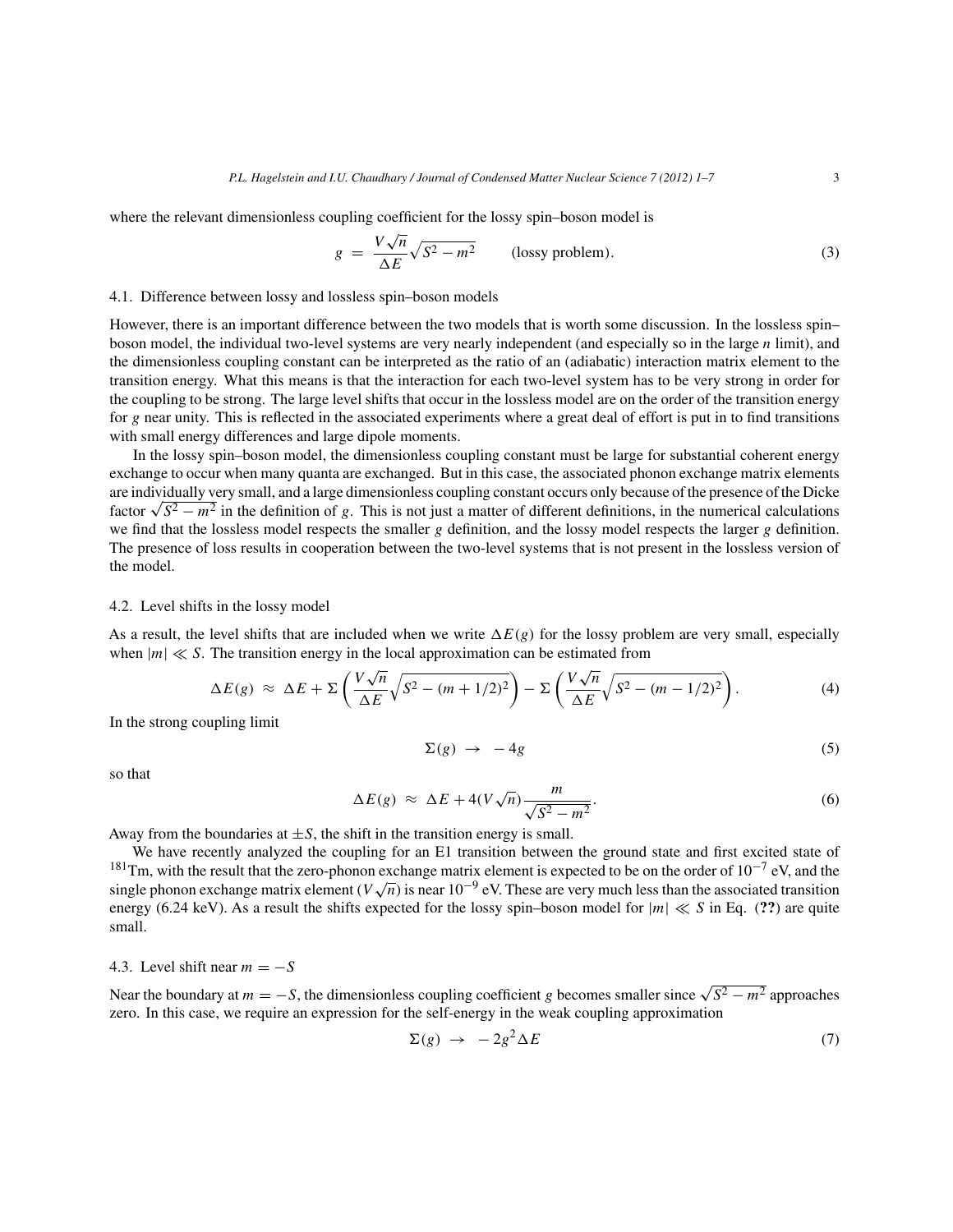We can use this to estimate

$$
\Delta E(g) \approx \Delta E + 4 \frac{(V\sqrt{n})^2}{\Delta E} m \tag{8}
$$

The transition between the two self-energy expressions occurs near  $g = 1$ , so the maximum shift has a magnitude on the order of  $2\sqrt{2}|V|\sqrt{n}\sqrt{S}$ , which may be significant.

#### **5. Local Approximation for the Lossy Spin–boson Model**

On p. 103 (paragraph 3) of [**?**] one finds written in connection with the two-laser experiment: "The excess power in these experiments is seen in many cases to persist when the lasers are turned off." Unstated (but it should have been stated) is that this is in contrast to the single laser experiments, where the excess power turns off when the laser turns off.

A more significant error appears on p. 107 in Eq. (21), where the existing incorrect equation should be fixed to read

$$
\Psi = \sum_{m} \sum_{n} d_m v_{n+m \Delta n} |S, m\rangle |n\rangle
$$

The  $|n\rangle$  term here appears as  $|n + m\Delta n\rangle$  in [?]. As we shall see, this problem occurred more than once in the papers. Equation (35) needs to be fixed as well; it should read

$$
\frac{E(0) - E(\phi)}{E(0) - E(\pi)} \rightarrow \frac{1 - \cos \phi}{2}.
$$

#### **6. Coherent Energy Exchange in the Strong Coupling Limit of the Lossy Spin-Boson Model**

On p. 120, we find in Eq. (18) the notation  $E(g)$ , which seems odd since previously the energy eigenvalue has been considered a function of  $\phi$ . In the local approximation, the energy eigenvalue is a function of  $\phi$  and also g, so that we might have used a notation  $E(\phi, g)$  throughout the papers. However, our focus was on the determination of the indirect coupling matrix element, so that the  $\phi$ -dependence was more important to us. So, in Eq. (18), we are interested in the dependence of the eigenvalue on the coupling strength g, where the spread of energies with different  $\phi$  is too small to be seen in a plot of the energy eigenvalues as a function of g.

We read on page 121 in Section 4 of [**?**]: "From the results of the previous section, we see that the solutions do not change suddenly between different values of n, which suggests that we might be able to develop a continuum model." Sadly, the previous section discussed something else. The results which this refers to appear later on, and can be seen in Figs. 3 and 4.

On p. 129 Eq. (47) reads

$$
v(z) = \text{Ai}\left[\left(\frac{\Delta n^2}{2g}\right)^{1/3} (z - z_0)\right].
$$

Now, as defined z only ranges between 0 and 1, so this solution should be assumed approximately good only in this range.

On p. 129, Eq. (51) is missing an  $a_m$ ; it should be corrected to

$$
\epsilon_0 \langle u_n | u_n \rangle a_m = \langle u_n | \frac{n}{\Delta n} | u_n \rangle a_m - g \langle u_n | u_{n+1} \rangle a_{m+1} - g \langle u_n | u_{n-1} \rangle a_{m+1}
$$

$$
-g \langle u_n | u_{n+1} \rangle a_{m-1} - g \langle u_n | u_{n-1} \rangle a_{m-1}.
$$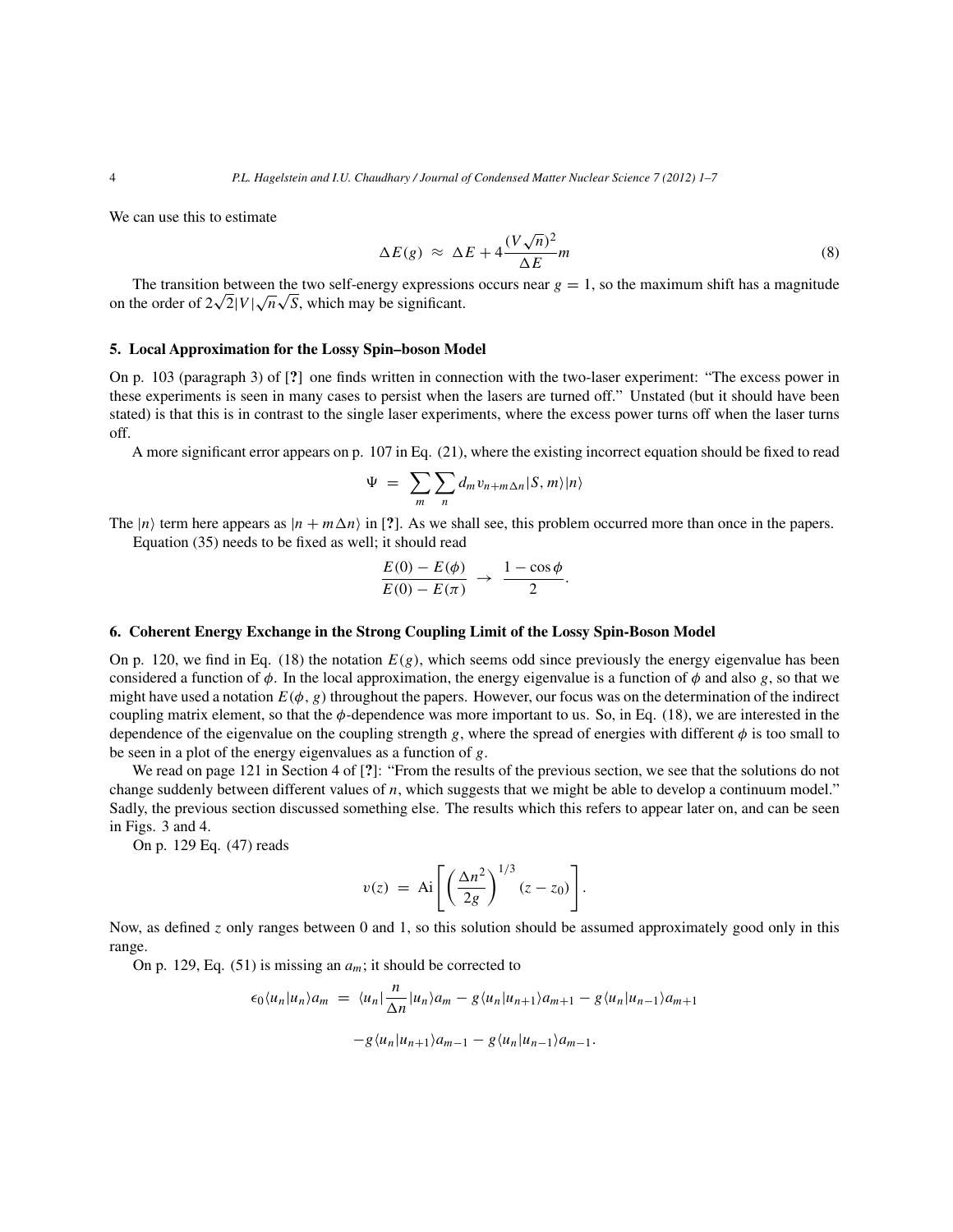In this equation, we should interpret the notation  $\langle u_n|u_n \rangle$  and  $\langle u_n|u_{n+1} \rangle$  as

$$
\langle u_n | u_n \rangle = \sum_n u_n^2, \qquad \langle u_n | u_{n+1} \rangle = \sum_n u_n u_{n+1}, \tag{9}
$$

where the summation includes the *n* values within one pulse over a range of  $\Delta n$ .

On p. 130, Eq. (53) is

$$
\left\langle \frac{n}{\Delta n} \right\rangle = m + \delta n \left( \frac{g}{\Delta n^2} \right).
$$

This should be interpreted as m plus the function  $\delta n$ , which is a function of the parameter  $g/\Delta n^2$ . The problem is that the same notation could indicate the some parameter  $\delta n$  should be multiplied by  $(g/\Delta n^2)$ , which was not intended. The existing text does not clarify this.

There is an unfortunate prefactor error in Eqs. (80) and (81) that badly needs to be fixed. Equation (80) should read

$$
\Gamma_0 = \frac{1}{S} \left| \frac{dm}{dt} \right|_{\text{max}} = \frac{8}{S} \left( \frac{\Delta E}{\hbar} \right) \left( \frac{g_{\text{max}}}{\Delta n^2} \right) \Phi \left( \frac{g_{\text{max}}}{\Delta n^2} \right) = 8 \Omega_0 \Phi \left( \frac{g_{\text{max}}}{\Delta n^2} \right)
$$

and Eq. (81) should read

$$
\Gamma_0 = 8 \frac{1}{(\Delta n)^2} \frac{V \sqrt{n}}{\hbar} \Phi \left( \frac{g_{\text{max}}}{(\Delta n)^2} \right).
$$

#### **7. Generalization of the Lossy Spin-Boson Model to Donor and Receiver Systems**

On p. 141 (paragraph 4) of [**?**], there are some minor typos. If we translate the resulting garbled text into English, we would read: "Unfortunately, in the experiments that have been done so far, we generally lack the experimental clarity that would result in unambiguous choices. Consequently, there is no agreement within the community of scientists working on the problem as to what states should be focused on, and at this point some discussion of the problem is worth while."

On p. 146, Eq. (15) has an error and should be corrected to read

$$
\Psi = \sum_{m_1} \sum_{m_2} \sum_n d_{m_1,m_2} u_{n+m_1 \Delta n_1 + m_2 \Delta n_2} |S_1, m_1\rangle |S_2, m_2\rangle |n\rangle.
$$

The  $|n\rangle$  appeared instead as  $|n + m_1\Delta n_1 + m_2\Delta n_2\rangle$  in the published paper. A similar error shows up later on p. 148 in Eq. (29), which should read

$$
\Psi = \sum_{m_1} \sum_{m_2} \sum_n d_{m_1}(t) e^{i m_2 \phi_2} u_{n+m_1 \Delta n_1 + m_2 \Delta n_2} |S_1, m_1\rangle |S_2, m_2\rangle |n\rangle.
$$

Once again, the oscillator state  $|n\rangle$  appeared incorrectly as  $|n + m_1\Delta n_1 + m_2\Delta n_2\rangle$ .

A minor error appears in Equation (30), which should read as

$$
i\hbar \frac{\mathrm{d}}{\mathrm{d}t} d_{m_1}(t) e^{im_2\phi_2} u_{n+m_1\Delta n_1+m_2\Delta n_2} =
$$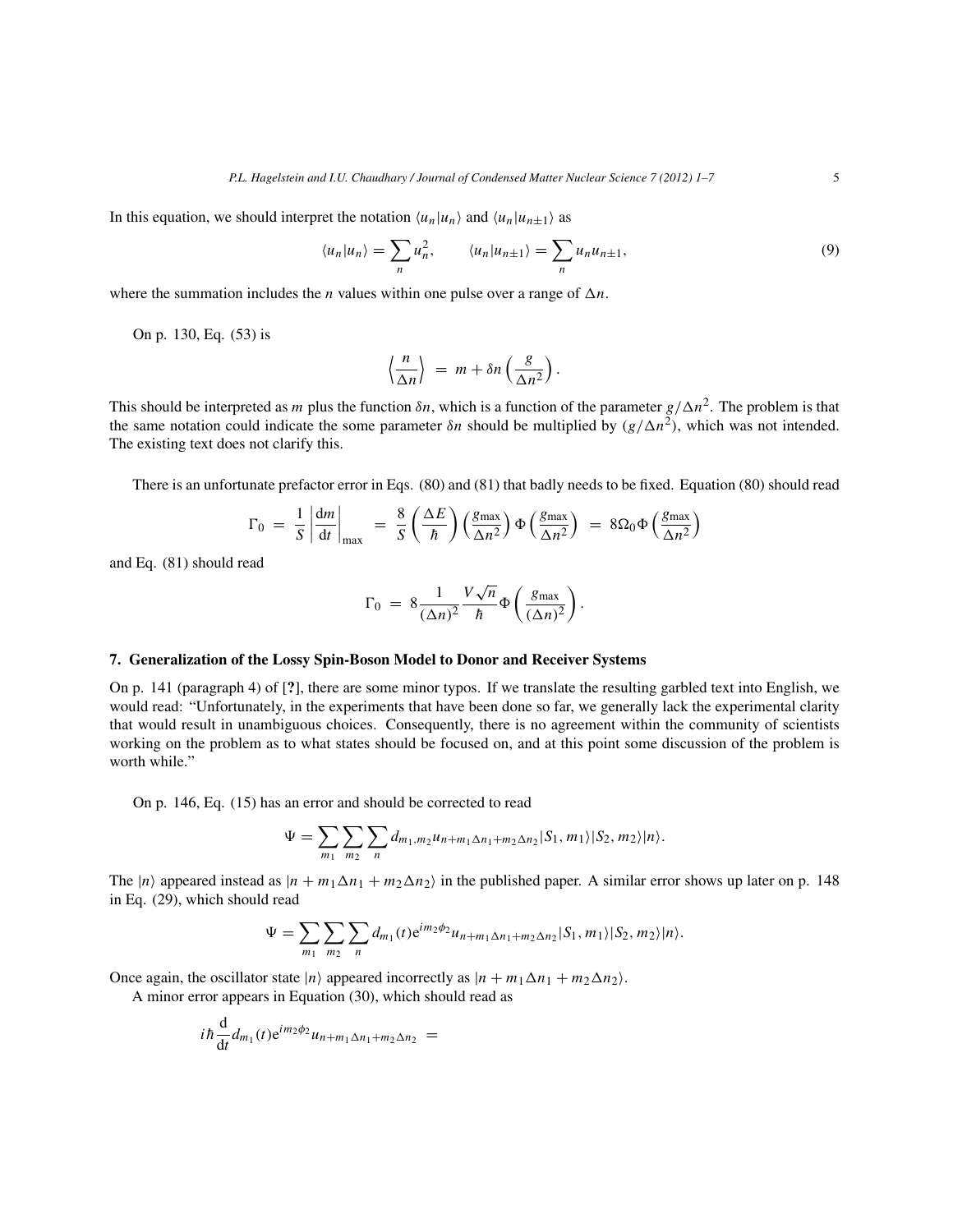6 *P.L. Hagelstein and I.U. Chaudhary / Journal of Condensed Matter Nuclear Science 7 (2012) 1–7*

$$
\left[\Delta E_{1}m_{1} + \Delta E_{2}m_{2} + n\hbar\omega_{0} - i\frac{\hbar}{2}\hat{\Gamma}(E)\right]d_{m_{1}}(t)e^{im_{2}\phi_{2}}u_{n+m_{1}\Delta n_{1}+m_{2}\Delta n_{2}}
$$
  
+ $g_{1}e^{-G}\Delta E_{1}\left[d_{m_{1}+1}(t)e^{im_{2}\phi_{2}}(u_{n+1+(m_{1}+1)\Delta n_{1}+m_{2}\Delta n_{2}} + u_{n-1+(m_{1}+1)\Delta n_{1}+m_{2}\Delta n_{2}})\right]$   
+ $d_{m-1}(t)e^{im_{2}\phi_{2}}(u_{n+1+(m_{1}-1)\Delta n_{1}+m_{2}\Delta n_{2}} + u_{n-1+(m_{1}-1)\Delta n_{1}+m_{2}\Delta n_{2}})\right]$   
+ $g_{2}\Delta E_{2}\left[d_{m_{1}}(t)e^{i(m_{2}+1)\phi_{2}}(u_{n+1+m_{1}\Delta n_{1}+(m_{2}+1)\Delta n_{2}} + u_{n-1+m_{1}\Delta n_{1}+(m_{2}+1)\Delta n_{2}})\right]$   
+ $d_{m_{1}}(t)e^{i(m_{2}-1)\phi_{2}}(u_{n+1+m_{1}\Delta n_{1}+(m_{2}-1)\Delta n_{2}} + u_{n-1+m_{1}\Delta n_{1}+(m_{2}-1)\Delta n_{2}})\right].$ 

This error is that  $e^{im_2\phi_2}$  in the second line was instead  $e^{im_2}$ .

#### 7.1. Limit of slow receiver coherent energy exchange

In Section 5, we obtain results for the donor dynamics in the case that the receiver is strongly coupled to the oscillator. However, if we consider the donor dynamics under conditions where coherent energy exchange between the receiver and the oscillator is very slow (conditions under which the model would be expected to break down in some way), the overlap matrix elements may still be near unity for  $\Delta n_1$  values near  $\Delta n_2$ ,  $2\Delta n_2$ ,  $3\Delta n_2$ , and so forth (as shown in Fig. 2 of [**?**]). In this case, Eq. (34) seems to predict that donor transitions still occur under conditions where we would not expect them to. This issue seems worthy of further discussion.

After some consideration, it is possible to conclude that the origin of this effect is in the use of periodic solutions of the form

$$
\Psi = \sum_{m_1} \sum_{m_2} \sum_n e^{i(m_1\phi_1 + m_2\phi_2)} u_{n+m_1\Delta n_1 + m_2\Delta n_2} |S_1, m_1\rangle |S_2, m_2\rangle |n\rangle.
$$

Peaks in the overlap matrix element arise because the solution contains basis states of the form

$$
\cdots, |S_1, m_1\rangle |S_2, m_2 - 1\rangle |n + \Delta n_2\rangle, |S_1, m_1\rangle |S_2, m_2\rangle |n\rangle, |S_1, m_1\rangle |S_2, m_2 + 1\rangle |n - \Delta n_2\rangle \cdots
$$

Now, if coherent energy exchange occurs between the receiver and the oscillator at a rate faster than the relevant dephasing rate, then one would expect these states to be present and contribute to produce peaks. On the other hand, if this coherent energy exchange is very slow, then we would expect dephasing to dominate, and there would be no coupling between these distant nearly degenerate states. In this slow energy exchange limit, we would not expect a significant superposition of states to develop. In this case, a formulation in terms of periodic states is probably not appropriate, and the overlap matrix element associated with localized basis states would not show peaks in the overlap matrix element.

To include this effect, we require the development of a more sophisticated version of the model that includes dephasing effects when the coherent energy exchange is slow.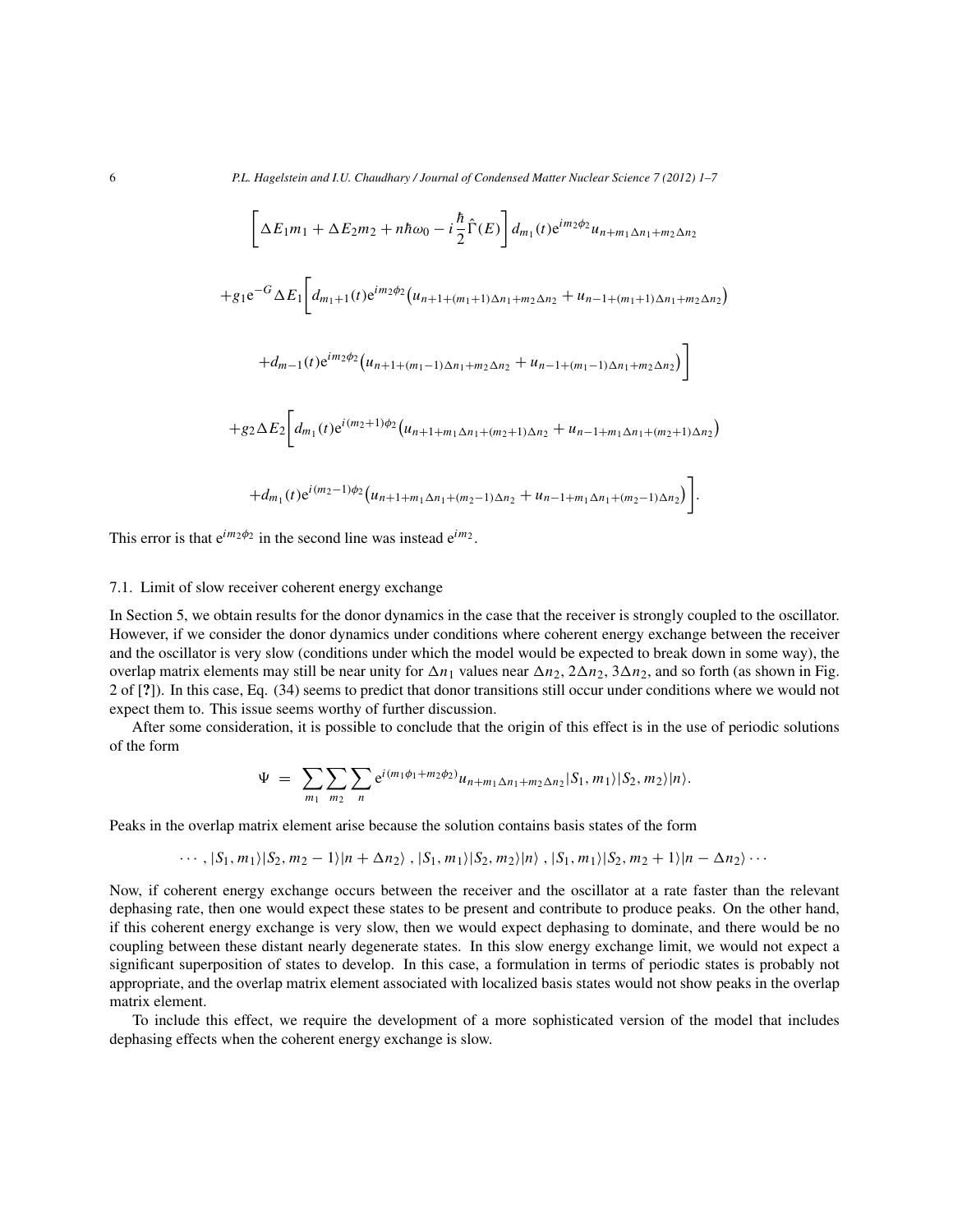#### 7.2. Lack of receiver transitions described by two-level systems

In the Introduction, we discussed briefly our efforts to find transitions that correspond to two-level models relevant to the receiver, with the conclusion that there were no transitions which could couple strongly to the lattice and also have a long lifetime. Strictly speaking, the analysis that led to this conclusion focussed on transitions in the different Pd, Pt, and Li isotopes since these are present near the cathode surface.

Subsequent work has identified an E1 transition in  $^{181}$ Ta at 6.24 keV which should be considered as a possible receiver for excess heat production in tantalum deuteride (or for the  $HD<sup>3</sup>He$  donor in tantalum hydride with some deuteration). In this case, the two-level lossy spin–boson model described in [**?**] could be relevant.

#### **8. Discussion**

There are many issues, discussions, and equations in these papers [1–6], so perhaps it should be expected that some of the equations might end up with errors, and also that some clarification might be needed. Although some of the errors that we found in the equations are unfortunate, in general they are either minor or annoying; fortunately, none of them as yet have resulted in a more significant problem with the basic theory under discussion.

In subsequent work we have found that if the strongly coupled two-level system is very lossy, then it does not get excited, yet still can act to produce a spread in the overlap matrix element corresponding to the lowest order peak in Fig. 2 of Ref. [6]. In this case there is no subdivision effect since there would be no real excitation of the receiver. The strongest such transitions appear to be due to nuclear configuration mixing under conditions where the oscillator is sufficiently strong to exchange phonons in association with the mass shift of the excited configurations. In this case, modeling the receiver using oscillator creation and annihilation operators is an approximation to what should be Duschinsky (phonon mode rearrangement) operators. In this case, when the oscillator is highly excited and the receiver is strongly coupled (with phonon exchange), donor transitions can occur if the spread of the equivalent lowest peak of the above-mentioned Fig. 2 is sufficiently broad.

#### **References**

- [1] P.L. Hagelstein and I.U. Chaudhary, *Cond. Mat. Nucl. Sci.* **5** (2011) 52.
- [2] P.L. Hagelstein and I.U. Chaudhary, *Cond. Mat. Nucl. Sci.* **5** (2011) 72.
- [3] P.L. Hagelstein and I.U. Chaudhary, *Cond. Mat. Nucl. Sci.* **5** (2011) 87.
- [4] P.L. Hagelstein and I.U. Chaudhary, *Cond. Mat. Nucl. Sci.* **5** (2011) 102.
- [5] P.L. Hagelstein and I.U. Chaudhary, *Cond. Mat. Nucl. Sci.* **5** (2011) 116.
- [6] P.L. Hagelstein and I.U. Chaudhary, *Cond. Mat. Nucl. Sci.* **5** (2011) 140.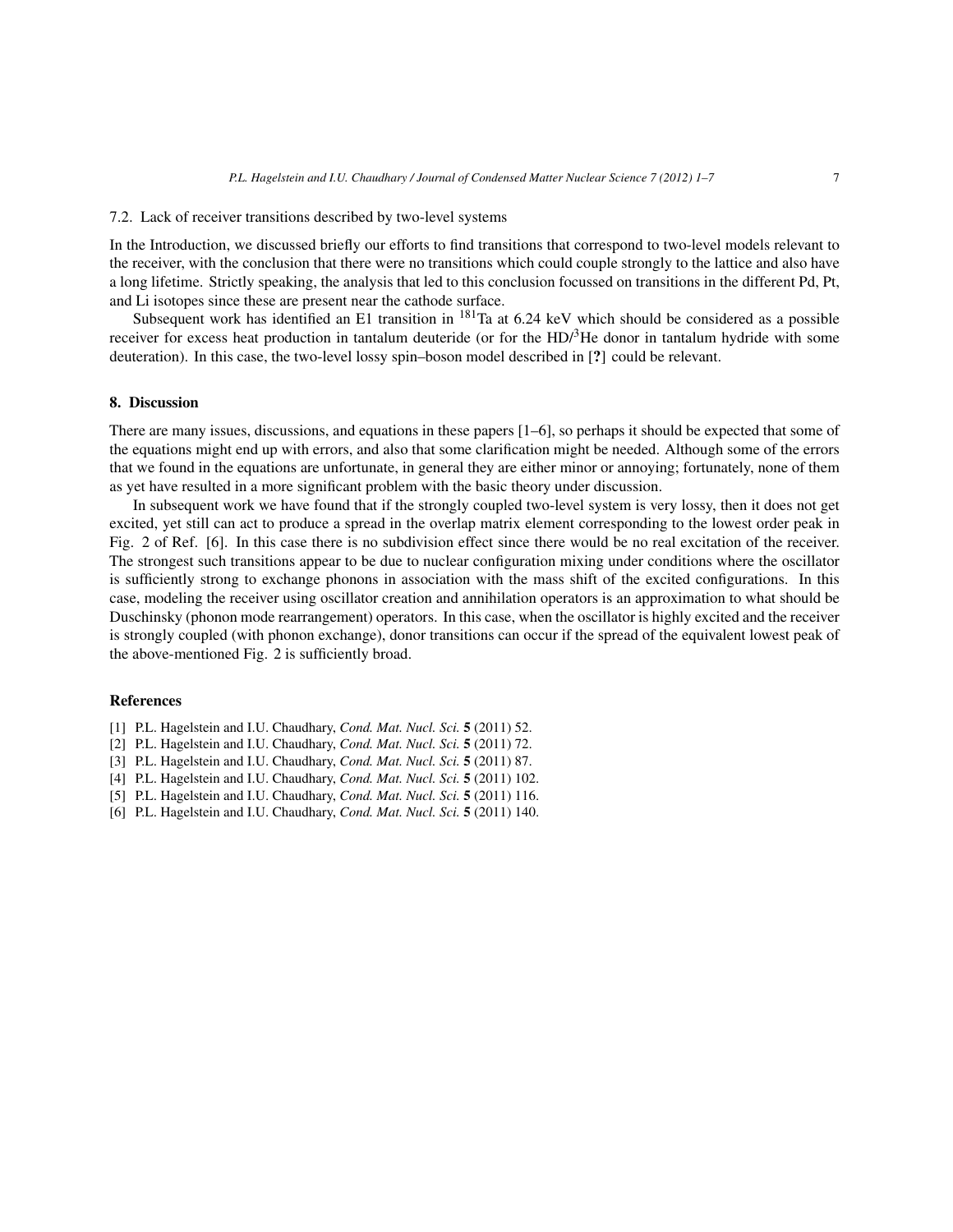J. Condensed Matter Nucl. Sci. 7 (2012) 8-10



#### Letter to the Editor

## More Evidence of Microscopic Ball Lightning (Plasmoids) in CF Devices

Edward Lewis ∗

*www.sciencejunk.org*

#### **Abstract**

The traces and marks of micrometer-sized plasmoids have been found in many transmutation and cold fusion experiments. This author has counted about 12 groups that have published photographs that show such microscopic markings on their electrodes, experimental apparatus, X-ray films, or particle track-detecting nuclear emulsions. Twenty years ago, this author proposed a theory that these objects will be commonly produced in these kinds of devices. A survey article of such markings and traces exhibited in various experiments from the year 2000 to 2007 was published in this journal in 2009. In it, the author compared the markings to those previously detected by T. Matsumoto and K. Shoulders. In this letter, markings and features that were published more recently by Mosier-Boss et al. and Adamenko et al. are described. The author believes that this kind of highly anomalous microscopic plasmoid is similar to macroscopic natural ball lightning and so calls these objects "microscopic ball lightning." The author proposes that more focus on investigating these objects will greatly enhance the researchers' understanding of the processes involved in atomic transmutations.

© 2012 ISCMNS. All rights reserved. ISSN 2227-3123

*Keywords:* Cold fusion, Microscopic ball lightning, Plasmoids, Traces, Tracks, Transmutation

I thought Issue No. 4 for 2011 was good. There was a paper by the Mosier-Boss [1] showing structures and craters. I would like to comment about them. I think the concept of plasmoids is vitally important for CF researchers to understand since these are produced in CF devices and are a part of the energy output and effects. As I wrote in articles almost 20 years ago, since plasmoids produced in various devices behave like ball lightning, the natural phenomena and the experimentally produced phenomena are identifiable. Even if micro-meter sized ball lightning-type objects are not produced in a particular device or experiment, understanding the concept helps people to understand atomic effects when atoms transform to a ball lightning state. Here is an update about plasmoid effects in CF devices since my article was published in this journal in 2009 [2]; and to show evidence of the relationship of transmutation and plasmoids, K. Shoulder's evidence from the 1990s is described.

In the past issues of *Infinite Energy* starting from the earliest issues in 1997, there are articles I have written about plasmoid theory, ball lightning in CF-LENR devices, ball lightning and tornadoes. My most recent articles on this

<sup>∗</sup>E-mail: onyshua@gmail.com

<sup>© 2012</sup> ISCMNS. All rights reserved. ISSN 2227-3123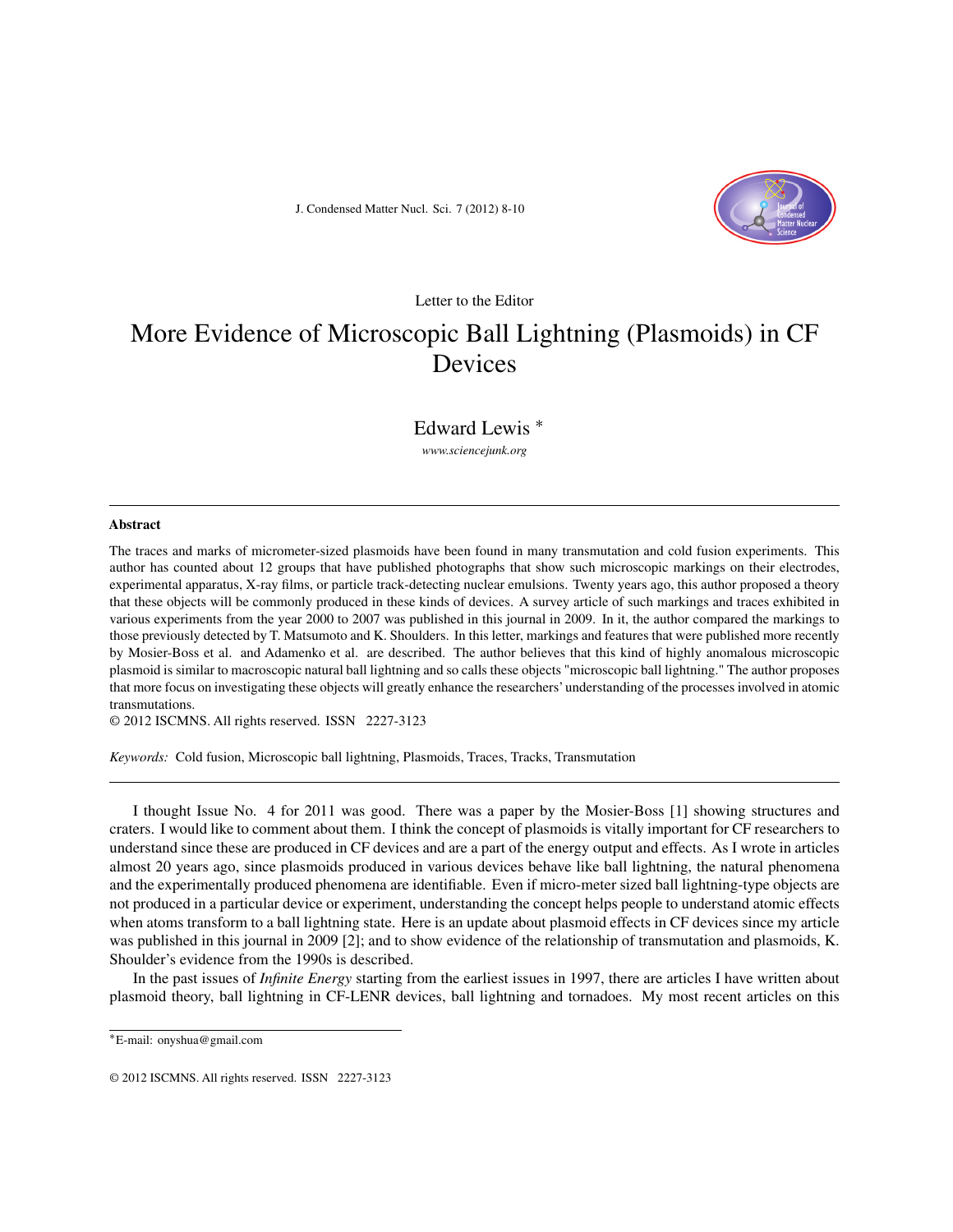subject were published in *Infinite Energy* (Issue 83) and in the *Journal of Condensed Matter Nuclear Physics* in 2009 [2]. These two latest articles explain the BL markings and previously unknown phenomena such as post-experiment filament growth and plasmoid activity found by the several groups in the decade of the 2000s.

Now about 11 different groups have reported finding similar-looking unusual craters and markings that I believe are similar to those shown more than 14 years ago by Matsumoto and Ken Shoulders. The most recent new reports that I am aware of are those of Adamenko et al. who describe a "Lochak Monopole" hypothesis to explain the markings and those of the SPAWAR group and Mosier-Boss. Since I wrote the 2009 article in 2008, both Adamenko and Mosier-Boss have published microscopic pictures of their apparatus that show pits or craters. For example, Fig. 5b in the paper by Mosier-Boss et al. [1] shows a crater that could be due to the impact or the emergence of a ball lightning-type object. Compare it to the pit markings pictured in my 2009 article [2].

The pit in Figs. 4c and d of Adamenko's article [3] is about 1.6  $\mu$ m wide, and its "sloshing" around it (as Ken Shoulders calls it) is probably due to the boring of a ball lightning object since a typical BL track leads to it. These kinds of "tire-track" traces (as several groups of Russian researchers termed them) also appeared in the experiments of Savvatimova and Urutskoev. The lip of material around the side of the half moon-shaped hole looks much like the lips of materials sloshed around the pits and tunnels photographed by Ken Shoulders. For example, similar sloshings are seen around the pits in Figs. 4–7, 9, 13, and 19 of Shoulder's 1999 article titled "Charged Clusters in Action.[4]" His article is about the effects of EV (plasmoid) impact. Can it be simple coincidence that the pits are similarly shaped and of similar sizes? Or do the similarities imply that micro-BL is the cause of the markings in both Shoulders' experiments and Adamenko's experiments? In my article [2], I tried to explain that a spiral motion of BL objects may be the cause for several kinds of the tire-track markings of the researchers. Shoulders later wrote the same thing in an article.

Early evidence of the link between ball lightning and transmutation is in Shoulder's 1999 article [4]. For the pit in Fig. 19 that was described above, Shoulders did an elemental analysis, and his results are shown in Fig. 20. That is clear evidence of elemental change at the point of the pit.

Recently, super-fast video cameras are revealing the pervasiveness of the ball lightning phenomena in nature. Ken Shoulders sent me links to recent videos of lightning bolts that were made by Tom Warner. By using a new kind of super-fast video camera, people can see that balls of light lead many of the lightning bolts before the bolts become visible. People can see the lightning bolts with their eyes. What they can not see are the big ball lightning moving around that lead the bolts and the bolts lighting up behind them. These bright leading objects are caught on the videos. The big balls of light that lead the lightnings are fast-moving macroscopic natural ball lightnings.

I would like to encourage researchers to study ball lightning and plasmoids. Plasmoid research goes back to W. Bostick, and the phenomena was pursued by Ken Shoulders. Winston Bostick called these objects that make these kinds of markings "plasmoids" decades ago. This information is important for researchers because a microscopic electrical object that most researchers do not know about plays a large part in transmutation and CF reactions. The more of them, the more energetic and transmutation effects according to reports by Matsumoto, Shoulders, and Savvatimova. Do people understand the connection to ball lightning? Natural ball lightnings are a kind of a general class of material objects I call "plasmoids".

#### *PS*

I would also like to point out that there was a typographical error in the abstract of my 2009 article in the journal. Instead of "angstroms", the unit of measurement should be micrometers. I think that there are micro-BL that are angstroms wide. However, I think the unusual microscopic pits and traces in their pictures are due to BL-type phenomena that are about 0.1–400 micrometers wide. I am sorry there was a typographical error. Maybe software put in the symbol automatically.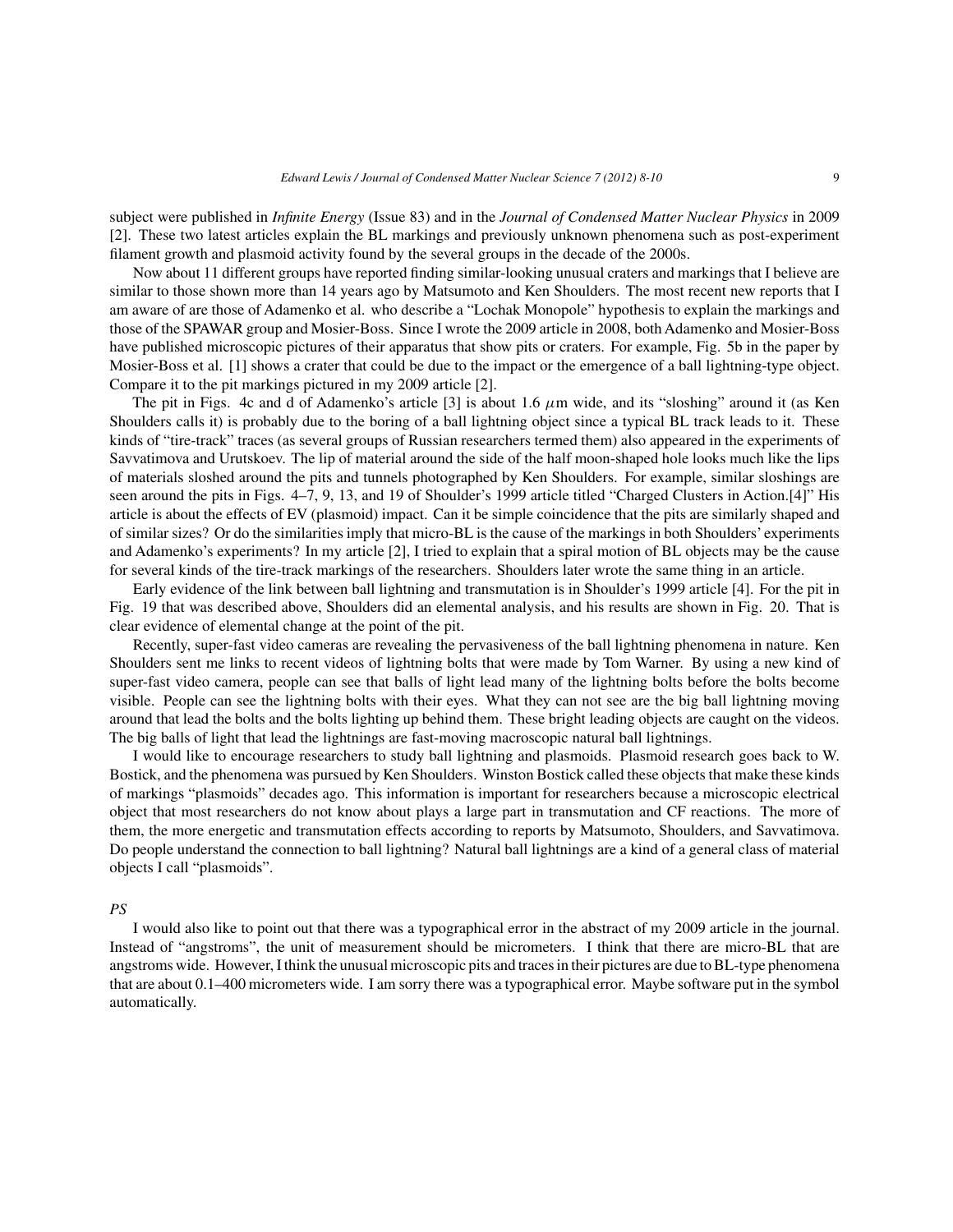#### **References**

- [1] P. Mossier-Boss et al., Review of twenty years of LENR research using Pd/D co-deposition, *J. Condensed Matter Nucl. Sci.* **4** (2011) 173.
- [2] E. Lewis, Tracks of ball lightning in apparatus?, *J. Condensed Matter Nucl. Sci.* **2** (2009) 13. www.iscmns.org/CMNS/JCMNS-Vol2.pdf.
- [3] P. Adamenko and V. Vysotskii, Experimental observation and analysis of action of light magnetic monopoles on multilayer surfaces, *Annales de la Fondation Louis de Broglie***33**(1–2) (2008) 13.
- [4] K. Shoulders and S. Shoulders, Charge Clusters in Action, (1999), manuscript article.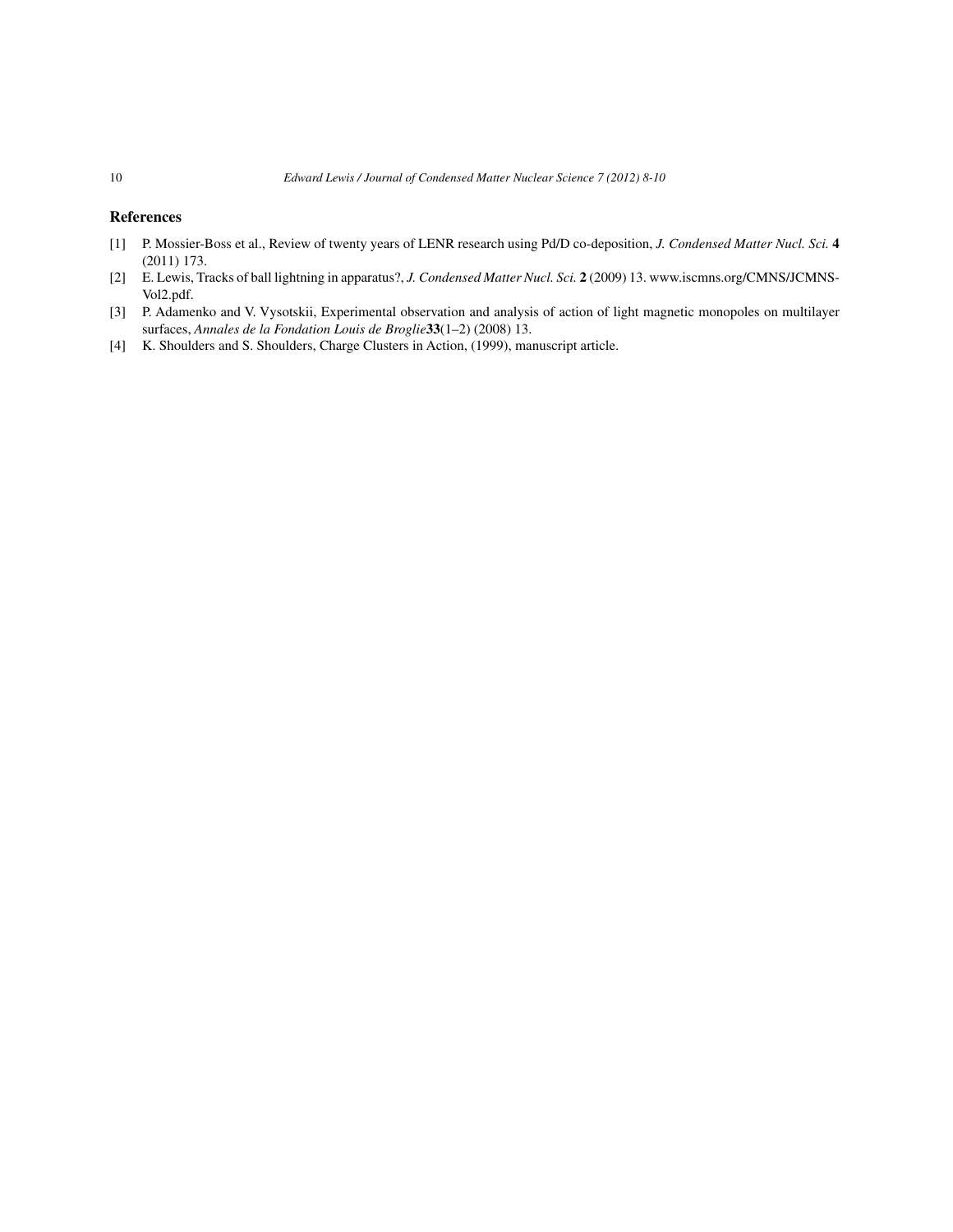J. Condensed Matter Nucl. Sci. 7 (2012) 11–25



#### Review Article

### Biological Transmutations: Historical Perspective

#### Jean-Paul Biberian ∗

*Aix-Marseille University, 13288 Marseille, France*

#### **Abstract**

In this review paper, it is shown that in biological systems, chemical elements can be transmuted into other elements. These facts have been established since the early 19th century, but they have been ignored by established science ever since. The purpose of this work is to show how during the past two centuries, a number of experimentalists have questioned the mass conservation law established by Antoine Lavoisier [1] for chemical reactions. They have proved experimentally in plants, bacteria and other living organisms, some elements are transmuted into other elements. © 2012 ISCMNS. All rights reserved. ISSN 2227-3123

*Keywords:* Biological transmutations, Cold fusion, History, LENR

#### **1. Introduction**

The discovery of Cold Fusion in 1989 by Stan Pons and Martin Fleischmann [2] has triggered new attention in the field of biological transmutations. Even though experiments have shown that transmutations of elements occur in living cells, this field has been totally ignored by the scientific community. The situation is not different now, but recently new experiments, in particular, by Vysotskii and Kornilova [3] have brought new results using modern analytical techniques.

It is interesting to recall the situation of chemistry before Lavoisier, which was the time of alchemy, when the modern scientific method had not yet been developed. Also the nature of the elements had not been clearly identified.

Most of the works come directly from Herzelee's experiments. They triggered the experiments made by Baranger, Kervran, Goldfein, Holleman and then Vysotskii. Many experimental results described in this paper are not of a good quality because they have been performed in the 19th century or in the early 20th century, and the full data are not easily available. Some are coming from a secondary source, and therefore are less reliable. However, if we consider the totality of these data, including the most modern ones, there is compelling evidence that biological transmutations are a real scientific fact.

Very few theoreticians have tried to understand the possible mechanisms involved in these kinds of reactions, and it is more likely to take a long time before a reliable theory can be developed. One of the reasons is the lack of useful data where all elements before and after are well known to the scientists.

In this review, I also recall some of the works that I have performed myself [4] with germinating seeds and bacteria.

<sup>∗</sup>E-mail: jpbiberian@yahoo.fr

<sup>© 2012</sup> ISCMNS. All rights reserved. ISSN 2227-3123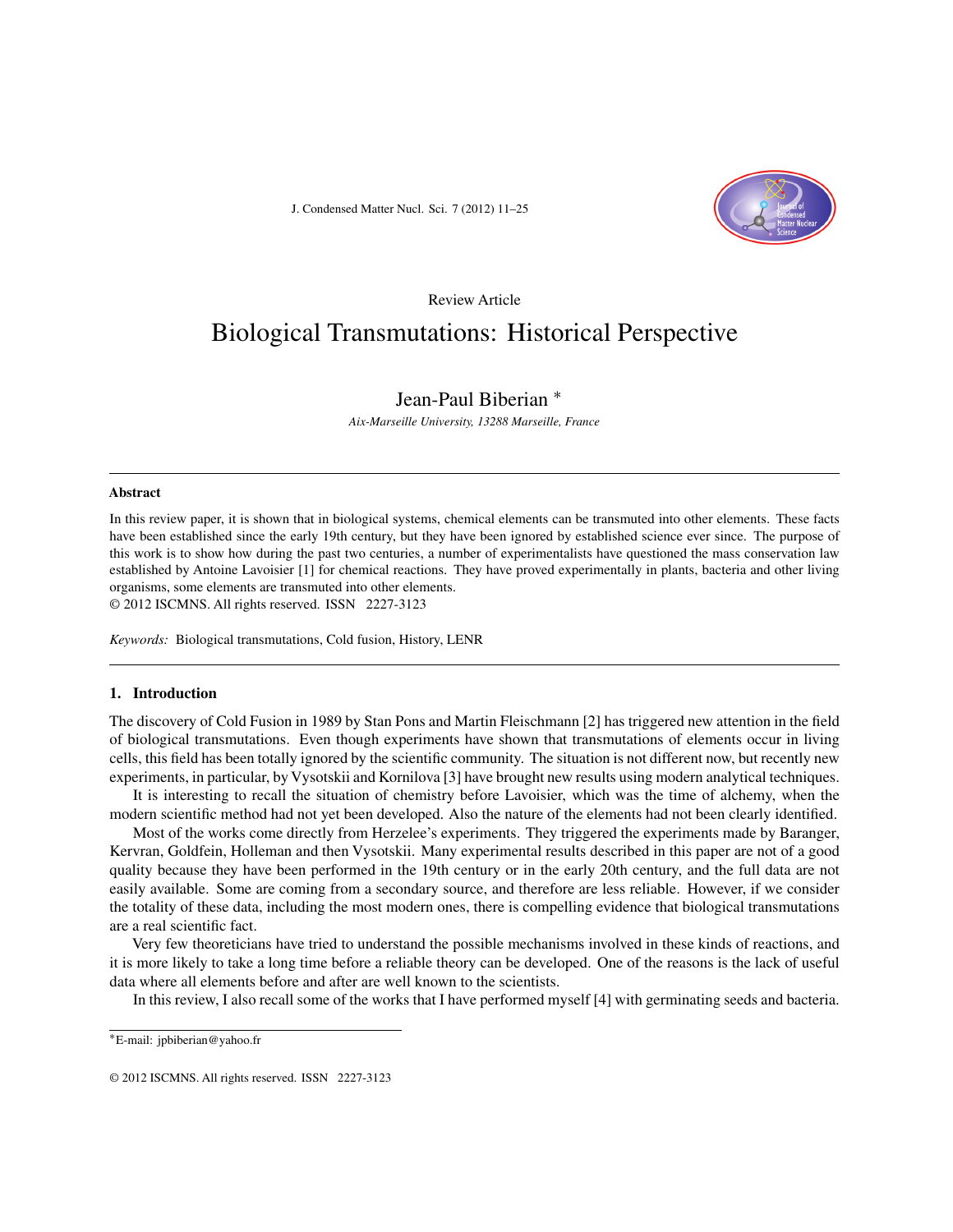#### **2. Before Lavoisier**

2.1. Jan Baptist von Helmont (1579–1644)

The work by von Helmont [5] in the 17th century is probably the first experiment that tried to study the workings of plants. He wanted to prove that the alchemical theory of the four elements was incorrect. He grew a willow tree in a clay vessel with 90 kg of dried soil. He covered the vessel with an iron cover having small holes. In his report, he explained that he did not take into account either falling leaves or dust. For 5 years, he watered the plant with filtered rainwater or if necessary with distilled water. He observed that the tree had gained 76 kg, whereas after drying the soil had only lost 57 g. He concluded: "Water alone had, therefore, been sufficient to produce 76 kg of wood, bark and roots". Von Helmont proved that the elements of water and earth were not elementary, since water had changed into wood, bark and roots. This experiment proved that the elements of water could change into elements of soil.

#### **3. Antoine Lavoisier (1743–1794)**

In 1789, the famous French scientist Antoine Lavoisier [1] performed very accurate experiments showing conservation of mass during chemical reactions. He wrote:

*" We can state as an indisputable axiom that under all conditions, artificial or natural, nothing is created; an equal quantity of matter exists before and after the experiment and nothing occurs outside the changes and modifications in the combinations of the elements".*

Unfortunately, for him and science, he was beheaded because of his function as "fermier général", i.e. an unpopular tax collector of the old regime. It is also interesting to note his inventions of an accurate ice calorimeter to measure the heat of respiration of a guinea pig, proving that breathing is actually a combustion process.

Landolt [6] has confirmed the mass conservation during chemical reactions with better accuracy in 1908 with an accuracy of one part in  $10^6$ , and later in 1913 by Manly [7] with one part in  $10^8$ .

#### **4. During the 19th Century**

4.1. Johann Christian Carl Schrader (1762–1826)

From 1795 to1797, the Berlin Academy of Science announced a competition with the following aim:

*" Of which types of the earthly materials, which are encountered by means of chemical analysis*, *of native grain species? Do they either come into the grains as they are found or come into being by means of the life force and brought into growth by the workings of the plant?"*

In 1799, the German scientist Schrader [8] won the competition for his experiments on the formation of minerals in grains. He used the seeds of wheat, barley and rye, amongst others, to germinate in an artificial medium of flowers of sulphur (amorphous sulfur in fine powder) (that was shown to be completely ash free) and watered with distilled water. The dust contamination was prevented during the experiments. From the analyses of the developed seedlings, he compared with the seeds which are planted, he concluded that the mineral matter had indeed been created.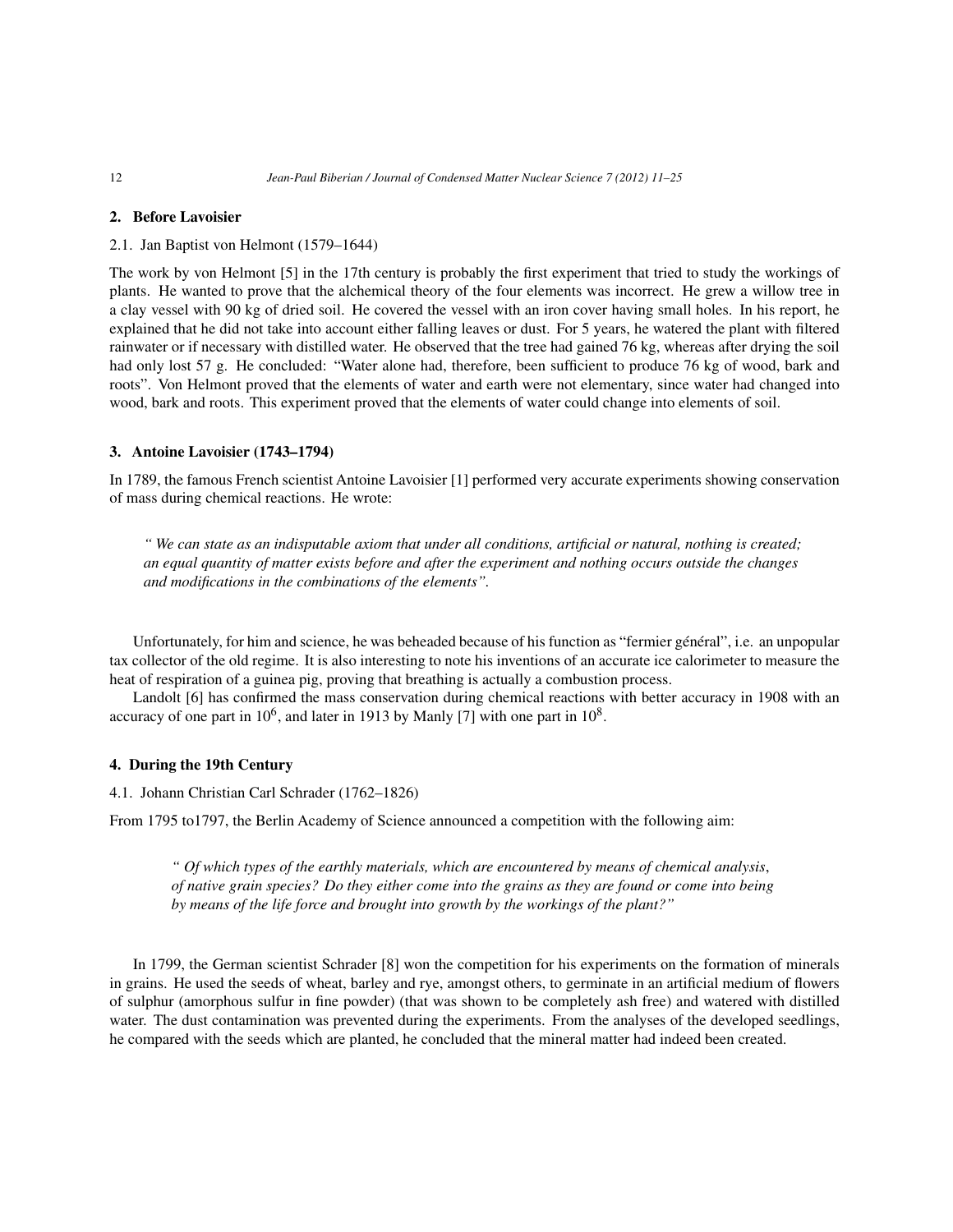#### 4.2. Henri Braconnot (1780–1855)

In 1807, the highly reputable French scientist Henri Braconnot [9] reproduced Schrader's experiments. He allowed plants from seed to grow on different artificial media (flowers of sulphur, red lead oxide, granulated lead, pure river sand and even an organic product; decomposed wood that was extracted using hot water). He concluded that considerable formation of the mineral components, especially potassium in experiments with mustard seed and radish, had taken place.

#### 4.3. Louis Nicolas Vauquelin (1763–1814)

In 1799, the French chemist Louis Vauquelin [10] became intrigued by the quantity of lime which hens excrete every day. He isolated a hen and feed it a pound of oats, which were analyzed for lime (CaO). Vauquelin analyzed the eggs and faeces and found that five times more calcium was excreted than was consumed. He observed, not only the increase of calcium but also a subsequent decrease of silicon. He is certainly the first scientist to have demonstrated the biological transmutation of silicon into calcium.

In his conclusion he remarked that a loss of only 1.274 g of silica cannot account for an increase of 14.118 g of limestone. He concluded that lime had been formed, but could not figure out how it happened. Further more, he encouraged other scientists to replicate his experiment.

#### 4.4. Albrecht Thaer (1752–1828)

In the 18th century organic reactions are attributed to a "life force". Thaer [11] showed that under some circumstances, calcium transforms into silicon. According to him, silicon could come from potassium. Under certain circumstances calcium in the plant became changed into silicon, whilst this substance may itself be formed from potassium

#### 4.5. William Prout (1785–1850)

In 1822, the English physiologist, Prout [12] studied chicken eggs in incubation. He found that hatched chicks had more lime (calcium) in their bodies than originally present in the egg, and it was not contributed from the shell.

#### 4.6. Wilhelm Augustus Lampadius (1772–1842)

In 1832, Lampadius [13] thought that plants themselves create silicon in plants.

#### 4.7. Vogel

In 1844, a German researcher named Vogel planted watercress seeds (Lepidum satirum) in a bell jar in crushed glass in a controlled air environment. They were fed nothing but distilled water, yet when grown they contained more sulphur than had been in the seeds originally. J.J. Berzelius reported the experiment in his book [14]. Vogel's answer was that sulphur was not a simple element or that sulphur was introduced from sources unknown.

#### 4.8. Choubard

In 1831, Choubard [15] germinated watercress seeds in clean glass vessels and showed that the sprouts contained minerals, which did not previously exist in the seeds.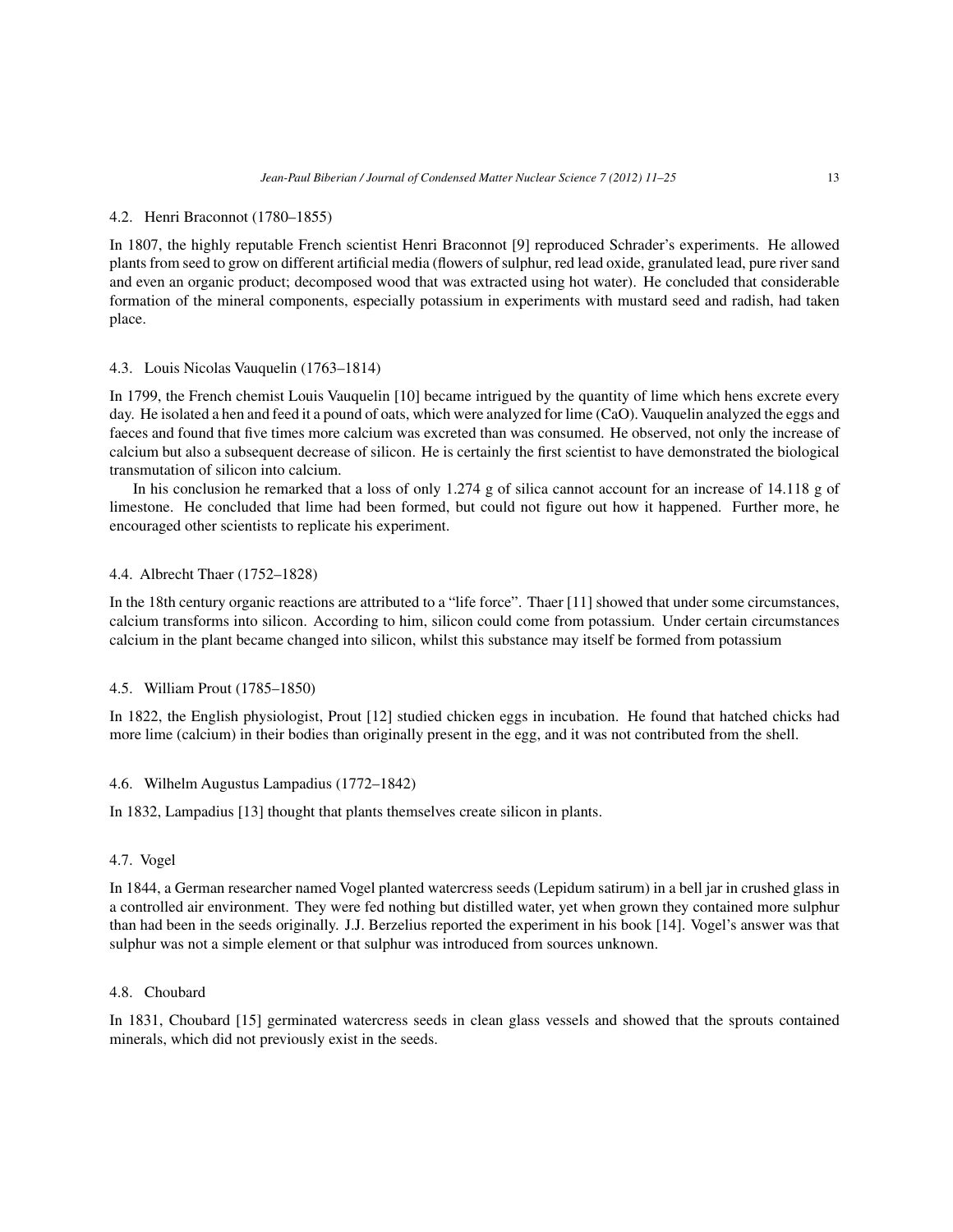#### 4.9. John Bennet Lawes (1814–1900) and Joseph Henry Gilbert (1817–1901)

In 1856–1873, two British researchers, Lawes and Gilbert observed an inexplicable variation in the amount of magnesium in the ashes of plants. They could "extract" more elements from the soil than the soil actually contained in the first place, in particular the formation of magnesium in grass.

#### 4.10. Albrecht Von Herzeele(1821–?)

In 1876 Herzeele [16], a German pharmacist published a series of books in which he showed research proving that plants continuously create material elements. From 1875 to 1883, in Berlin, he conducted 500 analyses with different types of seeds. He worked with: clover, crimson, vetch, rapeseed, barley, watercress, bean, white beans, kidney beans, turnips, rye, peas lupine, coltsfoot and angelica. A typical experiment showed the variation of calcium, potassium and phosphorus in Vicia sativa during germination with or without addition of mineral salts in distilled water.Also he showed that the addition of various calcium salts to the medium increased the formation of potassium. The addition of  $K<sub>2</sub>CO<sub>3</sub>$ , increased the formation of calcium.

He concluded that "Plants are capable of affecting the transmutation of elements". His publications outraged so much the scientific community of the time that they were removed from libraries. His writings were lost for more than 50 years until about ca.1930 when a collection was found by accident in Berlin by Dr. Hauschka, who subsequently published Von Herzeele's findings (the philosopher W.H. Preuss had dedicated an article to him; Preuss defended the idea that inorganic nature was a product of the organic; Herzeele was in agreement, apparently inspired by Goethe).

#### **5. During the 20th Century**

#### 5.1. Freudler

Freudler was a Professor at the famous French University, La Sorbonne. In 1928, he published a book based on his 10 years of research on the production of iodine by algae. He noticed a connection between tin and granite in which the algae produced and iodine in the plants.

#### 5.2. Earle Augustus Spessard

In 1940, Spessard [17] performed an experiment in which an organic process was studied in a hermetically sealed container. The bottles were weighed after some years. At the end, living protozoa were still seen through the glass walls. Presumably plant assimilation and animal respiration followed each other more or less in balance. There was a weight *increase* of a few tenths of a milligram (with a balance accuracy of 0.02 mg). Sources of errors, so far as they were known, were carefully eliminated. The predicted continuation of this work did not appear. The increase in weight that was found was far too big to be considered as a "materialization" of the received light rays.

#### 5.3. Rudolph Steiner (1861–1925)

Rudolph Steiner [18] in 1924 gave a series of lectures giving indications for the development of a new approach to agriculture that later became known as biodynamics. In the 5th series of his lectures, he referred to composting, he stated "even according to the purely external standards of analytical chemistry, this ought to betray the fact that there is a kinship between the way in which oxygen and nitrogen are connected in the air and that in which lime and hydrogen are connected in organic processes. Under the influence of hydrogen, lime and potash are constantly being changed into nitrogenous matter, and finally into actual nitrogen. And the nitrogen, which has come into being in this way, has a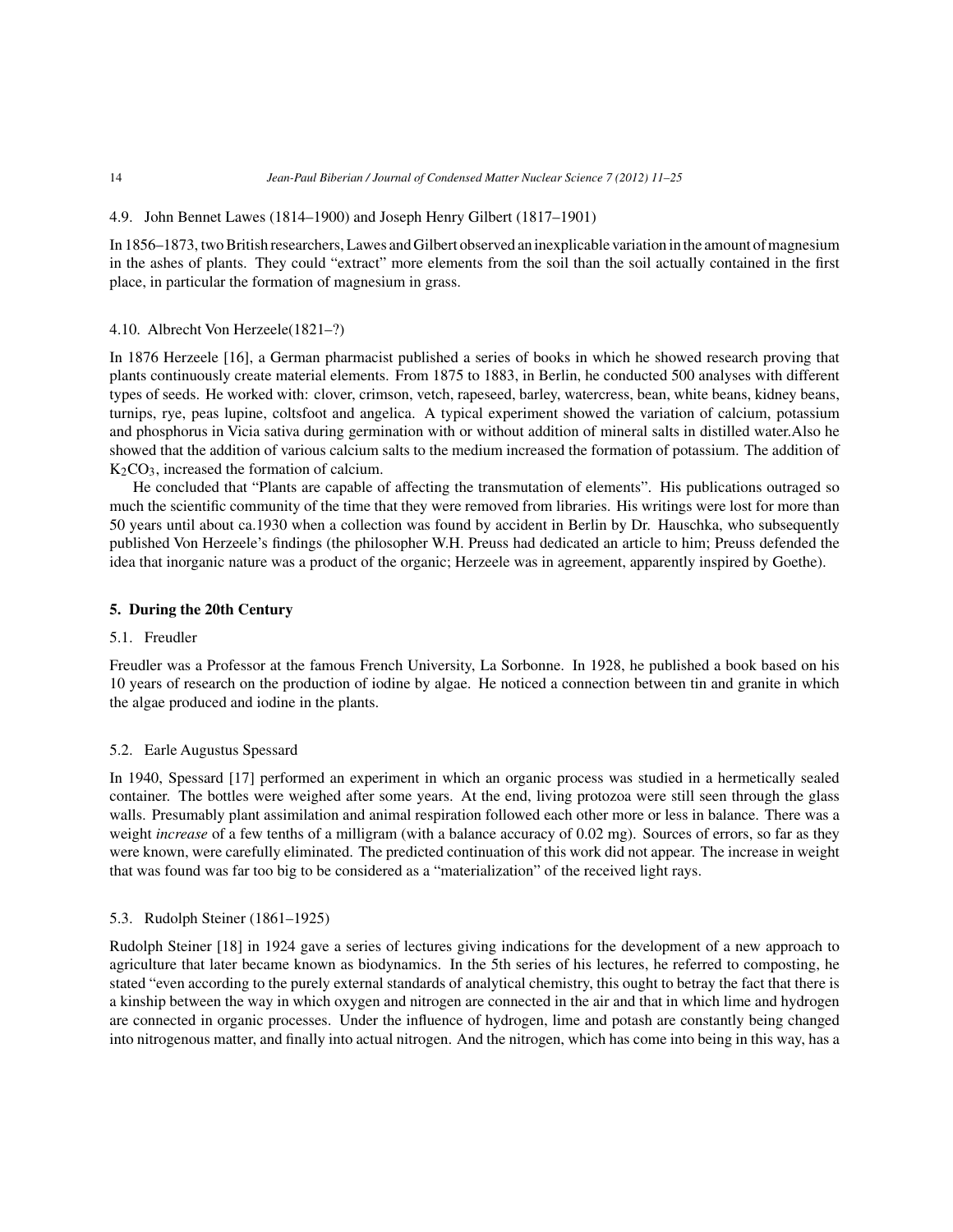tremendous value for plant growth. Silicic acid, as we know, contains silicon and this in turn undergoes transmutation in the living organism. It is changed into a substance which is of exceptional importance but which is not reckoned by present-day science to be among the elements."

#### 5.4. Henri Spindler

In 1946–1947, the French Scientist and Director of the Laboratoire Maritime de Dinard, Spindler [19] discovered Herzeele's work on the decrease of phosphorus and increase of calcium. In 1959, he measured an increase of iodine by 30% in algae, Laminaria flexicaulis and 80–100% in Laminaria sacharina.

#### 5.5. Rudolf Hauschka (1891–1969)

An Austrian chemist, Hauschka [20] during the years 1934–1940, in sealed glass containers, weighed cress seeds, and found an increase in weight of 0.54% during the full moon, and a decrease of 0.58% during the new moon. He published several books in which he re-evaluated Herzelee's work, which he included as appendix in his books, *Substanzlehre* (though it has not been included in the English translation, *The Nature of Substances*).

#### 5.6. Perrault

French scientist Perrault [21], from the Paris University, found that the hormone aldosterone provoked a transmutation of Na to K, which could be fatal to a patient.

#### 5.7. Julien

Julien [22] was a French Scientist, from the Besançon University. In 1959, he proved that if tench are put in water containing 14% NaCl, their production of KCl increased by 36% within 4 h.

#### 5.8. George 0shawa (1893–1966)

Oshawa [23] was a Japanese scientist, and an inventor of macrobiotics. He collaborated with Louis Kervran. His opinion was that transmutation occurs during mastication.

#### 5.9. Pierre Baranger (1900–1970)

Pierre Baranger was a French Scientist, a professor of organic chemistry at the famous Ecole Polytechnique, and head of the Laboratory of Chemical Biology. He became intrigued with Herzeele's experiments, but he thought that the number of trials had been too limited and the precautions against error were insufficient. Baranger decided to repeat the experiments with all possible precautions and a very large number of cases, which would allow a statistical study. His research project from 1950 to 1970 involved thousands of analyses. Baranger verified the content of phosphorus, potassium, calcium and iron of vetch seeds before and after germination in twice-distilled water to which pure calcium chloride was not added. Hundreds of samples of 7–10 g each were selected, weighed to 1/100th milligram, and graded, then germinated in a controlled environment.

Baranger found an increase of 4.2% in calcium, and 8.3% of iron, and subsequently a decrease in phosphorus of 1.9%, and of potassium of 1.1%. Interestingly, an addition of  $MnCl<sub>2</sub>$  increases the amount of iron produced.

None of the specialists who examined Baranger's work were able to find any experimental errors. Baranger concluded: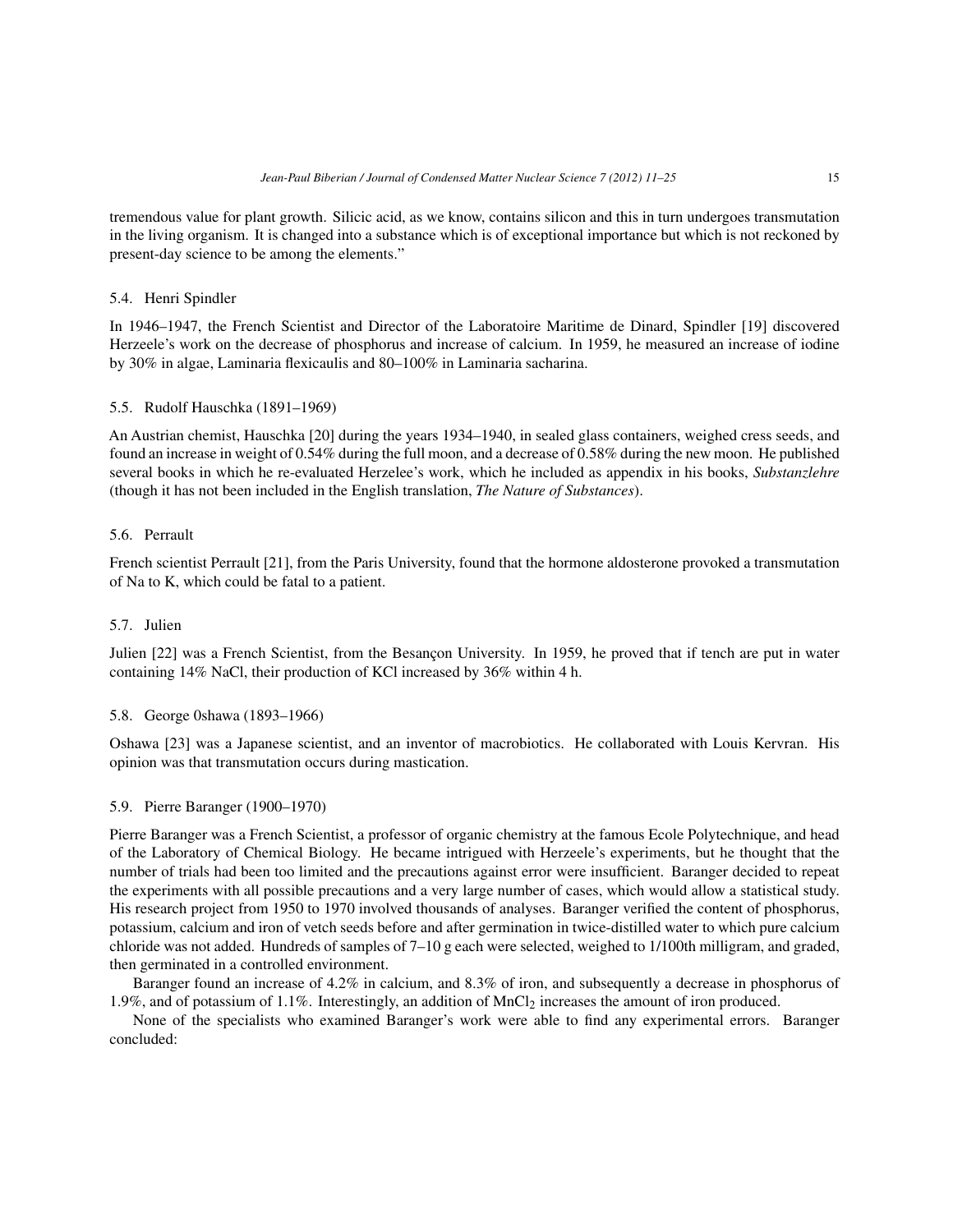*"These results, obtained by taking all possible precautions, confirm the general conclusions proposed by Von Herzeele and lead one to think that under certain conditions the plants are capable of forming elements, which did not exist before in the external environment".*

In May 1959, he submitted an article for publication in the French Academy of Sciences, but was not accepted. Later in 1972, his family tried another submission without success. He had difficulties in publishing his findings, and died without being able to do so. Later, in 1977, his family asked Jean Marie Gatheron, a close friend of Baranger to publish Baranger's work [24]. In 1976, his family submitted the final report of Baranger to the Academic Commission of the French Academy of Agriculture. It was decided that the work would be presented to the full assembly in a secret meeting. The proposal of publication in a public meeting was rejected without any reason.

Baranger failed to provide relevant theory to explain his findings.

#### 5.10. Leendert Willem Jacob Holleman (1906–1994)

From 1975 to 1989 Holleman [25], a Deutch scientist, performed experiments with alga Chlorella. He observed a decrease, then subsequent increase, of potassium. However, in spite of several attempts, he could not reproduce his own first positive experiments.

#### 5.11. Correntin Louis Kervran (1901–1983)

Kervran is certainly the most well-known scientist having worked in the field of biological transmutations. He had a broad knowledge of plants, geology and nuclear science. His findings have been published in French in ten books [26], some of them have been translated into English [27]. He was also nominated for the Nobel Prize.

#### *Observations*

From 1935 Kervran [28] collected facts and performed experiments, which showed that transmutations of chemical elements do indeed occur in living organisms. It started when he investigated fatal accidents from carbon monoxide poisoning when none was detectable in the air. Next he analysed why Sahara oilfield workers excreted a daily average of 320 mg more calcium than they ingested without decalcification occurring.

Kervran pointed out that the ground in Brittany contained no calcium; however, every day a hen would lay a perfectly normal egg, with a perfectly normal shell containing calcium. The hens eagerly pecked mica from the soil, and mica contains potassium. It appears that the hens may transmute some of the potassium into calcium.

#### *Experiments with seeds*

From 1960 to 1980, Kervran reported the astounding results of his research showing that living plants were able to accomplish limited transmutation of elements. Then Kervran was the Conferences Director of the University of Paris, and his first paper was published in La Revue Générale Des Sciences, July 1960.

Kervran found that in nuclido-biological reactions, oxygen is always in the form of  $O$ , never  $O_2$ ; reactions with nitrogen occur only with  $N_2$ , insofar as is known. The following reactions have been proposed: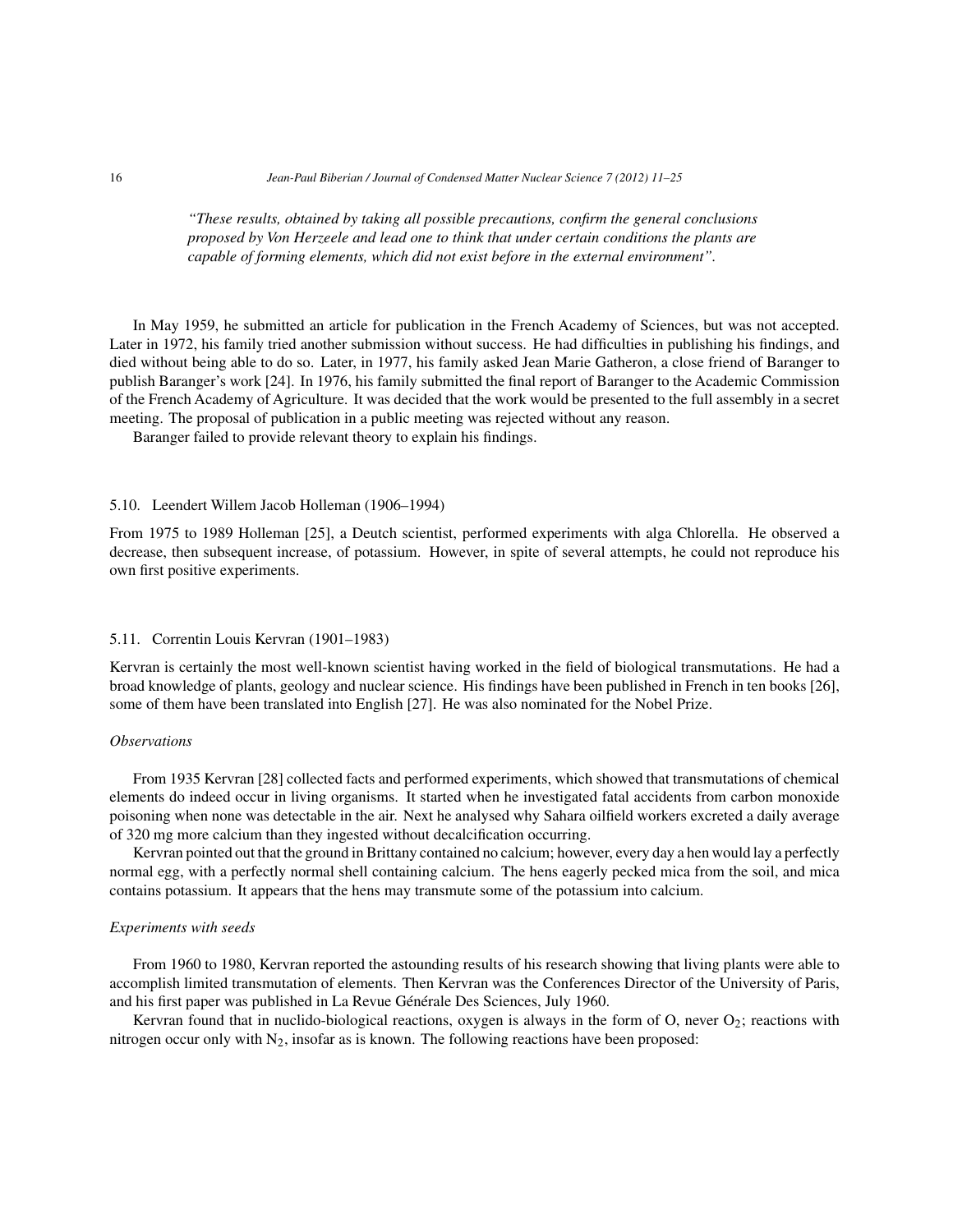| $Na^{23} + H^{1} \rightarrow Mg^{24}$  | $Na^{23} + O^{16} \rightarrow K^{39}$                    | $Na^{23} - O^{16} \rightarrow Li^{7}$ |
|----------------------------------------|----------------------------------------------------------|---------------------------------------|
| $Na^{23} \rightarrow Li^{7} + O^{16}$  | $K^{39} + H^1 \rightarrow Ca^{40}$                       | $Mg^{24} + Li^7 \rightarrow P^{31}$   |
| $Mg^{24} + O^{16} \rightarrow Ca^{40}$ | $F^{19} + O^{16} \rightarrow Cl^{35}$                    | $C^{12} + Li^7 \rightarrow F^{19}$    |
| $Cl^{35} \rightarrow C^{12} + Na^{23}$ | $\text{Fe}^{56} - \text{H}^1 \rightarrow \text{Mn}^{55}$ | $2 O^{16} - H^1 \rightarrow P^{31}$   |
| $O^{16} + O^{16} \rightarrow S^{32}$   | $2 N^{14} \rightarrow C^{12} + O^{16}$                   | $N^{14} + Mg^{12} \rightarrow K^{19}$ |
| $Si^{28} + C^{12} \rightarrow Ca^{40}$ | $Si^{28} + C^{12} \rightarrow Ca^{40}$                   | $P^{31} + H^1 \rightarrow S^{32}$     |
|                                        |                                                          |                                       |

In 1980, Kevran [29] performed an experiment with oat seeds analysed using mass spectroscopy. They looked at phosphorus and calcium variations. They observed the following:

|                 | Phosphorus (mg) | Calcium (mg) |
|-----------------|-----------------|--------------|
| Seeds           | 485             | 76           |
| <b>Plants</b>   | 310             | 115.5        |
| Difference (mg) | $-175$          | $+39.5$      |

It is clear that the calcium increased with germination, whereas phosphorus decreased. There are certainly other elements that played a role, but they were not analysed in this experiment.

#### *The French Society of Agriculture*

In 1971, the laboratory of the French Society of Agriculture sprouted rye seeds under controlled conditions.

|                      |      |       | Seeds Sprouts Difference $(mg)$ Difference $(\%)$ |          |
|----------------------|------|-------|---------------------------------------------------|----------|
| $Mg$ (mg) 13.34 3.20 |      |       | $-10.14$                                          | $-335\%$ |
| $K$ (mg)             | 7.36 | 16.67 | $+9.31$                                           | $+133\%$ |

These results are in good agreement with Kervran's previous findings.

Kervran was very active in promoting his work through books, conferences and mass medias. However, the Academy of Agriculture strongly opposed his efforts. In October 7, 1970, Stéphane Henin on one side and Léon Guéguen and Allez on the other side sent reports to the Academy by criticizing Kervran's results [30].

#### 5.12. J.E. Zündel

Zündel [31] was a Swiss scientist, head of a paper company, and a chemical engineer at the Polytechnic School of Zurich (ETH Zurich) in Switzerland. Following Kervran's observations from 1970, he studied germinating seeds and observed a 54–616% increase of calcium. In another experiment, he grew 150 oats seeds (flämingkrone) in a controlled environment for 6 weeks. 1243 sprouts were analysed using atomic absorption spectroscopy for the presence of magnesium and calcium. The potassium decreased by 0.033%, the calcium increased by 0.032%, and magnesium decreased by 0.007%. The variation of magnesium was not significant, but the decrease in potassium balanced the increase of calcium. In 1972 with oat seeds, he observed an increase of calcium of 118%, a decrease of magnesium of 23%, and potassium 29%.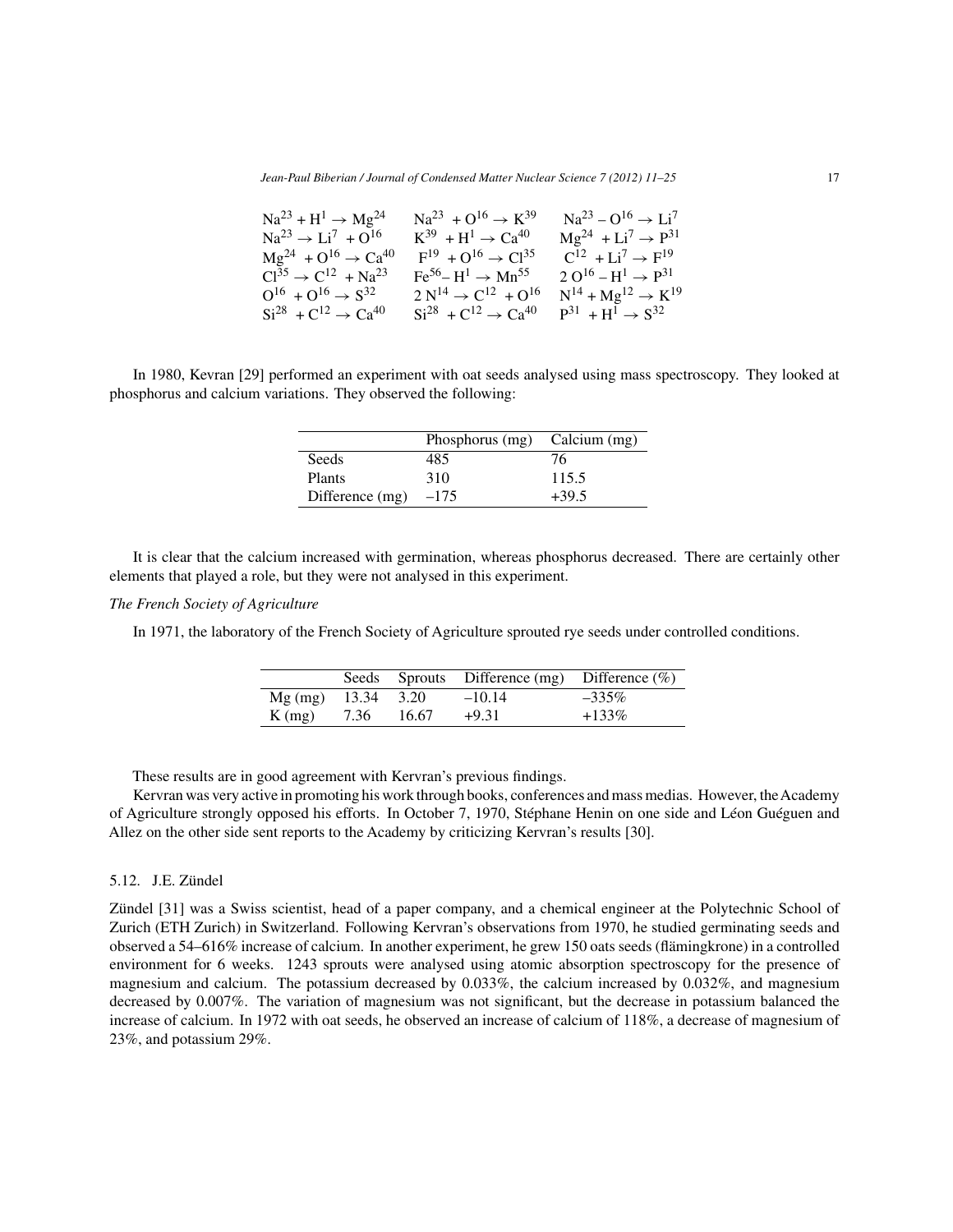In 1971, he gave a lecture at the French Academy of Agriculture (Bull No. 4, 1972). In his lecture, he announced the following variations between seeds and sprouts:

|                | SiO <sub>2</sub> | Ca               | Mg              |                    |
|----------------|------------------|------------------|-----------------|--------------------|
| Seeds          | $111 \text{ mg}$ | $28 \text{ mg}$  | $27 \text{ mg}$ | $108 \text{ mg}$   |
| <b>Sprouts</b> | $123 \text{ mg}$ | $116 \text{ mg}$ | $27 \text{ mg}$ | $70 \,\mathrm{mg}$ |
|                | $+10%$           | $+314\%$         | $0\%$           | $-35%$             |

In spite of the excellent quality of his works, the audience criticized him, including S. Henin, the head of the Department of Agronomy.

Later in 1979, Zündel, using a mass spectrometer at the the Microanalysis Laboratory of the French National Scientific Research Center, and neutron activation analysis at the Swiss Institute for Nuclear Research in Villigen (Aargau), confirmed the increase of calcium by 61%. There was also an increase of 29% in phosphorus and 36% in sulphur) [32].

However, the French Atomic Energy Commission has analysed Zündel's experiments in 1975 by neutron activation analysis of oat seeds. They found no change in calcium, sodium and manganese, but only a small decrease of potassium, also no isotopic variation in  $Ca^{48}$  and  $K^{41}$ .

#### 5.13. Hisatoki Komaki

Following Kervran's work in 1970–1980, Komaki [33] from the Biological and Agricultural Research Institute studied the development of bacteria, mould and yeast. Among those: *Aspergillus niger*, *Penicillum chrysogenum*, *Rhizopus nigricans*, *Mucor rouxii*, *Saccharomyces cerevisiae*, *Torulopsis utilis*, *Saccharomyces ellipsoideus* and *Hansenula anomala*. Komaki reported that eight strains of microorganisms grown in potassium deficient culture media increased the total of potassium by transmutation of calcium to potassium. He also showed that phosphorus can be formed by the fusion of nitrogen and oxygen:  $N + O \rightarrow P$ . He even marketed a brewer's yeast product that, when applied to composts, increases their potassium content.

#### **6. Present Times**

#### 6.1. Panos *T. Pappas*

In 1998, Pappas [34] published an article suggesting that biological transmutation occurs as a form of cold fusion in the cellular membrane sodium–potassium pump. According to Pappas, the ions are not pumped back and forth through the membrane, but instead transmute back and forth between Na and K.

#### 6.2. Jean-Paul Biberian

Experiments were performed with seeds: wheat and oats as well as bacteria: Marine bacteria (Marinobacter sp strain CAB) and Lactobacilius [4]. In most of the experiments, variations in the concentration of minerals have been observed. In particular, it is interesting to note that when the seeds grew, heavy metals decrease in large amounts. Even though these results are only preliminary, they confirm the observations made by others, in particular Kervran.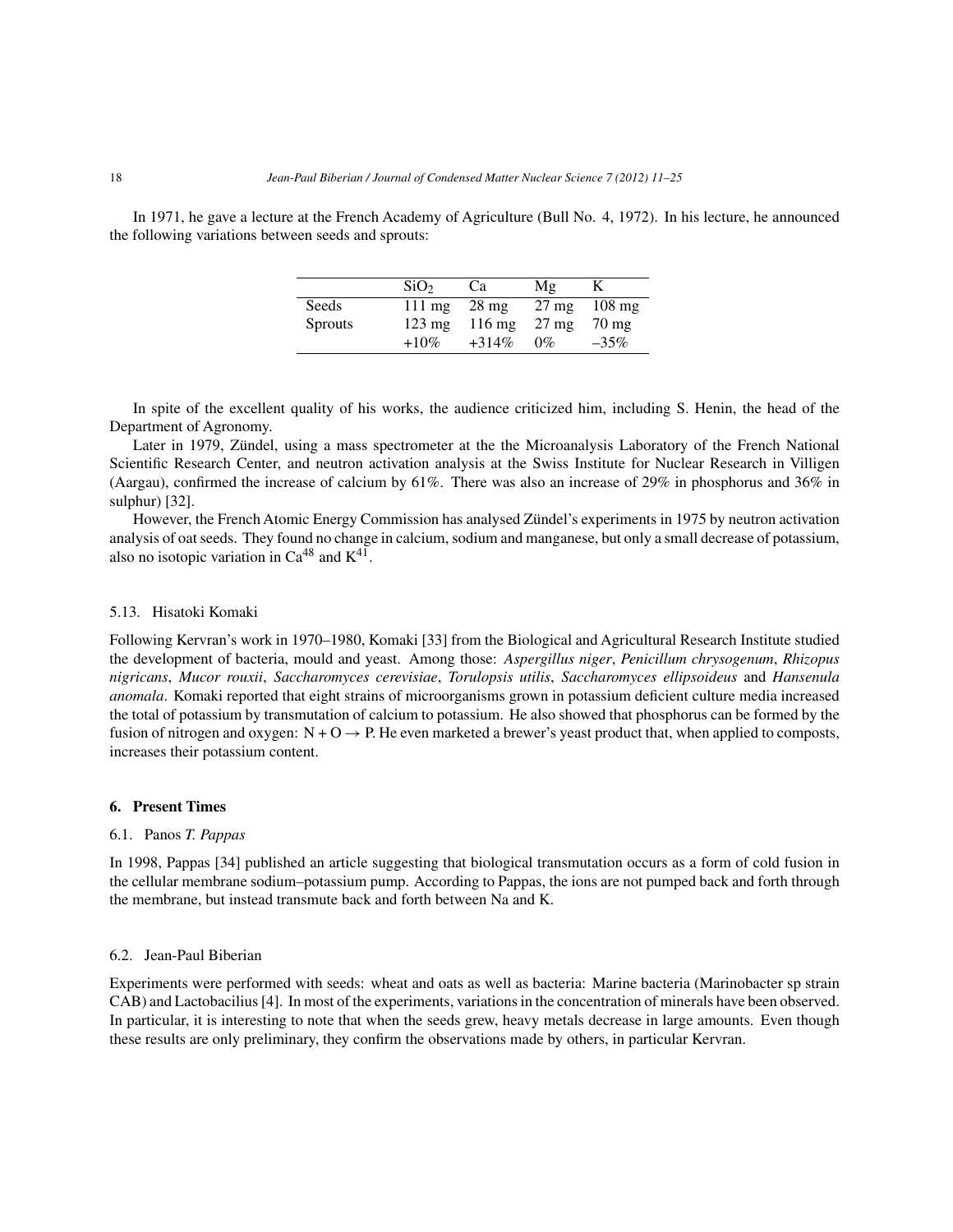#### 6.3. Vladimir Vysotskii

Vysotskii is a scientist from Ukraine. He started working on biological transmutations in the 1990s. He is well known for using modern analytical techniques. In particular, he used Mossbauer spectroscopy, very sensitive to  $Fe^{57}$ , to measure its production. In natural iron,  $Fe^{57}$  represents only 2.2% of the total. The main isotope of iron is  $Fe^{56}$ , which represents 91.7%. Measuring Fe<sup>57</sup> is also very easy by mass spectroscopy, since there is no possible interference with another element. The proposed transmutation is

$$
\text{Mn}^{55} + \text{D}^2 \rightarrow \text{Fe}^{57}.
$$

The experiments conducted by Vysotskii and Kornilova [3] were performed with bacteria capable of developing in heavy water. They chose *Bacillus subtilis*, *Escherichia coli* and *Deinococcus radiodurans*, as well as a yeast culture *Saccharomyces cerevisiae*. When manganese was introduced with MnSO4, a clear spectrum was measured, indicating that manganese had been transmuted into iron. The authors analysed the material by time-of-flight mass spectroscopy showing that the mass 57 peak was as large as that of mass 56. This is another confirmation of the production of  $Fe^{57}$ . Vysotskii and Kornilova have also analysed another reaction

$$
\mathrm{Na}^{23} + \mathrm{P}^{31} \rightarrow \mathrm{Fe}^{54}.
$$

In natural iron, Fe<sup>54</sup> represents only 5.8%. The bacteria developed in a medium without iron, and after development they measured Fe<sup>54</sup> as large as Fe<sup>56</sup>.

In similar experiments they observed the following reaction

$$
Cs^{133} + H^1 \to Ba^{134}.
$$

In experiments destined to reducing radioactivity, they conducted experiments with synthetic microbiological cultures, which were up to 20 times more effective than the standard microbiological cultures. It was shown that  $Ba^{140}$ , which is radioactive with a half-life of 12 days, transforms into  $Sm<sup>152</sup>$ , which is stable with the possible following reaction:

$$
\text{Ba}^{140} + \text{C}^{12} \to \text{Sm}^{152}.
$$

Interestingly,  $Cs^{137}$ , which is radioactive with a half-lifetime of 30 years, transmutes into  $Ba^{138}$ , which has a much shorter lifetime of 310 days.

$$
Cs^{137} + H^1 \rightarrow Ba^{138}.
$$

This work is certainly the best proof of biological transmutations.

#### 6.4. Edwin Engel, Rudolf Gruber

In 2006, Engel and Gruber [35] from Germany wished to confirm Kervran and Baranger's works. They showed that during germination, manganese transmutes into iron. They used mung beans sprouted in MnCl<sub>2</sub>. They showed an increase of iron. They assumed the following reaction

$$
\text{Mn}^{55} + \text{H}^1 \rightarrow \text{Fe}^{56}.
$$

#### **7. Negative Experiments**

Even though many positive experiments have been performed by indicating the reality of the phenomenon of biological transmutations, several experiments contradict these findings.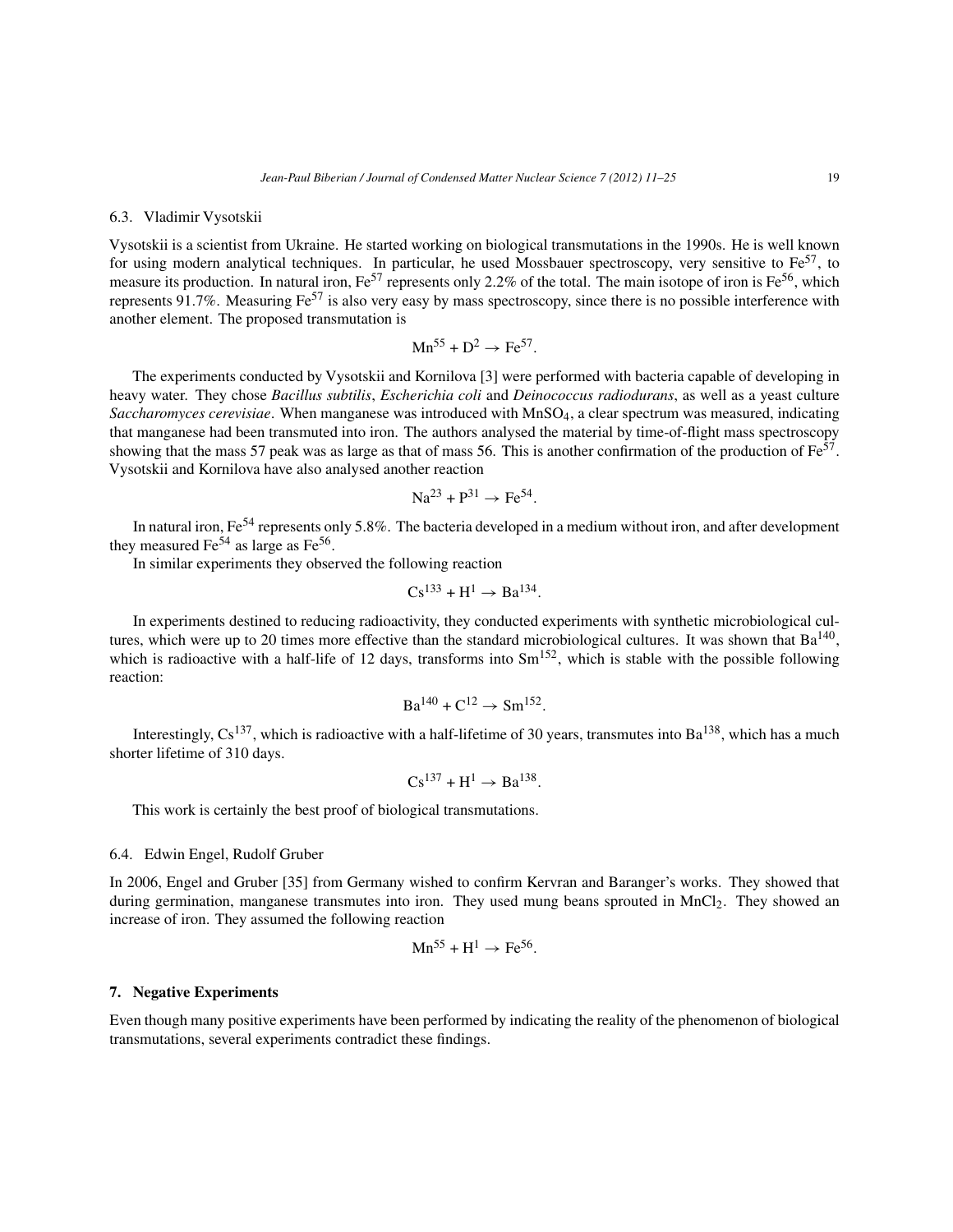#### 7.1. Nicolas Théodore de Saussure (1767–1845)

In 1804, de Saussure published his work: "Recherches chimiques sur la végétation", Nyon, Paris (Chemical Researches on Végétation). As a follower of Lavoisier, Saussure stood strongly with the standpoint of the conservation of matter and referred all transmutations and creation to the realm of fables. He puts special emphasis on the necessity of this field to be absolutely certain, with experiments, that the so-called created matter was not already present in the environment. So he demonstrated, for example, that the presence of silicates in plants, which were attributed to the life-force by Lampadius, was in reality determined by the amount of silicon present in the soil.

#### 7.2. Jean-Louis Lassaigne (1800–1859)

Lassaigne initially worked in the laboratory of Louis-Nicolas Vauquelin. He was a professeur at Ecole Vétérinaire d'Alfort. His works were published in 1821 with the germination of grains supported the findings of de Saussure. His later works on the development of chicks contradicted the results of Vauquelin.

#### 7.3. P.E. Jablonski

In 1836, Jablonski found no increase in the amount of ashes in the plants above the one in the seed. Therefore, criticizing Schrader and Braconnot.

#### 7.4. Arend Joachim Friedrich Wiegmann (1770–1853) and A.L. Polstorff

Wiegmann and Polstorff made the following experiment: They followed the techniques of their predecessors, but with a soil that consisted of the most inert material known to them at that time. They let 28 seeds of garden cress (Lepidium sativum) germinate in distilled water in a platinum crucible that was filled with fine platinum wires. The crucible was placed under a glass bell jar through which circulated a mixture of 1% carbon dioxide. The seeds germinated and grew into small plants until, after 26 days, they began to die. After drying the crucible and its contents, ashing and weighing obtained 0.0025 g of ash. The weight of the ash obtained from 28 seeds was likewise 0.0025 g. Therefore, there was neither weight change nor new elements formed. However, this conclusion does not contradict previous experiments, since only the weights were compared. No attempt was made to check for the transmutation of one element into another.

#### 7.5. M. Emile Rinck

In 1947, Rink checked Hauschka's work and found only 0.02% weight change.

#### 7.6. Léon Guéguin

In 1970, Guéguin from the INRA (The French Institut of Agronomical Research) has shown that there was no transmutation in Kervran's type experiments.

#### 7.7. D.B. Long

Long was a British scientist, from the Michaelis Nutricional Research laboratory, Harpenden, UK. In 1971, he published a report [36] indicating that he did not observe differences in K, Mg, Ca, Mn, Fe, Zn and Cu when looking at rye and oat seeds germinated. The table shown below shows his experimental results.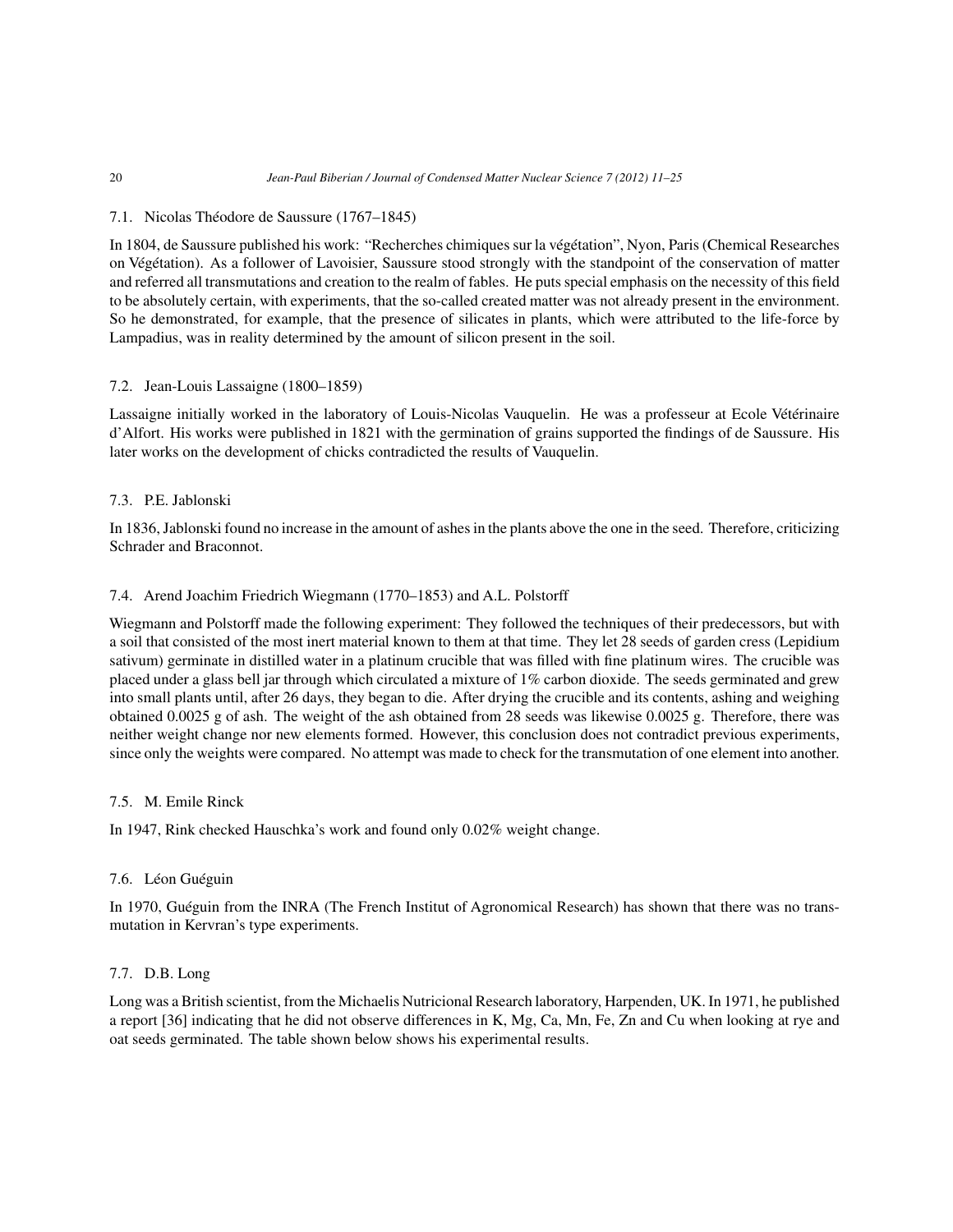|                     | Seeds   |           | Plants  |           |               |
|---------------------|---------|-----------|---------|-----------|---------------|
| Elements            | Average | Standard  | Average | Standard  | Change $(\%)$ |
|                     | value   | deviation | value   | deviation |               |
| Potassium (mg)      | 1.582   | 0.009     | 1.506   | 0.016     | $-4.8$        |
| Magnesium (mg)      | 1.270   | 0.006     | 1.273   | 0.006     | $+0.2$        |
| Calcium $(\mu g)$   | 2.122   | 0.016     | 2.157   | 0.019     | $+1.6$        |
| Manganese $(\mu g)$ | 28.8    | 0.1       | 24.9    | 0.2       | $-13.5$       |
| Iron $(\mu g)$      | 49.7    | 0.2       | 48.6    | 0.5       | $-2.2$        |
| Zinc $(\mu g)$      | 20.9    | 0.2       | 21.7    | 0.05      | $+3.8$        |
| Copper $(\mu g)$    | 6.22    | 0.2       | 6.57    | 0.1       | $+5.6$        |

#### 7.8. L. Soubiès and R. Gadet

Following Baranger's work, and his attempts to get his findings accepted by the scientific community, Soubiès and Gadet performed similar experiments with the Baranger's protocol and a more rigorous one. They presented their results in 1972 in the bulletin of the French Chamber of Agriculture. They demonstrated that using their better protocol no transmutation is detected, whereas with the original one there is less sodium produced. They proposed that the anomalies were due to diffusion of minerals from the glass used in the experiments.

#### 7.9. Horber

In 1976, Horber, a Swiss scientist from Zurich, looked at calcium variations by neutron activation analysis. He found a 2% variation, but with a precision of  $\pm 5\%$ .

#### 7.10. J.A. Jungerman and Murphy

In February 1977, Professor Jungerman and Murphy from the University of California, Davis reported the results of an experiment: the growth of oat seeds under carefully controlled conditions. Analysis was made by atomic absorption and X-ray fluorescence for Ca and K. They found no evidence of transmutation.

#### 7.11. Carolyn E. Damon

In 1978, Damon from the U.S. Customs Technical Service Division conducted tests for biological transmutation with *Aspergillus terreus* and *Rhizopus nigricans*, he obtained negative results.

#### 7.12. Bernd Franke

In 1978, Franke defended his thesis for States Exam at the Botanical Institute of the University of Heidelberg in Germany, the title of which was: "Critical examination of tests on the transformation of biological elements". He analysed calcium, magnesium and potassium during the growth of oats seeds (*Avena sativa*) and yeast (*Sacharomycus cervisiae*). He did not find any significant changes in the composition of the seeds and yeast during their analyses.

#### 7.13. Enrico Di Vito, Carla Candian, Luigi Garlaschelli and Antonio Triassi

In 2002, these scientists from Italy failed to replicate Kervran's work. They looked at the growth of oat seeds (cultivar *Nave*). They analysed their products using ICP emission, but found no variation in Ca, Mg and K in sprouting oat seeds.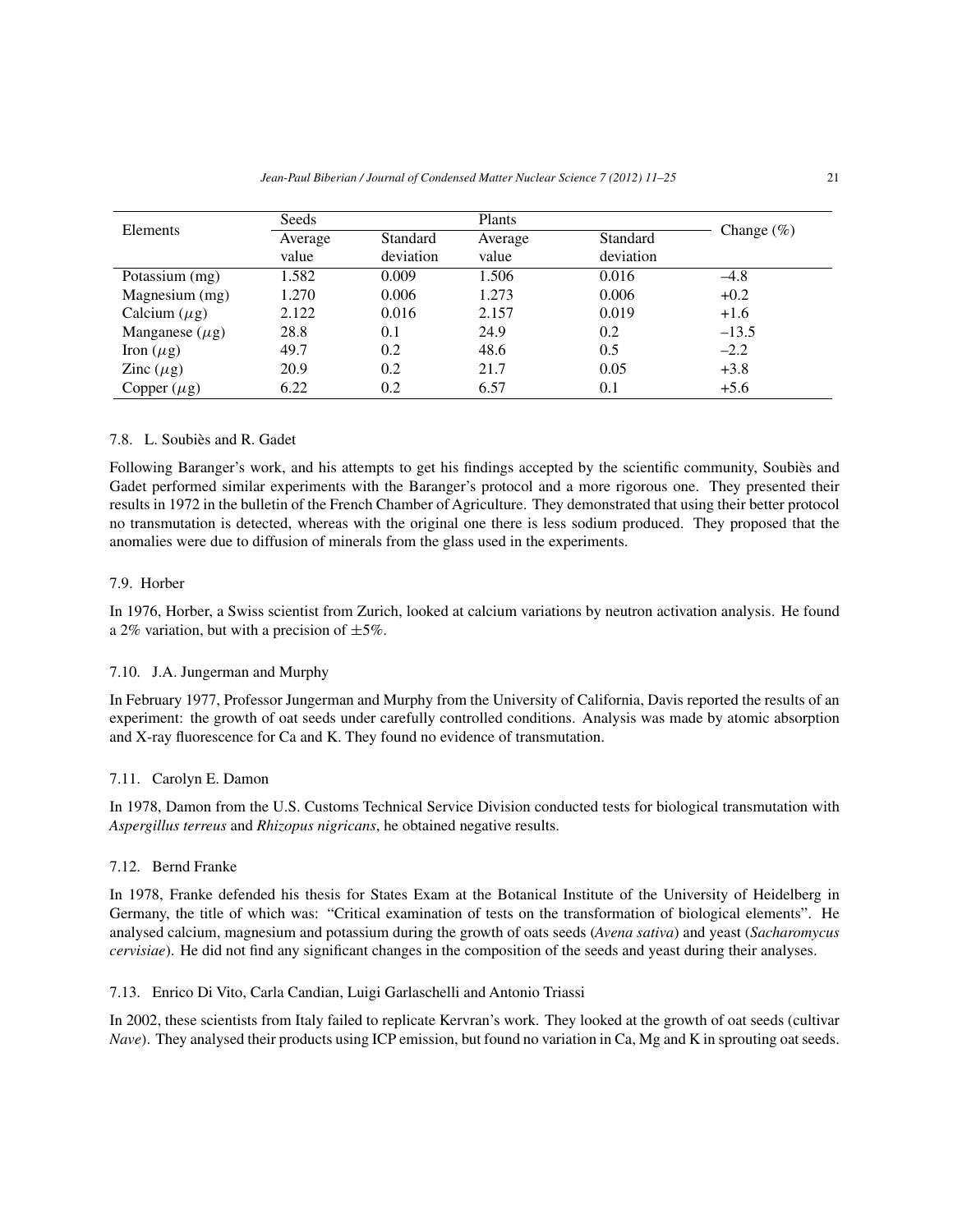#### **8. Theory**

#### 8.1. Kervran

Kervran thought that the nuclear reactions that occur in biology were connected to the structure of the nucleus. He developed a unique model of the nucleus with a design that explains the potential transmutations.

#### 8.2. Costa de Beauregard(1911–2007)

Costa de Beauregard [37] was the Research Director at the Centre National de la Recherche Scientifique, Paris, and Professor of Theoretical Physics at the Institut de Physique Théorique Henri Poincaré. He studied Kervran's works in 1962 and began to correspond and met with him. He suggested that such transmutations neither take place through strong interactions nor through electromagnetic forces, but through the weak interaction. This takes place through the neutral current of the intermediate vector boson, the so-called Zo, particle. Kervran's reaction for a biological transmutation from potassium to calcium in germinating oats is thus explained as being initiated by neutrino capture (from cosmic rays) and the weak interaction follows mediated by the Z, neutral current.

$$
\vartheta + {}_{1}^{1}H^{+} + {}_{14}^{29}K^{+} + \frac{{+Z^{0}}}{+\text{enzyme}} {}_{20}^{40}Ca^{++} + \bar{\vartheta}.
$$

In 2006, I called Costa de Beauregard at his home in Paris, and asked him if he continued his research. He replied that he did not.

#### 8.3. Goldfein

In 1978, an officially funded effort from the U.S. Army Mobility Equipment Research and Development Command, Fort Belvoir, Virginia positively confirmed that mechanisms for elemental transmutations could occur in biological systems. The work was performed under the direction of Emil J. York, Chief of the Material Technology Laboratory. Solomon Goldfein was the principal investigator for the effort. Robert C. McMillan, Chief of the Radiation Research Group of the laboratory, provided guidance on matters of physics and nuclear physics. The abstract of the final report [38] reads as follows:

"The purpose of the study was to determine whether recent disclosures of elemental transmutations occurring in biological entities have revealed new possible sources of energy. The works of Kervran, Komaki and others were surveyed, and it was concluded that, granted the existence of such transmutations (Na to Mg, K to Ca and Mn to Fe), a net surplus of energy was also produced. The proposed mechanism was described in which Mg adenosine triphosphate, located in the mitochondrion of the cell, played a double role as an energy producer. In addition to the widely accepted biochemical role of Mg-ATP in which it produces energy as it disintegrates part by part, Mg-ATP can also be considered to be a cyclotron on a molecular scale. The Mg-ATP when placed in layers one atop the other has all the attributes of a cyclotron in accordance with the requirements set forth by E.O. Lawrence, inventor of the cyclotron." "It was concluded that elemental transmutations were indeed occurring in life organisms [sic] and were probably accompanied by a net energy gain."

Goldfein postulated a conformational structure of a stack of Mg-ATP molecules forming a helical chain. The Mg-ATP chelate produces oscillating electrical currents, which act as a micromini-cyclotron that accelerates hydrogen ions to relativistic speeds with sufficient potential to transmute an element to the next higher number. It was concluded that the elemental transmutations occurring in living organisms are accompanied by losses in mass representing conversion to thermal energy and that such energy probably is a net gain when compared to the amount required to effect the transmutation.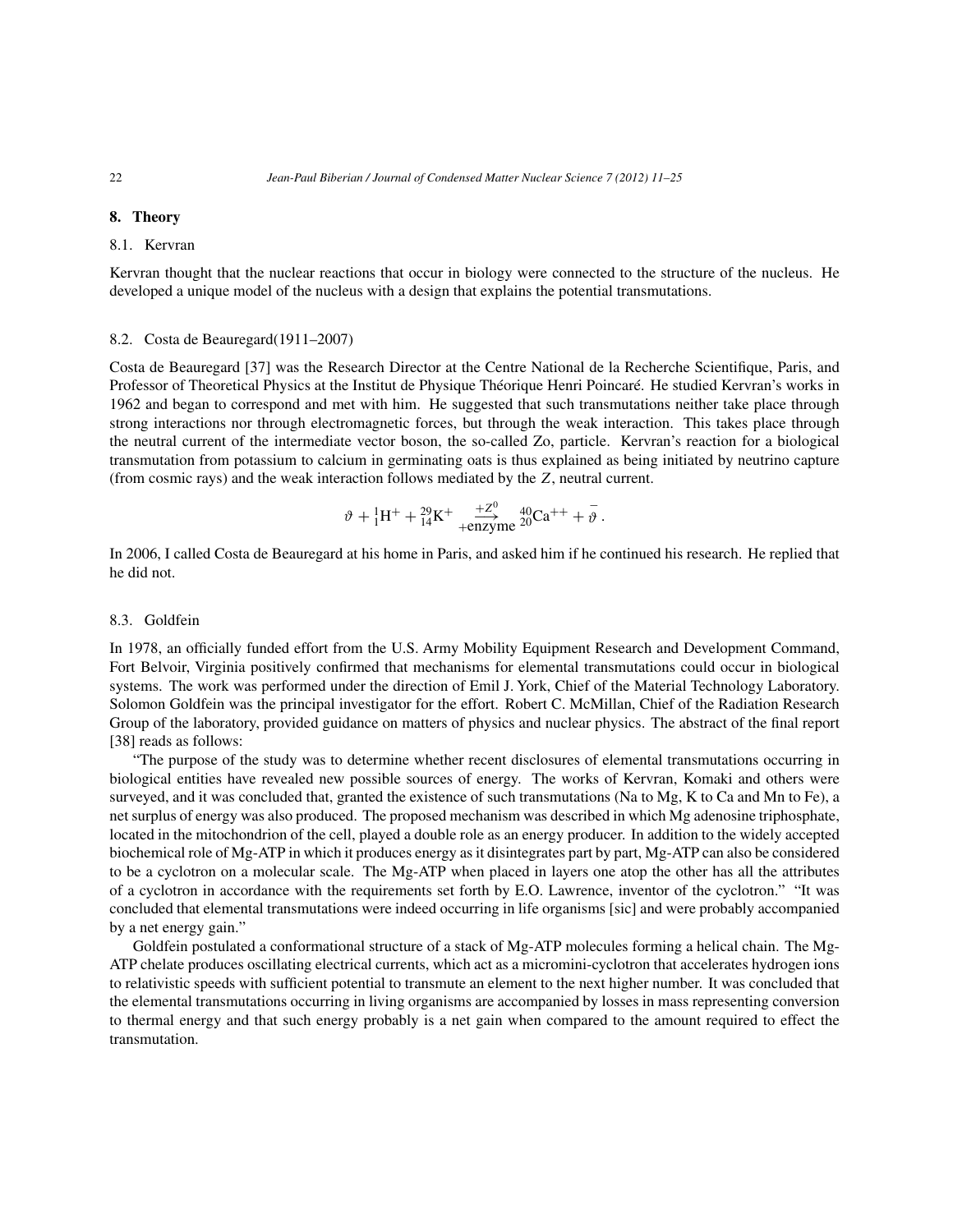#### 8.4. Conclusion

Lavoisier has established a mass conservation law which is valid in chemistry. Now we know that it is not true when nuclear reactions are involved. The review of more than two centuries of research demonstrates that this is not true in biology. It appears that all living organisms can under some circumstances produce nuclear reactions. However, there is an important need of finding an adequate theory to explain these results. It is highly probable that such a theory should also be capable of explaining Cold Fusion, or more generally, nuclear reactions in condensed matter. Another point is the irreproducibility of some experiments. Probably, in order to produce significant transmutation of an element, it is necessary that another element be missing. It seems that nature has a tendency to find ways to transmute an element into another to provide the necessary ingredients for the healthy growth of the four kingdoms of bacteria, fungi, plants and animals, including human beings.

Historically, the sequence of discoveries in biological transmutation is the following: Vauquelin was the initiator in 1799. Later Herzelee in 1876–1883 did a lot of research, but his work was removed. Later Hauschka rediscovered Von Herzelee's work. Baranger and Kervran discovered this work. As a consequence of their contribution to the field Zündel continued the work as well as Goldfein. Finally Vysotskii knowing the work of Kervran brought an important contribution.

This review shows that biological transmutations deserve a lot of attention from the scientific community. The consequences of this are important for science, medicine, agriculture and diet. The cost of research in this field is so low compare with other fields that it is unacceptable not to do it.

Studies of the process called cold fusion or Low Energy Nuclear Reactions (LENR) over the past 22 years show that nuclear reactions of various kinds can be initiated in inorganic solid materials under conditions similar to those present during the claimed biological transmutations. These reactions all have the basic characteristic of producing energy as would be required of a spontaneous reaction. In contrast, many of the proposed nuclear reactions in biological systems cannot result in energy production because mass is not lost in the process. Instead, the mass gain would require the concentration of significant energy from the environment. This violates the basic laws of thermodynamics and makes the suggested reactions impossible. In addition, the elements involved in the proposed nuclear reaction must have a way to find each other in the same biological structure and experience a reduction in their Coulomb barrier before interaction can occur. These several limitations severely limit possible explanations. However, these limitations do not make the nuclear reactions impossible, just more of a challenge to explain. The basic question to be answered is do such reactions actually occur in Nature? The evidence strongly indicates that some of the observed reactions actually occur, requiring an explanation to be found.

#### **Acknowledgements**

I wish to thank various people who have helped me in the realization of the biological transmutation experiments: The Holleman Stichting, David Cuthbertson, Valérie Michotey, Jean-Jacques Allegraud and Pascal Gos.

#### **References**

- [1] A.L. Lavoisier, Traité élémentaire de Chimie, Paris: Cuchet, 1789 (in French).
- [2] M. Fleischmann, S. Pons and M. Hawkins, *J. Electroanal. Chem.* **261** (1989) 301.
- [3] V.I. Vysotskii and A.A. Kornilova, *Nuclear Transmutationof Stable And Radioactive Isotopes In Biological Systems*, Pentagon Press, New Delhi, 2010.
- [4] J.-P. Biberian, *J. Cond. Mat. Nucl. Sci*. (to be published).
- [5] J.B. van Helmont, Ortus Medicinae (Amsterdam, 1648). Cited in, Wikipedia, from http://en.wikipedia.org/wiki/Helmont
- [6] H. Landolt, Untersuchungen über die fraglichen Änderungen des Gesamtgewichtes chemisch sich umsetzender Korper, *Zeitschrift für Physikalische Chemie* **64** (1908) 581.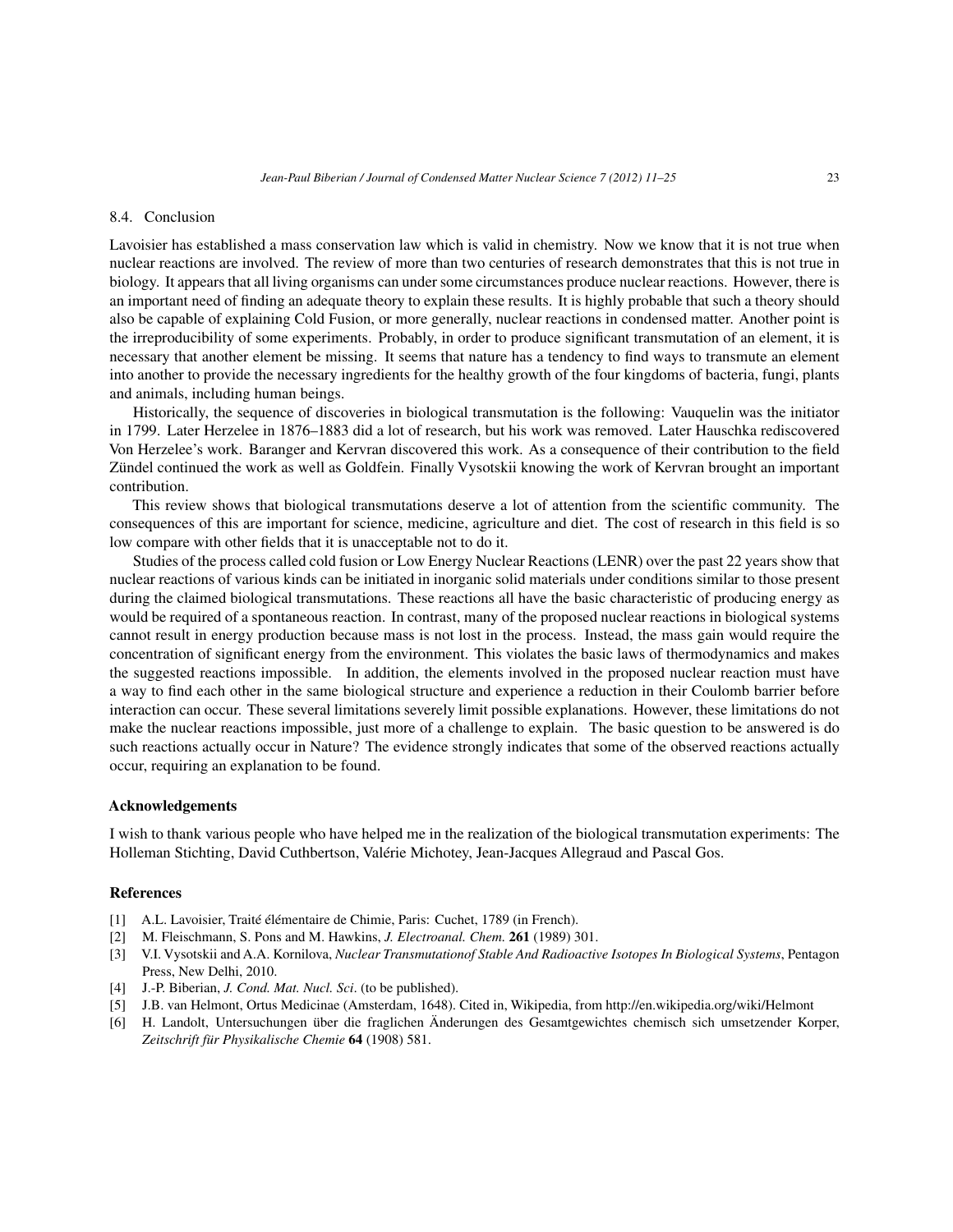Cited in, http://www.scientificexploration.org/journal/jse\_08\_2\_volkamer.pdf

- [7] J.J. Manley, On the apparent change in weight during chemical reaction, *Trans. Roy. Soc. London* (A) **212** (1913) 227–260. Cited in,http://www.scientificexploration.org/journal/jse\_08\_2\_volkamer.pdf
- [8] C. Schrader, Zwei Preisschriften uber die Beschaffenheitund Erzengung der erdinge Bestandtheile von Getreidearten (Berlin, 1800). Cited in, C.A. Browne, *A Source Book of Agricultural Chemistry* (1944), p. 221, http://books.google.com/books?id=B8wJAop\_EBUC&pg=PA221. J. H. Muirhead, *Contemporary British Philosophy: Personal Statements*, Volume 12 (2005), pp. 289–291, http://books.google.com/books?id=nFvkrC-ADT0C&pg=PA289.
- [9] H. Braconnot, Sur la force assimilatrice dans les vegetaux, *Annales de Chimie* **61** (1807) 187–246. C.A. Browne, *A Source Book of Agricultural Chemistry* (1944), p. 221, http://books.google.com/books?id=B8wJAop\_EBUC&pg=PA221.
- [10] L.N. Vauquelin, Expériences sur les excréments des poules, comparés à la nourriture qu'elles prennent, et Réflexions sur la formation de la coquille d'œuf, *Annales de Chimie* **29** (30 Nivose VII, 19) (1799) 3–26.
- [11] A. Thaer, *Grundsätze der rationellen Landwirthschaft* [*Principles of rational agriculture*], Volume 2 (Berlin, 1809–1812), pp. 49–50, 56, 107–108, 268. Cited in C.A. Browne, *A Source Book of Agricultural Chemistry* (1944), pp. 179–181.
- [12] W. Prout, *Phil. Trans.* (1822) 377. Cited in, Needham, Joseph (1931), *Chemical Embryology*, Volume 3, C.U.P., pp. 1260–1262.
- [13] W.A. Lampadius, Erdmann's *J. für technische und ökonomische Chemie* **15** (1832) 289–318. Cited in, L.W.J. Holleman, The Biological Transmutation of Chemical Elements: 2.1 Vitalism at the Beginning of the 19th Century.
- [14] J.J. Berzelius, Treatise on Mineral, Plant and Animal Chemistry (Paris, 1849). Cited in, R. A. Nelson, Adept Alchemy, Part II, Chapter 8, Biological Transmutations.
- [15] R.A. Nelson, *Adept Alchemy*, Part II, Chapter 8, Biological Transmutations.
- [16] A. Von Herzeele, *Uber die Entstehung der anorganischen Stoffe* (About The Origin of Inorganic Substances) 1873. A. Von Herzeele, Entstehung der unorganischen Stoffe (Berlin, 1876). A. Von Herzeele, Die vegetabilische Entstehung des Phosphors und des Schwefels (Berlin, 1880). A. Von Herzeele, Die vegetabilische Entstehung des Kalkes und der Magnesia (Berlin, 1881). A. Von Herzeele, Weitere Beweise für die vegetabilische Entstehung der Magnesia und des Kalis (Berlin, 1883). A. Von Herzeele is reprinted in, R. Hauschka, Substanzlehre (Klostermann, Frankfurt am Main, 1942), in German.
- [17] E.A. Spessard, *Light-mass absorption during photosynthesis*, *Plant Physiology* **15** (1940) 109–120.
- [18] R. Steiner, Agriculture Course (1924), http://www.garudabd.org/Node/23/. Oregon Biodynamics Group, *Introduction to Biodynamics* (2009), http://www.oregonbd.org/Class/class\_menu2.htm
- [19] H. Spindler, Etude sur l'iode, *Bull. Lab. Maritime de Dinard* **28** (Dec. 1946). H. Spindler, Recherches sur le potassium de Laminaria flexicaulis, *Bull. Lab. Maritime de Dinard* **31** (June 1948).
- [20] R. Hauschka, *Substanzlehre* (Klostermann, 1st edition, 1942. 12th edition, 2007).
- [21] R.A. Nelson, *Adept Alchemy*, Part II, Chapter 8, *Biological Transmutations.*
- [22] Julien, Annales Scientifiques de l'Universite de Besancon, Series 2 (1959), cited in, R.A. Nelson, *Adept Alchemy*, Part II, Chapter 8, *Biological Transmutations*
- [23] L. Kervran and G. Oshawa, Biological Transmutation. Natural Alchemy (George Oshawa Macrobiotic Foundation, Oroville, California, USA 1971, reprinted 1975).
- [24] P. Baranger and J.M. Gatheron, *Les Plantes opérent-elles des transmutations? Les travaux de Pierre Baranger,* M. Baranger (Ed.), 1980.
- [25] http://www.holleman.ch/holleman.html.
- [26] C.L. Kervran, *Transmutations Biologiques: Métabolismes Aberrants de l'Azote, le Potassium et le Magnésium* (Librairie Maloine S.A., Paris, 1962, 2nd edition 1963,  $3r^d$  edition 1965), in French.

C.L. Kervran, *Transmutations à faible énergie: synthèse et développements* (Librairie Maloine S.A., Paris, 1964), in French.

C.L. Kervran, *A la découverte des transmutations biologiques: une explication des phénomènes biologiques aberrants* (Le Courrier du livre, Paris, 1966), in French.

C.L. Kervran, *Preuves Relatives à l'Existence des Transmutations Biologiques*(Librairie Maloine S.A., Paris, 1968), in French. C.L. Kervran, *Transmutations biologiques en agronomie* (Librairie Maloine S.A., Paris, 1970), in French.

C.L. Kervran, *Preuves en géologie et physique de transmutations à faible énergie* (Librairie Maloine S.A., Paris, 1973), in French.

C.L. Kervran, *Transmutations naturelles non radioactives; une propriéte nouvelle de la matière* (Librairie Maloine S.A., Paris, 1963), in French.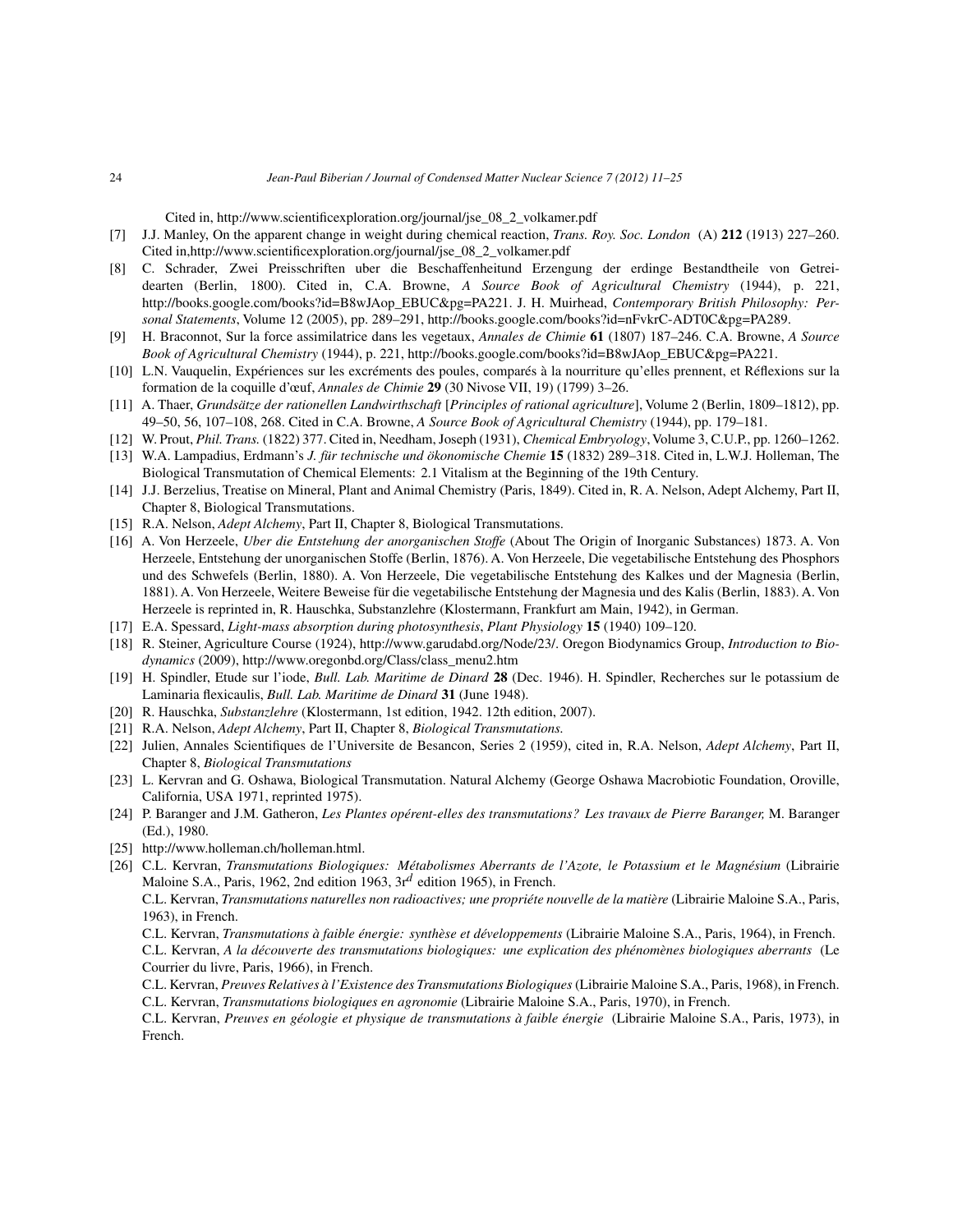C.L. Kervran, *Preuves en biologie de transmutations à faible énergie* (Librairie Maloine S.A., Paris, 1975, 2nd edition, 1995), in French.

C.L. Kervran, *Transmutations Biologique et Physique Moderne* (Librairie Maloine S.A., Paris, 1982), in French.

C.L. Kervran and G. Oshawa, *"Biological Transmutation: Natural Alchemy"* (Georges Oshawa Macrobiotic Foundation, Oroville, California, USA, 1971, reprinted 1975, 1976).

- [27] C.L. Kervran, Biological Transmutations (translation and adaptation by Michel Abehsera, Swan House Publishing Co., New York, USA, 1972, reprinted, Happiness Press, 1989), extract of three of Kervran's books. C.L. Kervran, Biological transmutations (revised and edited by H. Rosenauer and E. Rosenauer, Crosby Lockwood, London 1972, reprinted by Beekman, New York, 1980, 1998).
- [28] C.L. Kervran, cited in, Herbert Rosenauer, What are Biological Transmutations, http://ibrainsphere.info/2011/bt-what-are/.
- [29] C.L. Kervran, *Biological Transmutations and Modern Physics"*, unpublished manuscript, http://www.rexresearch.com/kervran/kervran.htm
- [30] See, for example, Léon Guéguen (Paris, le 25 November 2005), http://www.inra.fr/archorales/t12-1-Leon-Gueguen.pdf (in French).
- [31] Zündel J. E., cited in, C. L. Kervran, "Biological Transmutations and Modern Physics"
- [32] Zündel J. E., *"Transmutation of the Elements in Oats,* in The Planetary Association for Clean Energy Newsletter, Volumes 2 and 3, July/August 1980.
- [33] H. Komaki, Production de proteines par 29 souches de microorganisms, et augmentation du potassium en milieu de culture, sodique, sans potassium, *Revue de Pathologie Comparee* **67** (1967) 213–216.

H. Komaki, Formation de proteines et variations minérales par des microorganismes en milieu de culture, avec ou sans potassium, avec ou sans phosphore, *Revue de Pathologie Comparee* **69** (1969) 83–88.

H. Komaki, Observations on the Biological Cold Fusion or the Biological Transmutation of Elements, in, Frontiers of Cold Fusion, *Proceedings of the Third International Conference on Colf Fusion* (Universal Academy Press, 1993), pp. 555–558.

H. Komaki, Observations on the biological cold fusion or the biological transformation of elements", *Third International Conference on Cold Fusion,* Frontiers of Cold Fusion, Nagoya, Japan (1992), pp. 555–558.

H. Komaki, An Approach to the Probable Mechanism of the Non-Radioactive Biological Cold Fusion or So-Called Kervran Effect (Part 2), *Fourth International Conference on Cold Fusion*, Lahaina, Maui, 44-1 to 44-12 (1993).

- [34] P.T. Pappas, *Seventh International Conference on Cold Fusion*, 1998, pp. 460–465.
- [35] E. Engel and R. Gruber, Transmutation  $^{55}$ Mn +  $^{1}H \rightarrow ^{56}Fe$ ? Oder Eine Anregung, wie man es nicht machen sollte (2006), http://www.kervran-info.de/engrub.htm.
- [36] D.B. Long et al., Laboratory report on biological transmutations in germinating plants, the Henry Doubleday Research Association, Braintree, Essex, 1971.
- [37] O. Costa de Beauregard, *Proc. 3rd Intl Cong. Psych.* (Tokyo), 1967, p. 158.
- [38] S. Goldfein, Report 2247, Energy Development from Elemental Transmutations in Biological Systems, U S Army Mobility Equipment Research and Development Command, May 1978. DDC No. AD AO56906.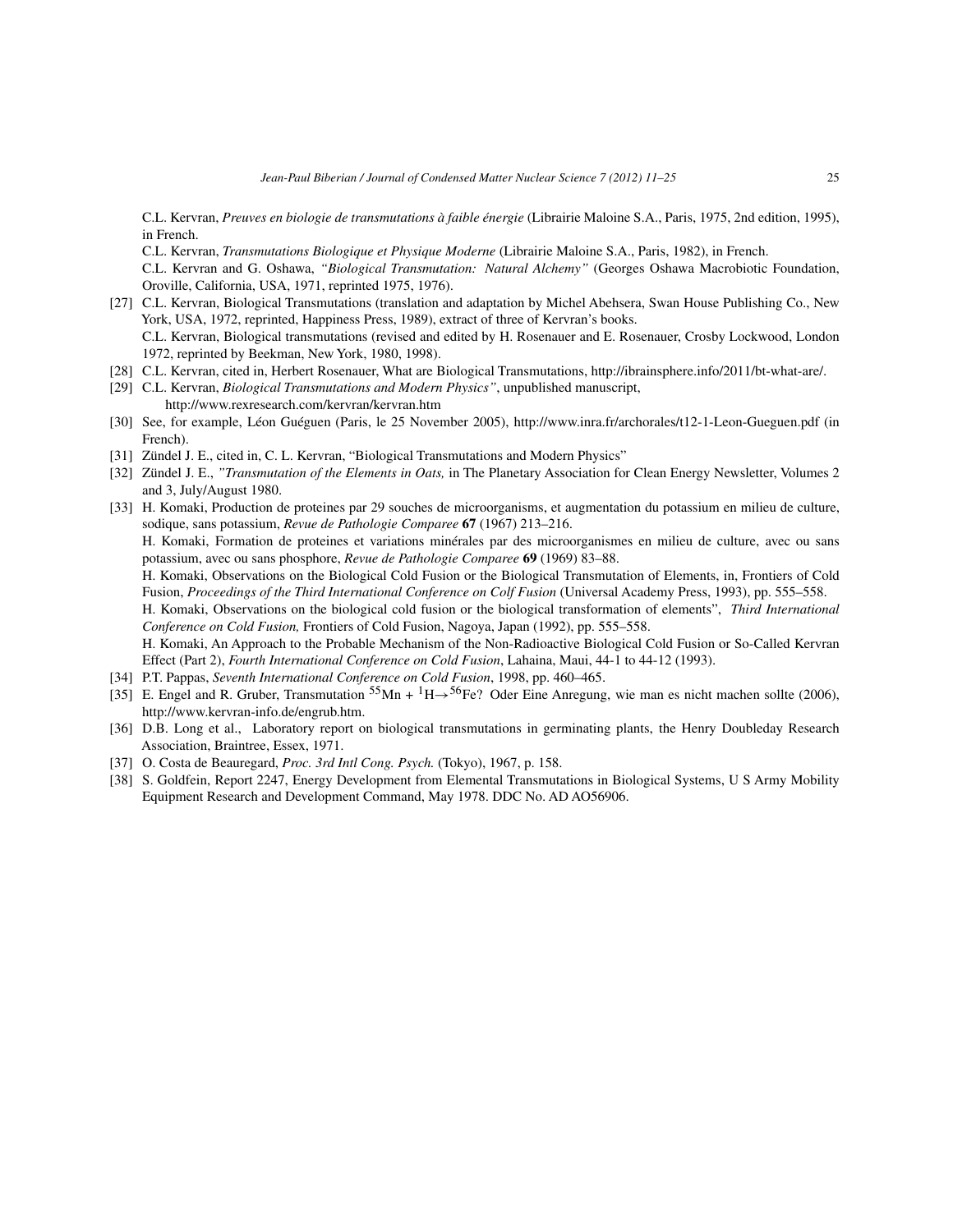J. Condensed Matter Nucl. Sci. 7 (2012) 26–31



Research Article

### Evidence Concerning the Mechanism of the Nuclear Reaction between Deuterium and Tritium

#### John O'M. Bockris ∗

*Haile Plantation Gainesville, FL, USA*

#### **Abstract**

Both hydrogen and deuterium in their electrolysis on palladium gave linear Tafel lines but each had a kink in it at about 0.35 V overpotential (η). At this value damage begins to be seen in the SEM photographs of the interior of the electrodes. Tritium formation became detectable at an overpotential  $(\eta)$  of about 0.4 V. The reaction occurs in two consecutive steps: the first is a Volmer–Tafel reaction which occurs when the overpotential is less than 0.3 V. But as the measured coverage  $\theta_D$  approaches unity, the deuterons begin to discharge onto the adsorbed deuterium (Heyrovsky mechanism). The second (consecutive) step leads to the tritium formation via a neutron transfer from the electrode to the Pd–D bond which at this stage (near to full occupancy by D) is relatively weak. The ready availability of neutrons in the surface region of the metal catalyst is rationalized in terms of the high electron concentration associated with the surface and he presence of D arriving from  $D_2O$  in the solution:  $e^- + D^+ = 2$  neutrons + a neutrino. The model is applied to two anomalies which have troubled this reaction. One is irreproducibility and also the long time (100 h or more) before any *nuclear* activity is seen.

© 2012 ISCMNS. All rights reserved. ISSN 2227-3123

*Keywords:* Deuterium, Mechanism, Neutron, Nuclear, Tritium

#### **1. Introduction**

This paper contains interpretive material of results in a paper published in 2000; the special nature of which was that it correlated the reaction deuterium to tritium with changes inside the electrode [1]. The experimental paper showed that a breakup of the internal structure of the palladium correlates with the beginning of nuclear activity.

The present paper begins with a brief summary of new facts recorded in the previous publication and then the mechanism is discussed in some detail. Thereafter, the model, which has been suggested, is applied to two outstanding anomalies of the tritium formation reaction, irreproducibility and the long latency period for tritium formation to begin on wire electrodes.

<sup>∗</sup>E-mail: jbockris@cox.net

<sup>© 2012</sup> ISCMNS. All rights reserved. ISSN 2227-3123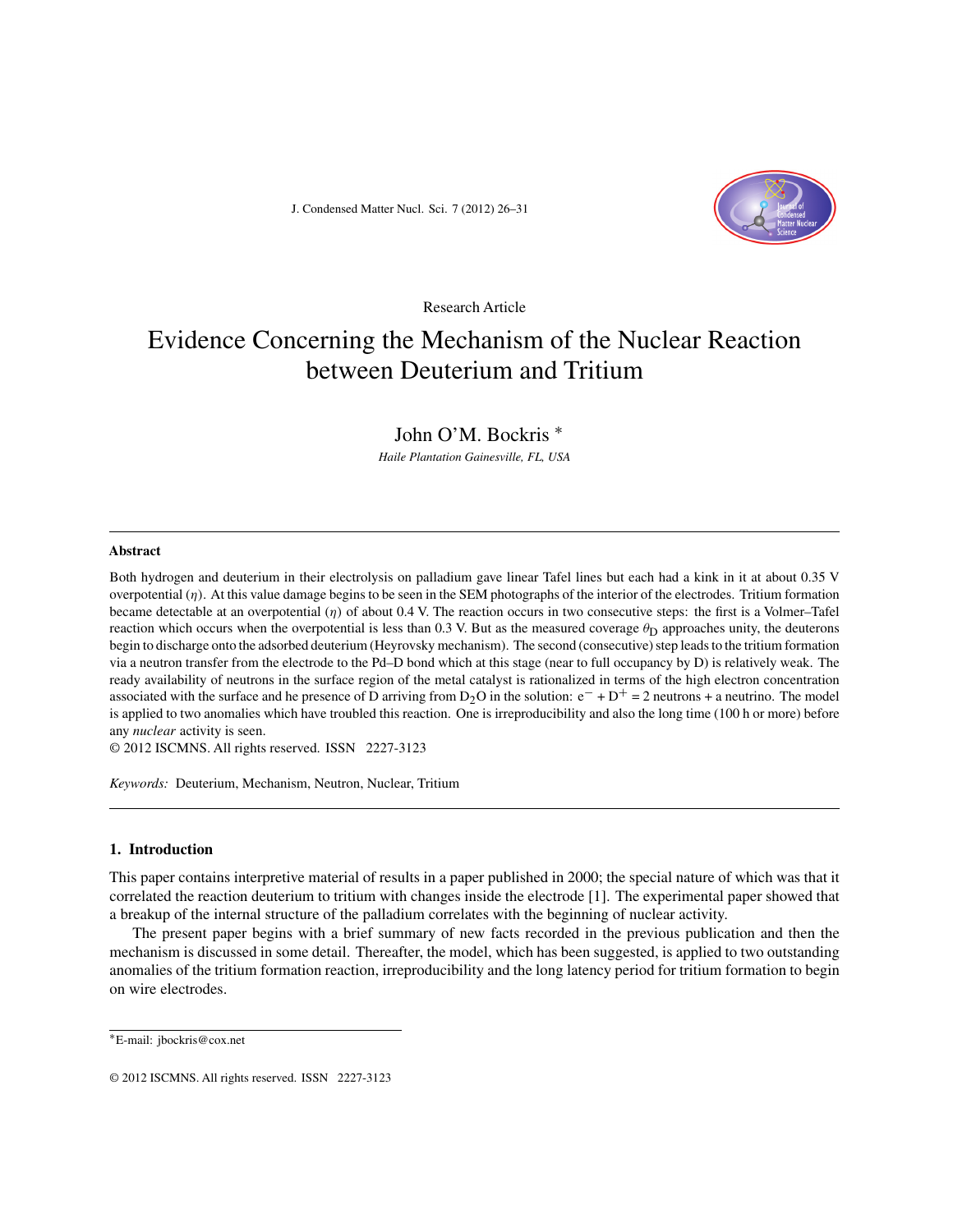#### **2. Summary of Facts Previously Established**

- (1) In respect to the two Tafel lines for the hydrogen and deuterium evolution, each showed [1] a marked change in slope at about 0.35 V (η) for the deuterium line. The lower slope of  $d\eta/d \log i$  was 0.15 whilst the higher slope 0.22.
- (2) An examination of the pictures of damage taken at various overpotentials, time and temperature shows that the damage starts at  $\eta = 0.35$  V for the room temperature measurements. The damage grows as the overpotential is increased. The information is available [1] up to 0.8 V  $(\eta)$ .
- (3) Nuclear phenomena are observed when the "loading factor" is high. $a$  But the loading factor depends directly upon the surface concentration of the deuterium. In starting in an experiment up to, typically, 15–20 h, the transport of deuterium through the electrode is happening and building up the "loading." The beginning of the damage is observed at about 0.35 V and the nuclear phenomena just afterwards (0.4 V) suggests damage precedes the onset of the second stage: the actual production of tritium.
- (4) An infrared spectrometer was equipped with Fourier transform mathematics and was used to indicate the presence or absence of adsorbed deuterium (or hydrogen) on the electrode surface [2]. The width of the spectroscopic peak for Pd–D spectra measures the occupancy with adsorbed hydrogen and its isotope. Here again, a break occurs at about  $0.3 V(\eta)$ . Above 0.4 V, little increase in the breadth of the spectroscopic peak occurs. Thus, the overpotential region of 0.3–0.4 is that at which the electrode coverage approaches unity. Thus, this potential region includes the internal loading coming up to, that which corresponds to  $\theta \to \text{unity}$ , the beginning of damage, and slightly below the detectable production of tritium.<sup>b</sup>
- (5) At higher  $\theta$ s, there is no longer a smooth increase of permeation rate with time. The permeation decreases in a jagged fashion. Thus, damage evidently has begun and some of the deuterium which would have reached the other side of the membrane has been trapped in the damaged electrode material [1].
- (6) The stoichiometric number  $(v)$  came out to be 1.11 at constant overpotential for conditions in overpotential greater than 0.4 V [3].

#### **3. Mechanism of Tritium Formation**

The parameters observed for the deuterium evolution reaction, in the lower Tafel line, were consistent with a rate determining deuterium transfer to an adsorbed site on the metal surface where the resulting MD could be observed spectroscopically:

$$
D^+ + e \rightarrow MD.
$$

Thus, for an  $\eta$  less than 0.35 V, the deuterium discharges with a Volmer–Tafel mechanism [5]. Above the  $\eta$  of 0.35 V, the surface is approaching complete occupancy with adsorbed deuterium. The course of the reaction now changes and the facts are consistent with a Heyrovsky desorption mechanism [4]:

$$
D^+ + DM + e \rightarrow D_2.
$$

<sup>&</sup>lt;sup>a</sup>It is important to determine the Tafel lines after the reaction has settled down. The delay before nuclear activity is observed (radioactivity of tritium!) was variable and could be as little as 10 h at low electrolysis current density (overpotential less than 0.3) then the second Tafel line began after a delay of as much as 50–100 h and the electrolysis continued with the higher slope and the production of tritium. The fact that one had to wait for the nuclear phenomenon to switch on is the direct cause of why so many experienced workers rejected the phenomenon in the years 1989–1991. Many switched on their apparatus and waited for some unusual phenomenon to happen. They saw no tritium so they switched off and concluded the phenomenon did not exist.

bThe early runs in this work were analyzed for tritium in the nuclear engineering department at Texas A&M, but later runs were recorded within our group by an apparatus specifically designed to detect and measure tritium.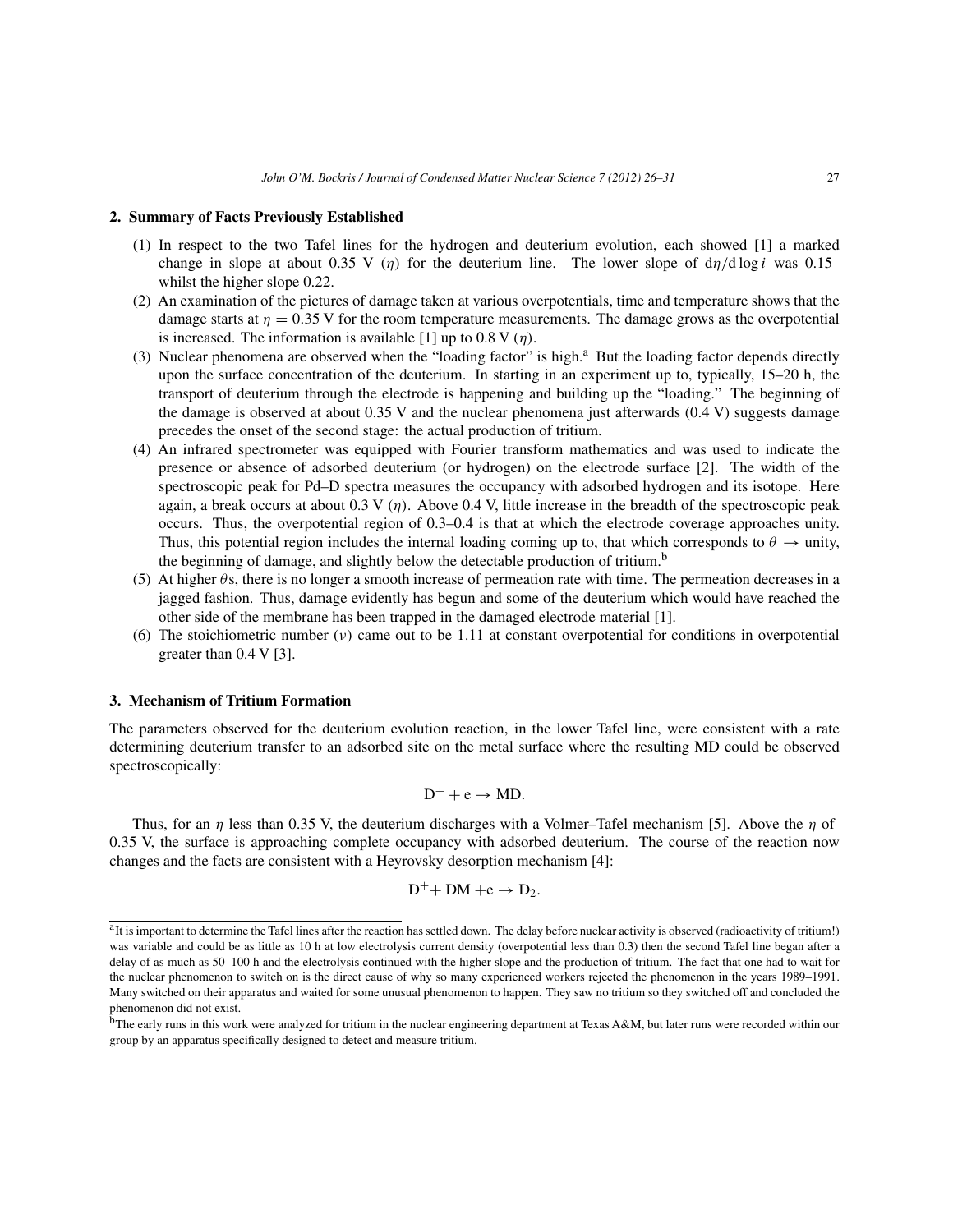The SEM pictures published in the foregoing paper [1] show that the internal damage starts about  $\eta = 0.35$  V [5]. Then with a higher surface occupancy with D, the deuterons in the double layer find the probability of discharge onto the adsorbed deuterium preferred. The stoichiometric number of 1.1 favors the Heyrovsky mechanism for the higher Tafel slope (for which theoretically the stoichiometric number should be  $1.0$ ).<sup>c</sup>

The tritium formation occurs in two steps. The first is the deuterium discharge; firstly onto the palladium surface (Volmer) and then, with a change of slope, onto the adsorbed deuterium (Heyrovsky) with the direct evolution of D2. In the second step, now with a high coverage of the metal with D, there are conditions suitable for a neutron transfer (high coverage corresponds to weak M–D bonding). The overall reaction becomes:

$$
D_{ADS} + D^{+} + n + e \rightarrow T_{2}.
$$

Here the n represents a neutron and T is for tritium. The neutron (see below) is suggested as joining the Pd–D bond when it is weak.

#### **4. Neutrons: their Origin**

Takahashi [7] hypothesized that there are free neutrons available inside the metal and they take part in the reaction stated. Fisher [8] supported this hypothesis suggesting that the neutrons inside metals exist in clumps. He obtained support from Oriani [9] who came into the picture because he had observed  $CO<sub>2</sub>$  with properties which seemed too heavy for a normal  $CO<sub>2</sub>$ molecule. This made him suggest that Fisher's clumps where in fact  $CO<sub>2</sub>$  carrying neutrons. Widom and Larsen [13] used neutrons in a number of their explanations of transmutation reactions.

Storms [10] hesitates in accepting neutrons as available for an electrochemical reaction. He points out that this would imply Pd<sup>111</sup> which is a  $\beta$  and a  $\gamma$  emitter, and such emissions have not yet been reported. This tritium is in fact deuterium to which a neutron has been added. So we have, finally, to have neutrons for the reaction to occur. However, tritium formation reaction is the most common reaction until the present examined up to around 100 individual papers of with Storms quotes 50 (the BARC team is responsible for many further replications).

We are dealing in a model, which sees the electrical double layer formed between the surface and the first layer of ions in solution as a main factor. Electric fields within this double layer region may reach as high as  $10<sup>7</sup>$  V/cm. Calculations [11] show the field distorts molecules, which come into its region. Reactivity in general has to be reconsidered in regions with such a high field strength. Adsorbed D comes from the solution, which contains the deuterium and gets adsorbed in the surface later undergoing electron transfer.

A suggestion made in a recent contribution by Widom and Larsen [14] is that neutrons are supplied at the surface by the reaction:

$$
e^- + D^+ \rightarrow 2
$$
 neutrons + a neutrino.

There is no supply of neutrons inside the electrode. They form on the surface. This formation in the strong electric field is part of the potential dependent of the rate of reaction.

The model is consistent with the dependence of the rate of these nuclear reactions upon potential. The D concentration on the surface is potential dependent and depends on the double layer field, as mentioned.

#### **5. Latency Period in Commencement of Nuclear Activity**

The tritium formation reaction is anomalously characterized by a delay in a start up of the appearance of the radioactive material. The delay is between 10 and 100 h for most papers, although occasionally a longer time is needed. Some

 $c$ <sup>c</sup>The stoichiometric number is 2 for the Volmer–Taffel mechanism (lower slope) [5].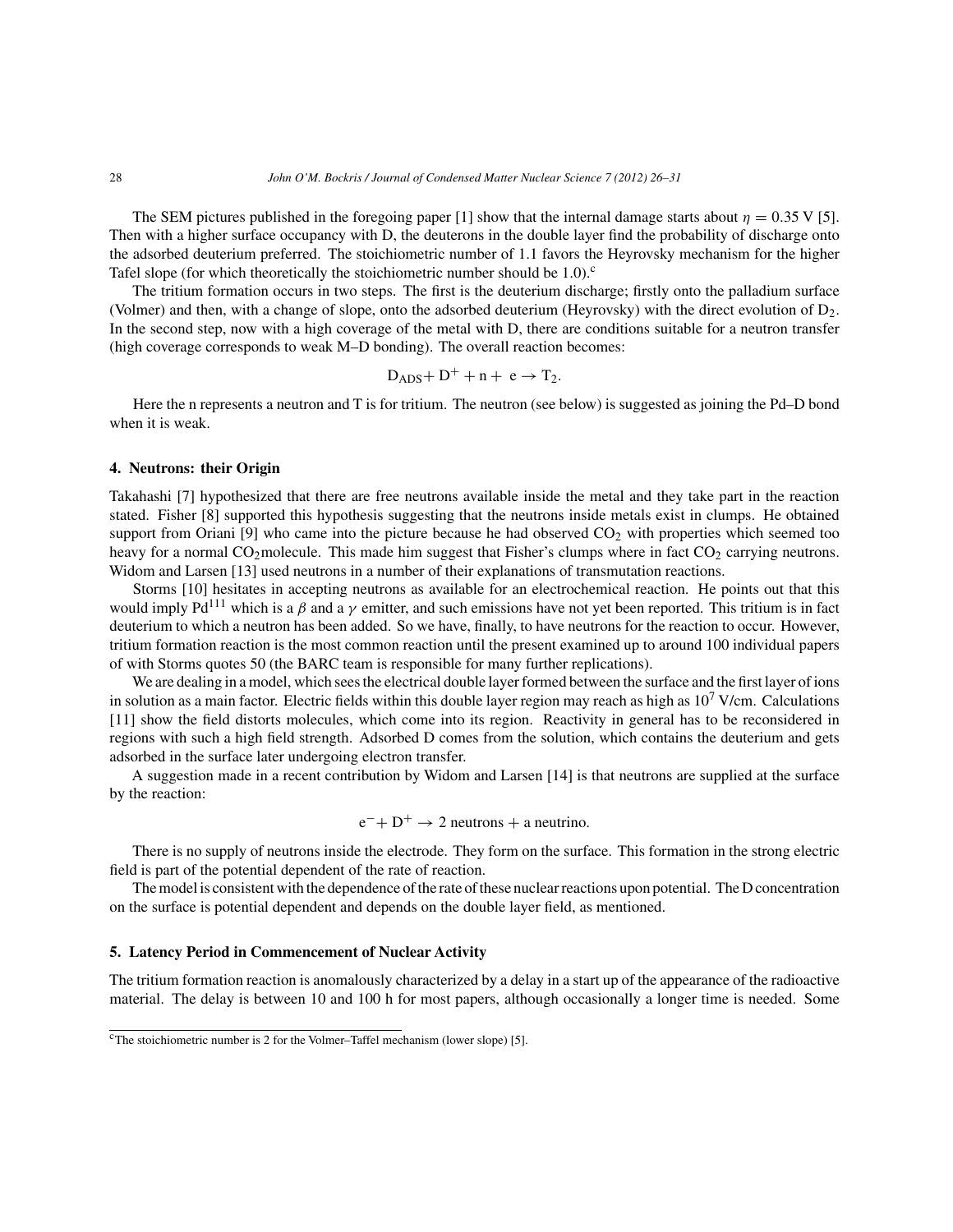workers have found that the need to wait for such a time is too much and have given up after a few hours. However, they would be disappointed in most of the "tries" for the deuterium to tritium reaction, which seldom switches on under 10 h of low current density and therefore low overpotential.

The above mechanism will lead to tritium formation only in the presence of weak Pd–D bonds associated with a high  $\theta$ . The time that is necessary for  $\theta$  to increase and therefore the strength of the Pd–D bond to decrease, will new tritium form? The breakdown of the internal palladium which has been evidenced by the electron microscope photographs in reference [1] increases the number of possibilities for internal surfaces, which gradually increase  $\theta$ s for provide slowly more sites, which produce the tritium. The solution will leak inside the electrode as and make active therefore the new sites, which are being formed by the breakdown.

This D–Pd bond on the surface of palladium electrode would add to the time needed for the appropriate condition for the neutron – Pd–D reaction to occur ( $D$  + neutron = tritium).

Our model sees the critical tritium formation step as that which a neutron formed on the surface as explained above "breaking into" the weakened Pd-D bond. Information becomes easier; activation energy becomes lower and its rate faster. The tritium formation stops and gets a lower activation energy and hence faster rate.

#### **6. Irreproducibility**

Experience suggests that there are no electrodes, which are simple failures. All electrodes produce tritium but all need different amounts of waiting time, which may be too much for some experimentalists. These are the ones, which the latter may call "failures." Investigators who have experience of this reaction also suggest that there are no failures for investigators who wait.

One factor bearing on the variability of the waiting time may lie in the origin of the palladium samples. In the first two years of work on the tritium work reaction with wires of 1–2 mm, the *origin* of the palladium was varied. It was seldom that one run used palladium from the same manufacturer. One of the principal factors of a metal in the manufacturing phase is the mode of crystallization from the liquid and how much time is given for annealing. Few manufacturers anneal at all (i.e. cool on a known scientifically established schedule). This is a factor, which would give rise to different properties and feedback on the strength of the D–Pd bonds.

It is also noteworthy to record here that just before the heat starts evolving (i.e. the tritium forming), there is a period of cooling at constant current density that lasts for a short time such as 10 min, but nevertheless, the endothermic reaction implied involves a change of internal structure of palladium and is significant in any considerations of the extent of latency.

#### **7. Dendrites Falling off**

The author has experience with dendrite formation and its behavior [6]. Some of the break-off is visible. The presence of the dendrites is accelerative because of the high fields at the dendrite tips leading to a higher rate of D aggregation on the surface. When these high electric field points are removed, the reaction slows. If the removal were complete, one would see about a 10–100 times reduction in the reaction for the same applied potential. An observer would likely conclude the reaction has stopped functioning; whereas, it has just been reduced a considerable amount**.** <sup>d</sup>

<sup>&</sup>lt;sup>d</sup>As to the presence of copper and whether it is critical, we detected that after the electrode of special longevity had a copper impurity in the solution, we added copper in another solution but could find no further effect.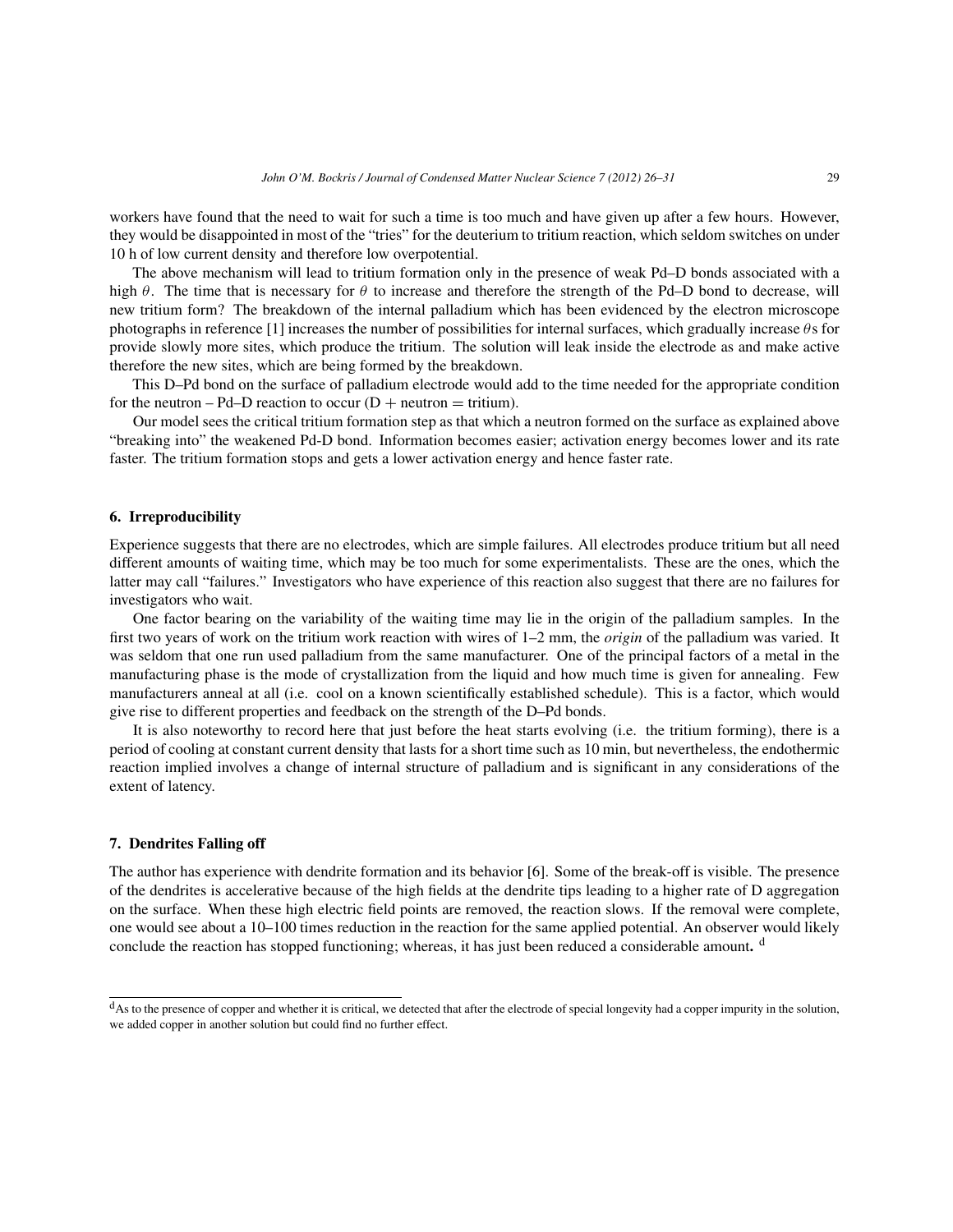#### **8.** Water in D<sub>2</sub>O?

In 1992 in collaboration with Nigel Pakham, experiments were carried out on water absorption from the atmosphere, which contains up to 15% water vapor.  $D_2O$  in an open beaker was put on the bench for up to two weeks and analyzed for water at regular intervals. It was found to continue to absorb water until 26% of the  $D_2O$  was diluted H<sub>2</sub>O. Little variation in rate of the reaction was observed before15% water.

#### **9. Comparison with Non-electrochemical Performance of Similar Cold Fusion Reactions**

Many reactions may be carried out electrochemically or chemically over the whole field of chemistry. However, all interfaces bare electric charges so that if in an attempt to carry out the reaction without electronic control, one has to take into account that charges are still there although undetermined.

The virtue of the electrochemical case is that the use of a potensiostat, allows one to control the potential and thus the concentration of electrons at the interface. The rate of the reaction is therefore under control and this provides a warning for those who carry out nuclear reactions in the cold but do not know what the potential is, other investigators may try the same reaction but under different circumstances also without control and these two reactions will not be comparable as far as their rate is concerned. It is only possible to compare a reaction with another investigator if the rate of overpotential is known. It is noteworthy that about 2 to 1 from ICCF 16 papers chose the electrochemical method of carrying out the reaction.

The excess surface charge is positive or negative. There is a potential of zero charge but that is difficult to maintain without electronic control.<sup>e</sup>

#### **Acknowledgements**

I acknowledge helpful discussion with Ed Storms and with Nigel Packham who was the first to find tritium, and also with Ramesh Kainthla who was a senior post doc working for me but who proved his experience in research particularly in the early years by helping me with the supervision of the large number of coworkers who were in the group studying tritium formation.

#### **Appendix**

Tritium is created from deuterium under electrochemical conditions for the most part and with more than 100 papers in support. Writing it as  $d + n \rightarrow t$ , has to take into account the bonding d–pd and the t–pd. Although we have no means of determining their bond strengths these bonds at the moment (separation factors), it is clear that the t to Pd should be stronger than the d–Pd. Although neutrons would have some small exchange force in respect to palladium, it would be too little to concern us. So I think the overall reaction would be somewhat  $\Delta$  G0 negative taken in the usual way of the right–left.

As the reaction fundamentally depends on neutrons, it is necessary to explain their existence and this has been done by Widom and Larsen [14]. According to them, the d in the presence of an electron rich surface will give two neutrons. This is easy to understand.

On the other hand, a more complex series of reactions might be necessary and these would be:  $d + d + e + n \rightarrow t$  $+ 2n$ 

The main point of the paper is the switch on of the nuclear reaction when damage shows up inside the structure.

eA number of laws had been set up long ago for electrochemical reactions. One knows, for example, that a Tafel slope (the gradient of the overpotential-log current density relationship) has a certain mechanistic meaning.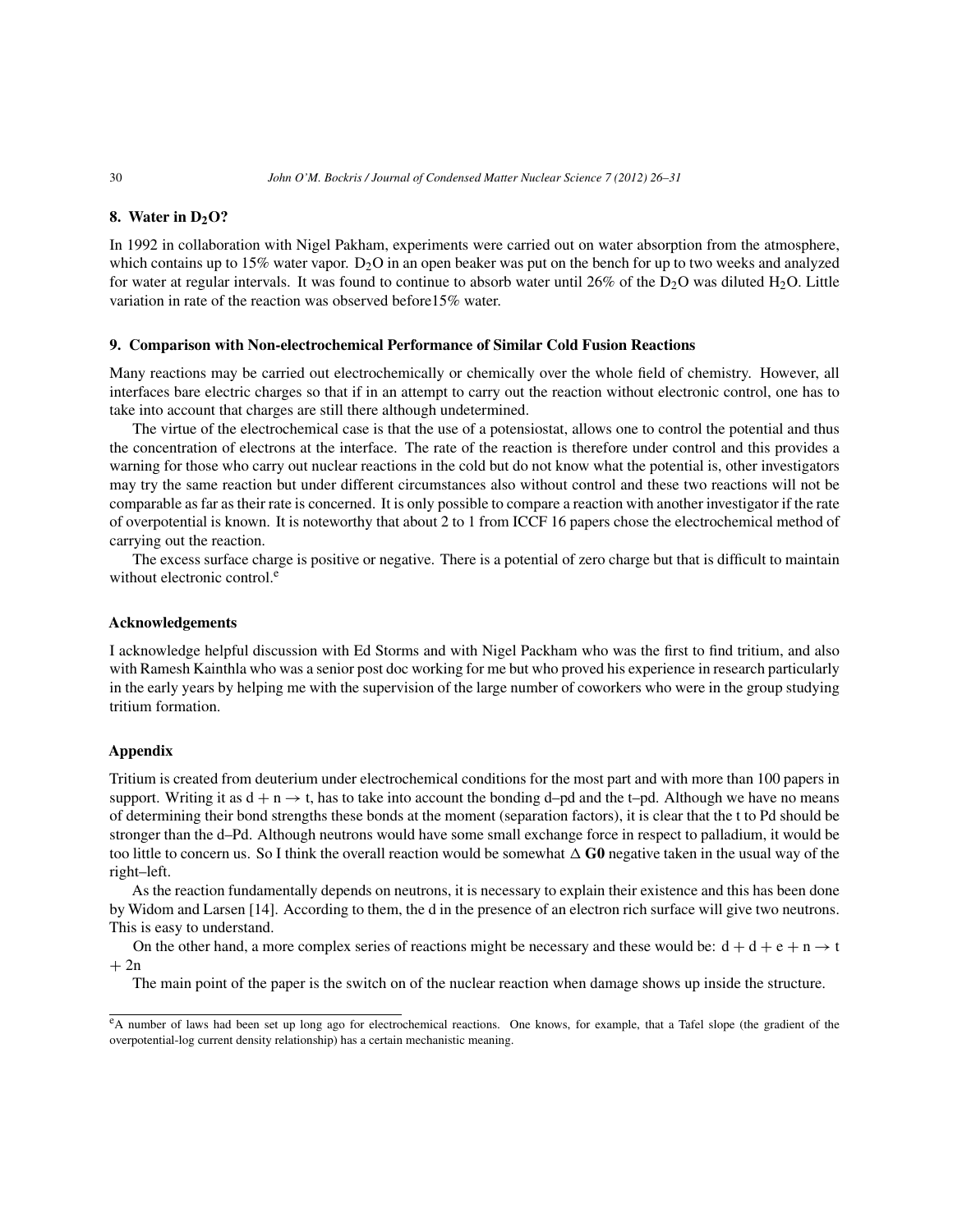#### **References**

- [1] J.O'M. Bockris and Z. Minevski, *Int. J. Hydrogen Energy* **25** (2000) 747.
- [2] K.C. Chandrasekan, J. Wass and J. O'M. Bockris, *J. Electrochemical Soc.* **137** (1990) 520.
- [3] Stoichiometric number is the number of rate determining steps which takes place for one act of the overall reaction.
- [4] Heyrovsky Reaction, The Desorption Reaction: Proton is blocked from the metal surface and discharged onto an adsorbed hydrogen atom directly producing a hydrogen molecule. Acreas to J. Heyrovsky. Electrochemical Encyclopedia, article on Heyrovsky, pub. (2008) p. 18 ff.
- [5] Pathway in Hydrogen Evolution Reaction, *Modern Electrochemistry*, Vol 2A, Plenum, New York, 2000, p. 1259.
- [6] J.L. Barton and J.O'M. Bockris, The Electrolytic Growth of Dendrites from Ionic Solutions, *Proc. Roy. Soc.* **A268** (1962) 485.
- [7] A. Takahashi, T. Mizuno, T. Omori, T. Akinoto, *Japanese J. Appl. Phys.* **A39** (2000) 655.
- [8] J.C. Fisher, *Fusion Technol.* **22** (1992) 511.
- [9] R. Oriani, Heavy Ions, *Fusion Technol.* **34** (1998) 76.
- [10] E. Storms, *Science of Low Energy Nuclear Reactions*, World Scientific, Singapore, 2007, Table 6.
- [11] J.O'M. Bockris and S.U.M. Khan, *Quantum Electrochemistry*, Plenum, New York, 1979, p. 321 ff. and 305, 338.
- [12] J.O'M. Bockris, Maria Gamboa-Aldico and M. Szlarczcyk, *J. Electroanal. Chem.* **339** (1992) 315.
- [13] A. Widom and L. Larsen, *Euro. Phy. J.* **C46** (2006) 107.
- [14] A. Widom, L. Larsen, Institute of Science in Society, ISIS Report 4/12/2008, http://www.i-sis.org.uk/Widom-Larsen.php.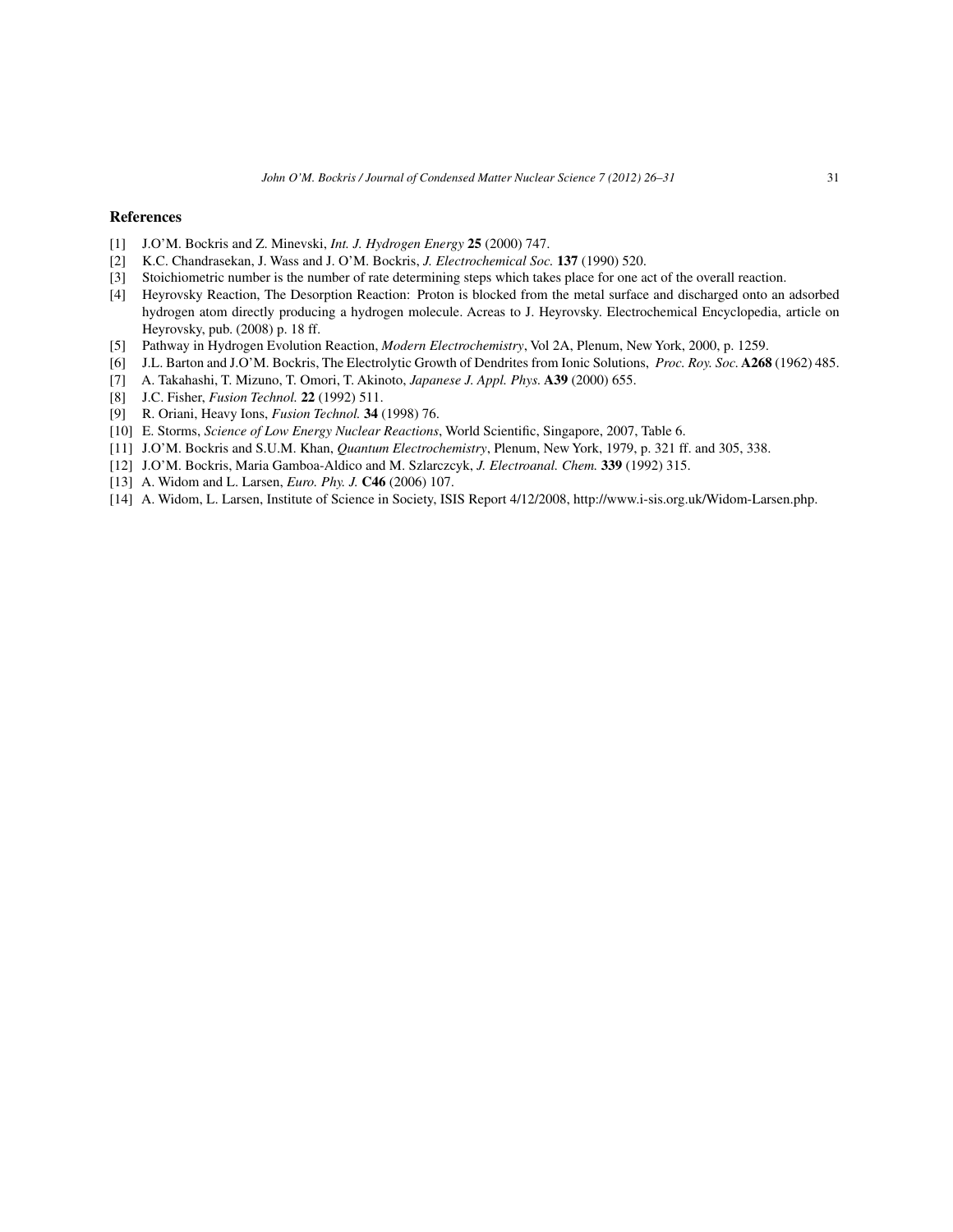J. Condensed Matter Nucl. Sci. 7 (2012) 32–34



Research Article

### Priority in Nuclear Reactions in the Cold

### John O'M. Bockris ∗

*Haile Plantation Gainesville, FL 32608, USA*

#### Abstract

Fleischman, Pons and Hawkins [1] have been thought to have published the first invitro (but unknown) nuclear reaction in the cold in March 23, 1989. Bockris and Mallove [2] published in 1999 a survey of earlier nuclear reactions in the cold (later condensed matter nuclear reactions). Included in their list was a publication by two Italian engineers Speri and Zorzi [3] which came out in 1989. Drawn by this latter fact, in 2011, I investigated further the Speri and Zorzi paper which Mallove and I had mentioned with only a publication date. I found the paper in an obscure medium and discovered upon being able to read it that Speri and Zorzi had been awarded an Italian patent in 1978. The patent was awarded for the discovery of the fusion of hydrogen isotopes to form helium. The original work was carried out in 1974.

© 2012 ISCMNS. All rights reserved. ISSN 2227-3123

*Keywords:* Fieischmann, Nuclear reactions, Priority, Speri and Zorzi

#### 1. Background

The experiments of Rutherford led to the concept held by all physicists: nuclei were extremely difficult to break, needing bombardment by neutrons and temperature in the region of 900<sup>°</sup>C.

In view of doubts raised about Fieischmann et al., we converted deuterium to tritium. I decided to attempt a reaction, where the products would be there only if a nuclear reaction had taken place.

Starting the day after the Fieischmann and Pons announcement, we found tritium by August of the same year.

When, eventually, I found the Speri and Zorzi *paper*, it revealed a change in the important position of priority as to nuclear reactions "in the cold". The Italian workers had taken hydrocarbon mixtures and sparked them off to explosion, measuring the heat evolved in that action.

Speri and Zorzi found that they were measuring more heat than the classical rules would allow and it was then that they made their fundamental suggestion eleven years in advance of Fleischmann and Pons that they were seeing the effect of a nuclear parallel reaction (1978).

<sup>∗</sup>E-mail: jbockris@cox.net

<sup>© 2012</sup> ISCMNS. All rights reserved. ISSN 2227-3123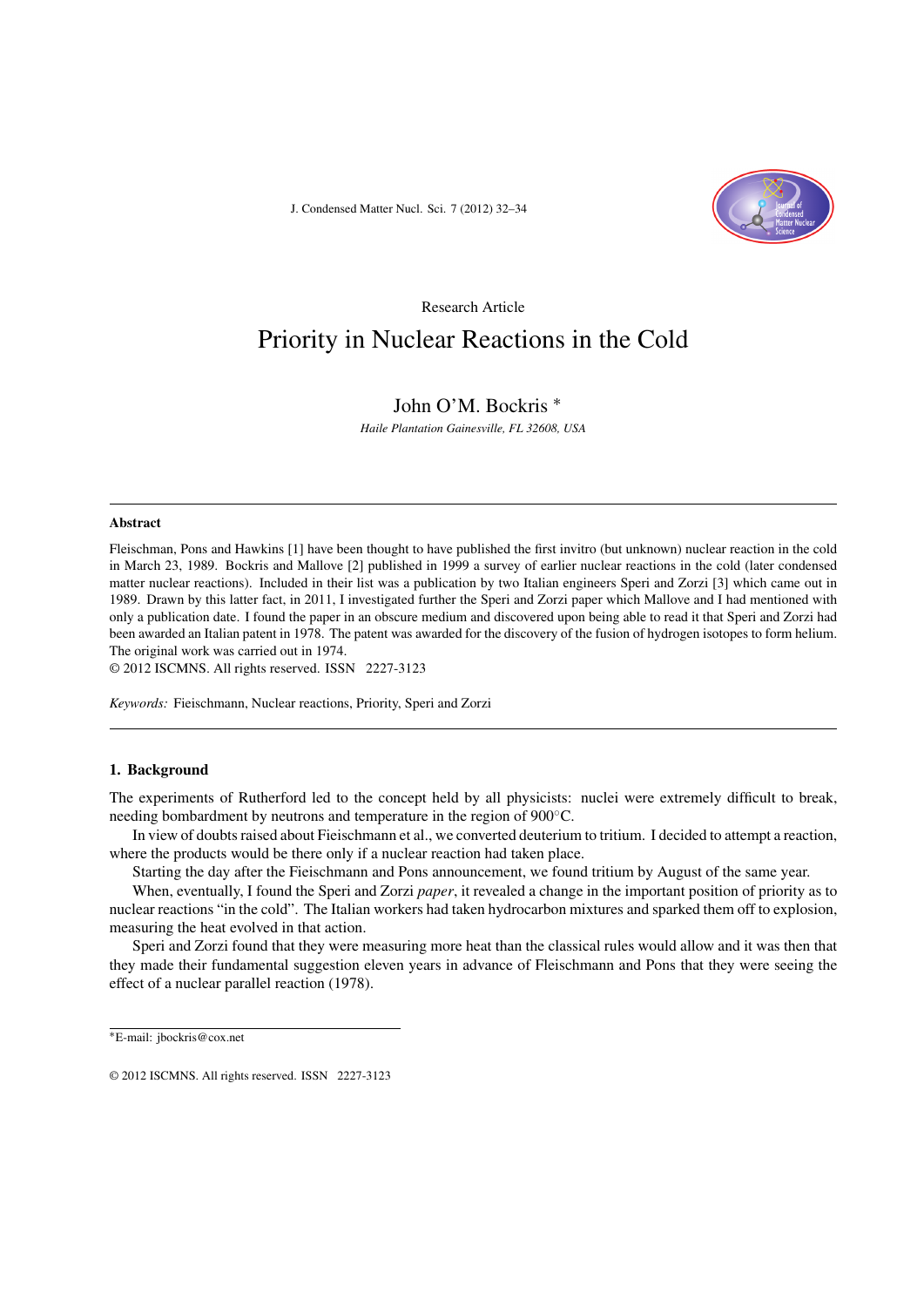| Authors                         | Claim                                                                                                                      | Confirmation                                                                                                                             | Comments                                                                                                                                |
|---------------------------------|----------------------------------------------------------------------------------------------------------------------------|------------------------------------------------------------------------------------------------------------------------------------------|-----------------------------------------------------------------------------------------------------------------------------------------|
| Speri and Zorzi,<br>1978 [3,4]. | Shows evidence<br>that sparking mixtures of<br>hydrocarbons produces $He4$ .<br>Suggests: $D + D \rightarrow He^4$ , 1974. | Patent 1978 [4].                                                                                                                         | Publication 1989 [3].                                                                                                                   |
| Fleischman and                  | Electrolysis of                                                                                                            | Melvin Miles claimed                                                                                                                     | Bockris and Chien                                                                                                                       |
| Pons, 1989 [1].                 | $LiOD/D20$ gave<br>excess heat:<br>Suggests an<br>unknown nuclear<br>reaction, March<br>23, 1989.                          | co-production of $He4$<br>through $D + D \rightarrow He^4$<br>at Como, 1991.<br>(Objections: Glass)<br>transparent to air He)<br>$[6]$ . | [7] using mass<br>spectroscopy at<br>Rockwell<br>International to<br>investigate helium<br>inside palladium<br>(found)<br>helium 1992). |
| Bockris and                     | Found tritium after                                                                                                        | Bhabha Atomic (India).                                                                                                                   | E. Storms and                                                                                                                           |
| Packham, 1989 [5].              | long pre-<br>electrolysis,<br><b>August 1989.</b>                                                                          | Eleven teams<br>attempting tritium.<br>Nine successful, 1989.                                                                            | C.Talcott-Storms<br>at Los Alamos<br>published tritium study in<br>1991 [8].                                                            |

Table 1. Priority in (INVITRO) Nuclear Reactions in the Cold

#### 2. The Speri and Zorzi Work

Speri and Zorzi were persuaded (cf., Professor Pappas from the University of Athens) to reveal the work that they had done in 1974 in a patent in 1978 [4].

The hydrocarbon mixture and finer details of this work are to be found in the patent itself, but the important thing is that they found a significant excess of heat over that which would be calculable by means of classical considerations and made the historical suggestion that what was happening was the reaction of deuterium atoms together to form helium.

Although it is reasonable to speculate that Speri and Zorzi were eager to keep "quiet" about their suggestion, they did take out a patent of the Italian office and received finally in 1978 an Italian patent, the number of which is 1024274 (1978).

It is possible to suggest that Speri and Zorzi did not publish their paper shortly after they had obtained a patent, and indeed published in a report of a conference devoted to the origin of mathematics and physics – about as obscure a source as one could get – and avoided thus the repudiation at the suggestion that a nuclear reaction could occur in the temperature of a chemical gas reaction.

#### Acknowledgement

I thank my office staff here in Florida for excellence in being able to find the obscure Speri and Zorzi paper in a report on the study of the origin of ideas in mathematics and physics.

#### References

- [1] M. Fleischmann, S. Pons and M. Hawkins, *J. Electroanal. Chem.* 261 (1989) 301.
- [2] J.O'M. Bockris and G. Mallove, *Infinite Energy* Issue 27, 1999.
- [3] O. Speri and P. Zorzi, *Proceedings of the Foundation of Mathematics and Physics*, Perugia, 1989.
- [4] Italian Patent 1024274.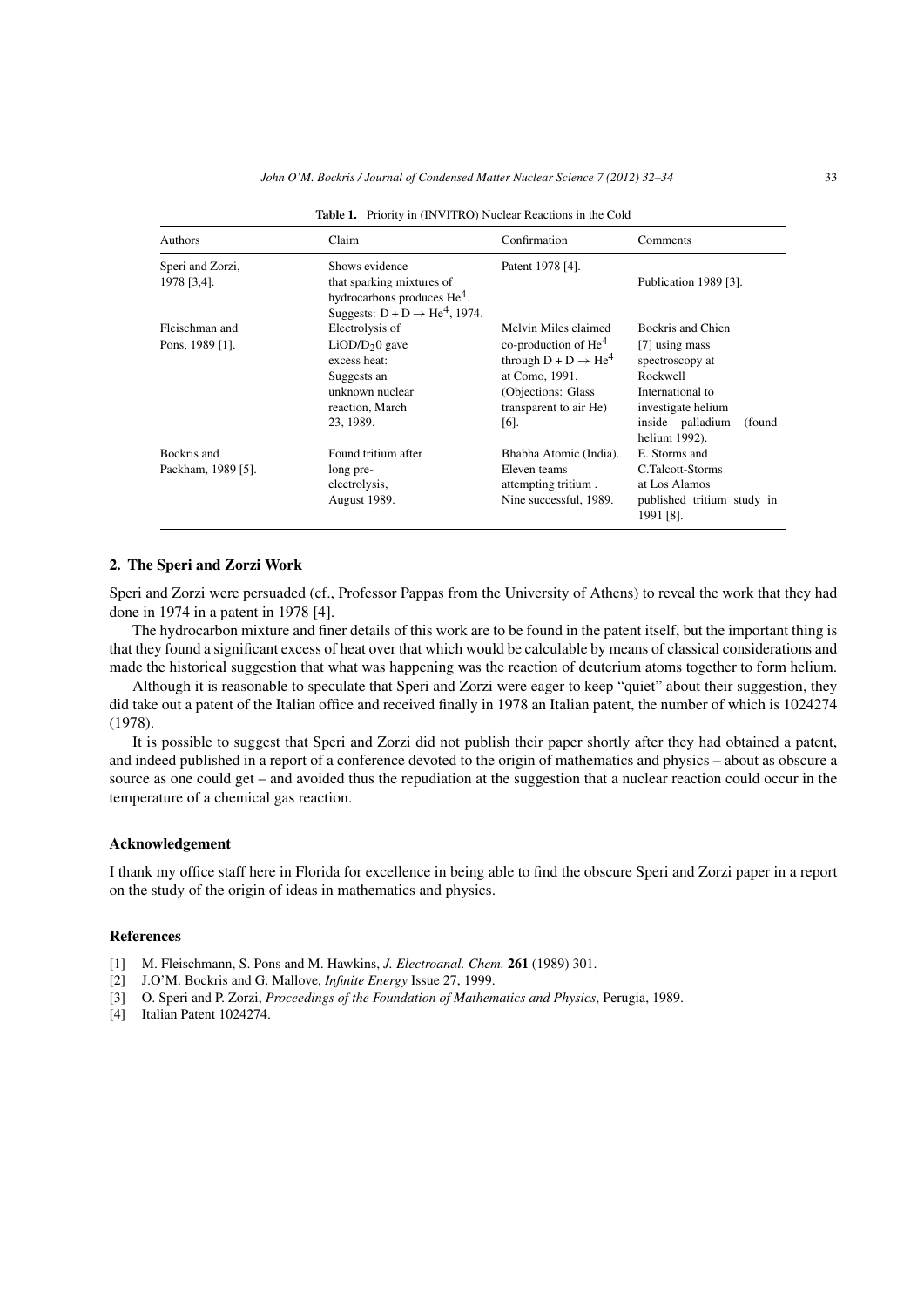- [5] N.J.C. Packham, K.L. Wolf, J.C. Wass, R.C. Kainthia and J.O'M. Bockris, *J. Electroanal. Chem.* 270 (1989) 481.
- [6] M. Miles, B.F. Bush and J.J. Legowski, *Fusion Technol.* 25 (1994) 4708.
- [7] Chun-Ching Chien, D. Hodko, Z. Minevski and J. O'M. Bockris, *J. Electroanal. Chem.* 338 (1992) 139.
- [8] E. Storms and C. Talcott-Storms, *Fusion Technol*. 20 (1991) 246.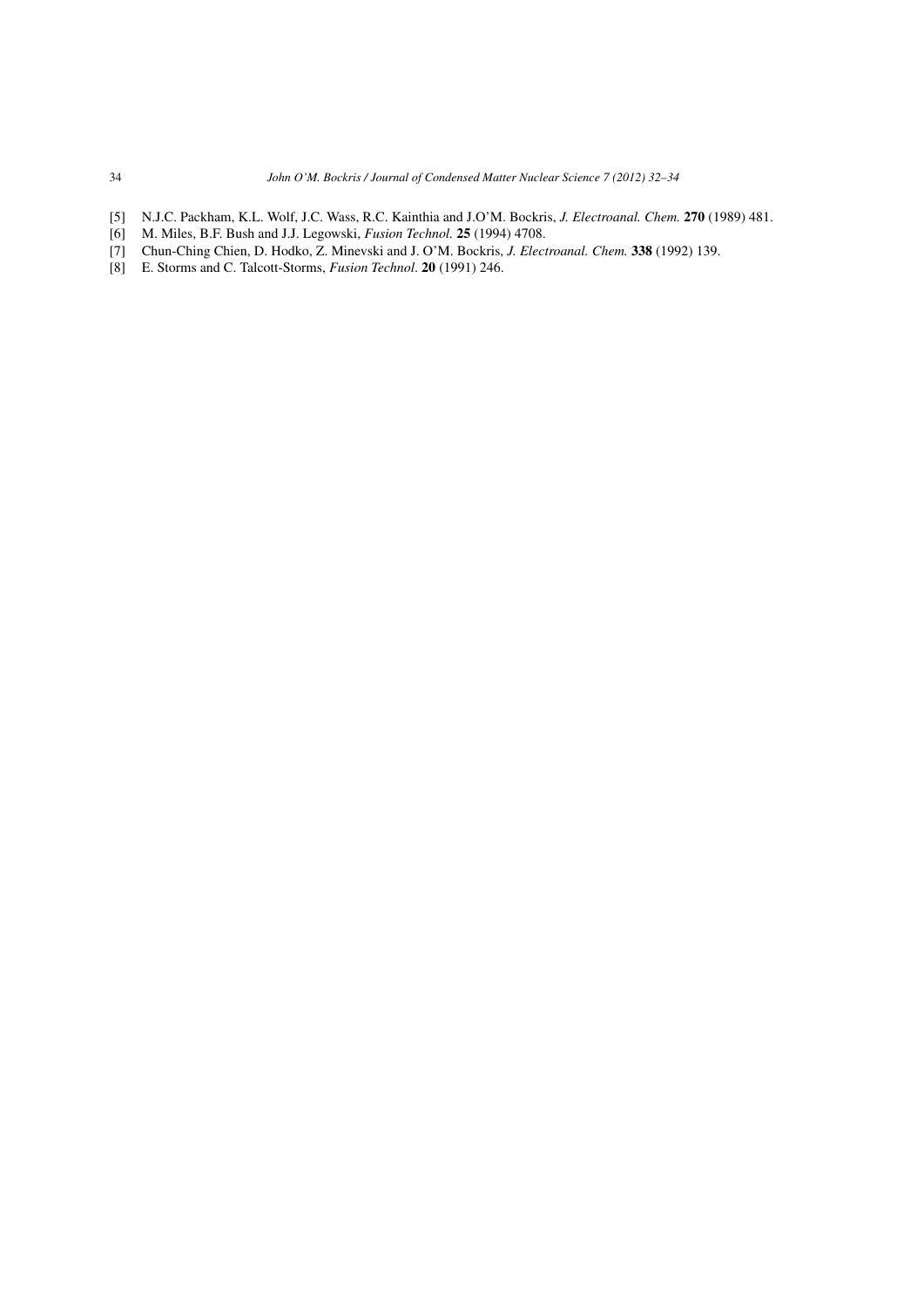J. Condensed Matter Nucl. Sci. 7 (2012) 35–50



#### Research Article

### Including Nuclear Degrees of Freedom in a Lattice Hamiltonian

#### Peter L. Hagelstein ∗

*Research Laboratory of Electronics, Massachusetts Institute of Technology, Cambridge, MA 02139, USA*

#### Irfan U. Chaudhary

*Department of Computer Science and Engineering, University of Engineering and Technology. Lahore, Pakistan*

#### **Abstract**

Motivated by many observations of anomalies in condensed matter systems, we consider a new fundamental Hamiltonian in which condensed matter and nuclear systems are described initially on the same footing. Since it may be possible that the lattice will respond to the mass change associated with a excited nuclear state, we adopt a relativistic description throughout based on a many-particle Dirac formalism. This approach has not been used in the past, perhaps due to the difficulty in separating the center of mass and relative degrees of freedom of the nuclear system, or perhaps due to an absence of applications for such a model. In response to some recent ideas about how to think about the center of mass and relative separation, we obtained from the Dirac model a new fundamental Hamiltonian in which the lattice couples to different states within the composite nuclei within the lattice. In this description the different nuclear states have different mass energies and kinetic energies, as we had expected. In addition there appear new terms which provide for nuclear excitation as a result of coupling to the composite momentum. This new effect comes about because of changes in the composite nuclear state as a result of the dynamical Lorentz boost in the lattice. © 2012 ISCMNS. All rights reserved. ISSN 2227-3123

*Keywords:* Condensed matter nuclear science, Fleischmann–Pons effect, Fundamental Hamiltonian, Lattice–nuclear coupling, Relativistic effects, Spin-boson model

#### **1. Introduction**

From a condensed matter viewpoint, a solid is made of nuclei and electrons, where the nuclei can for the most part be treated as point particles [1]. In cases where a more sophisticated description is needed, the basic description is augmented with nuclear spin, magnetic moments, and electric quadrupole moments [2]. Essentially the only place that excited states show up is in Mössbauer studies where they are required in order to describe the absorption or emission of a gamma [3]. The picture that results is both wonderfully simple and very rich; simple, in that the Born-Oppenheimer separation allows us to reduce the problem to electronic bands and phonon modes; and rich, as the models that result describe a wide range of basic, subtle, and occasionally unexpected physical phenomena. This basic approach to

<sup>∗</sup>E-mail: plh@mit.edu

<sup>© 2012</sup> ISCMNS. All rights reserved. ISSN 2227-3123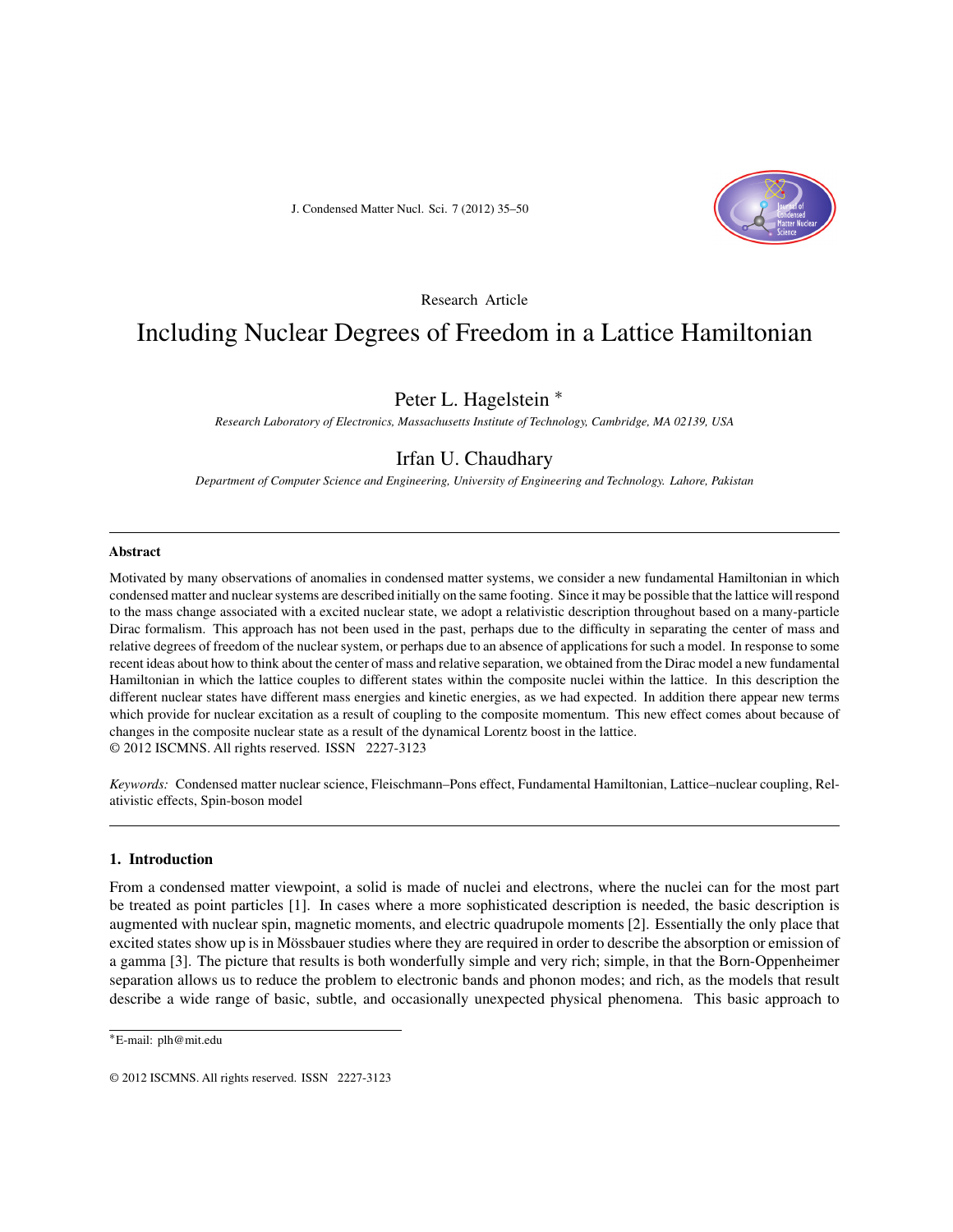condensed matter physics has been sufficiently successful over the years that it would require some rather dramatic new experimental result before we might be motivated to revise it in any significant way.

In recent years there have been claims of experimental results which at a fundamental level seem not to be consistent with this basic viewpoint of condensed matter physics. In the Fleischmann–Pons excess heat effect [4,5], a great deal of energy is generated which is thought to have a nuclear origin (since there are no commensurate chemical byproducts, and since 4He is observed as a possible product in amounts proportional to the energy produced [6–8]), without commensurate energetic nuclear products [9]. In these experiments it almost seems as if the solid is taking up an MeV quantum; if so, then this constitutes an effect which seems very hard to understand within our current condensed matter framework. Given that such an effect seems impossible to contemplate within modern condensed matter physics (and also within modern nuclear physics), a natural reaction has been to go with the existing picture (supported by a very large body of experimental results and a consistent and mature theory), and to reject the Fleischmann–Pons experiment as simply being in error [10].

During the past two decades and more this de facto solution has been adopted generally, and it has worked surprisingly well. Science has advanced substantially; there are now even more experimental and theoretical results which support the modern condensed matter viewpoint; and those who pursue anomalies such as the Fleischmann–Pons experiment are isolated from science and ignored [11].

Meanwhile, another experimental result has been put forth which challenges our modern view of condensed matter physics. Karabut has studied a variety of anomalies in high-current density glow discharge experiments, and in the course of the work noticed that collimated X-ray emission occurred in powerful bursts normal to metal coin-shaped samples that served as cathodes [12–15]. Although anomalous emission effects are seen when the discharge is on, the powerful bursts of collimated X-rays are observed on the order of a millisecond after the discharge is turned off. A current spike occurs when the discharge is shut off, which we might imagine causes vibrations in the sample. It seems as if the vibrational energy is being communicated somehow to produce in-phase electronic or nuclear excitation at X-ray energies, which then produces collimated X-ray emission through a phased array emission effect. We note that a related effect involving the collimated emission of gamma-rays in beamlets was reported earlier by Gozzi [16]. Needless to say, such an effect has no place in modern condensed matter physics.

In experiments performed by the Piantelli group, hydrogen is absorbed in nickel samples at elevated temperature, resulting in a thermal effect (consistent with energy generation) [17,18], low-level nuclear effects (gamma and neutron emission [19,20]), and the appearance of new elements [21]. This latter effect (appearance of new elements) in these experiments is not a low-level effect. Once again, such effects are not predicted in modern condensed matter physics.

These experimental results, and many others, have motivated us to explore new models that might be relevant. A major issue that we have been interested in is the possibility of coherent energy exchange between quantum systems with mismatched characteristic energies, which we considered to be the biggest theoretical problem associated with the anomalies. Coherent energy exchange between mismatched quantum systems occurs in high harmonic generation [22], so we know that it is possible in principle. However, there seems to be no analog to Corkum's mechanism [23,24] present in the condensed matter system. A lesser version of the effect is known within the multiphoton regime of the spin-boson model, which is used to model basic linear interactions of two-level systems with an oscillator [25–27]. We found that if the two-level system is augmented with loss, the coherent energy exchange rate is increased dramatically. This is due to the fact that destructive interference limits the rate at which coherent energy exchange occurs in the spin-boson model, so augmenting the model with a mechanism that removes this destructive interference would be expected to improve coherent energy exchange rates [28–31].

Coherent energy exchange in these models works best when the coupling between the two-level transition (representing electronic and nuclear transitions) and oscillator (representing a vibrational mode) is strong. We studied a further generalization of the lossy spin–boson model in which two transitions are coupled to an oscillator, where one is strongly coupled and one is weakly coupled [32]. We found that the strongly coupled system could assist coherent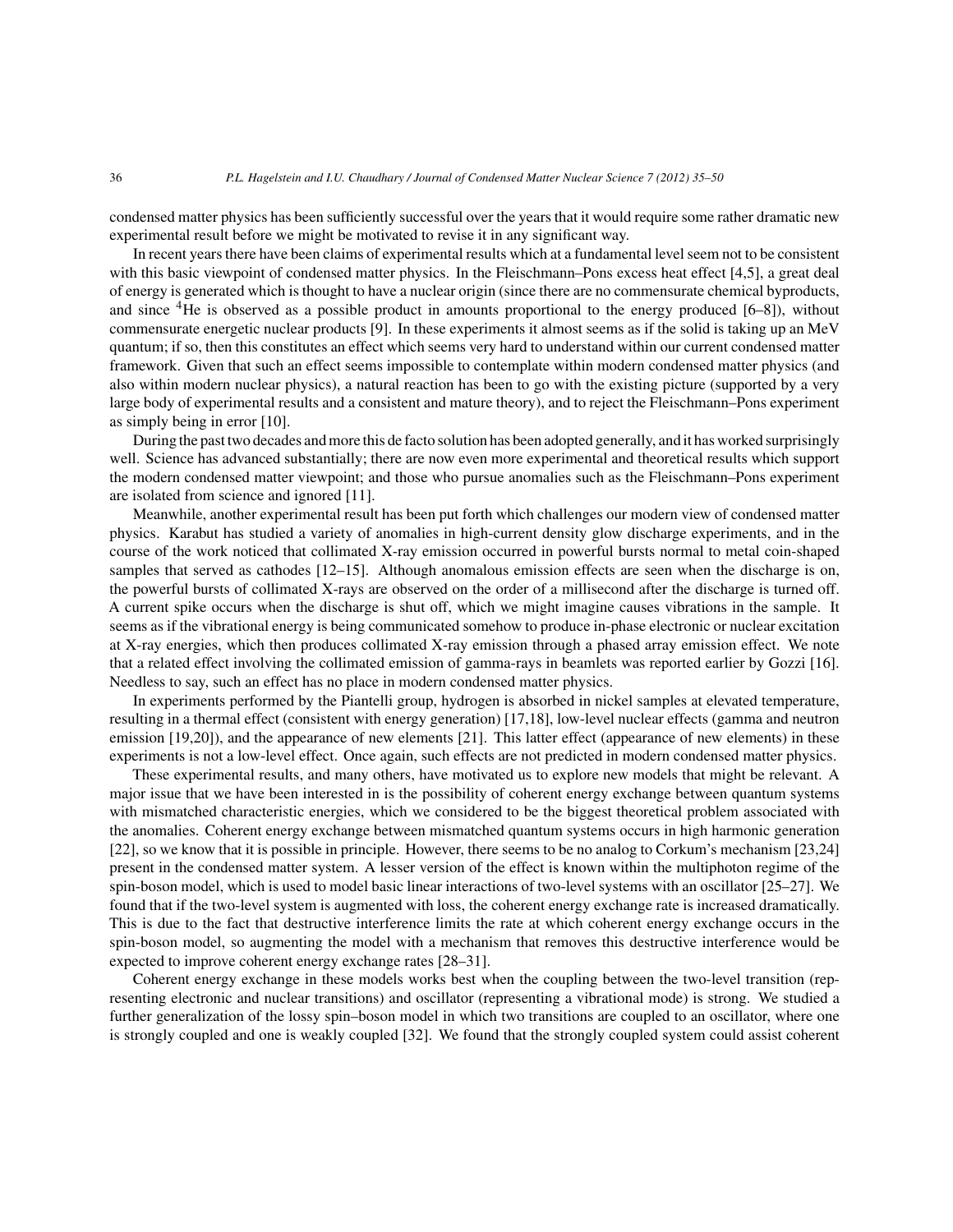energy exchange for the weakly coupled system. The model that resulted appeared to us to be very closely related to excess heat production in the Fleischmann–Pons experiment, assuming that the mechanism involved  $D_2$ /<sup>4</sup>He transitions that were weakly coupled to a phonon mode (weakly coupled due to the Coulomb repulsion between the deuterons), and that a strongly coupled transition were also present. The big problem in this kind of model ends up being the identification of the strongly coupled transition. Finding an appropriate strongly coupled transition with sufficiently strong coupling to do the job seems problematic within the approach [33].

After analyzing many candidate transitions, we came to the conclusion that there were no physical transitions which could serve as the strongly coupled two-level transition within the model. We were optimistic in our writing about the possibility that systems described by three-level systems (or N-level systems) would be able to do the job. After putting in a great deal of work on analyzing the strongly coupled three-level system, it seemed once again that the coupling was simply not strong enough to make a connection with experiment. This conclusion was supported by spectral data from Karabut [34], which seemed to be qualitatively consistent with the approach and models, but which would require much stronger coupling to explain.

All of this has led us to the conclusion that we are going to need a new kind of model in order to account for the experimental results. To obtain coupling sufficiently strong to be consistent with the Karabut experiment, we require very strong interactions that are on the general order of what would occur in a nuclear configuration mixing calculation. Yet there is no reason to expect that nuclear configuration interactions can couple to a phonon mode. In our earlier efforts to describe such an effect, we concluded that the internal nuclear degrees of freedom associated with configuration mixing separated cleanly from the vibrational degrees of freedom. For many years there has seemed to be no viable solution within the general approach, which has been very discouraging.

The intuitive picture that has emerged over the past few years of thinking about the problem is that the different excited states of the nucleus have different masses, and under appropriate conditions it may be possible for the nucleus to notice the mass differences of the different configurations. This could provide the physical basis for phonon exchange in association with configuration mixing. To describe such an effect, we need to develop a description of the associated coupling, which seems not to be available in the literature. One approach is to begin with a relativistic model for the nucleons, and then reduce it in some way to obtain a low momentum approximation in which the associated mass effects are retained.

The issues under discussion fit within the generic heading of relativistic quantum mechanics, which before 1950 would likely have implied the two-body Dirac equation as a starting place. However, the need for a manifestly covariant relativistic quantum theory more generally led to the development of modern quantum field theory, which could in principle be used for problems of interest to us. Field theory is much more complicated than relativistic quantum mechanics, so we would prefer a simpler model derived from relativistic quantum mechanics if possible. In this day and age, there are many relativistic quantum models that have been derived from field theory (such as the Bethe–Salpeter equation, as well as others [35]).

The separation of relative and center of mass degrees of freedom that is possible in the nonrelativistic problem does not extend to the relativistic problem, which complicates things. In a recent manuscript [36] we obtained a result with the two-body Dirac model that seemed to suggest it was possible to arrange for a separation of the relative and center of mass contributions to the energy in a simple way. We originally made use of this approach in the this paper to obtain an approximate model for the center of mass and relative dynamics discussed in this paper. However, in responding to the reviewers' comments on the paper, it became clear that there were weaknesses in the approach outline, and our interpretation of the results have changed. We were able to revise this paper in the galley proof stage in order to take into account the improved point of view. The model that results (which is essentially the same in both cases) can then be used directly to develop a new Hamiltonian for nuclei in a lattice that includes the coupling consistent with a many-particle Dirac formulation.

Interestingly, the model that results seems to include a relativistic effect which provides a direct coupling between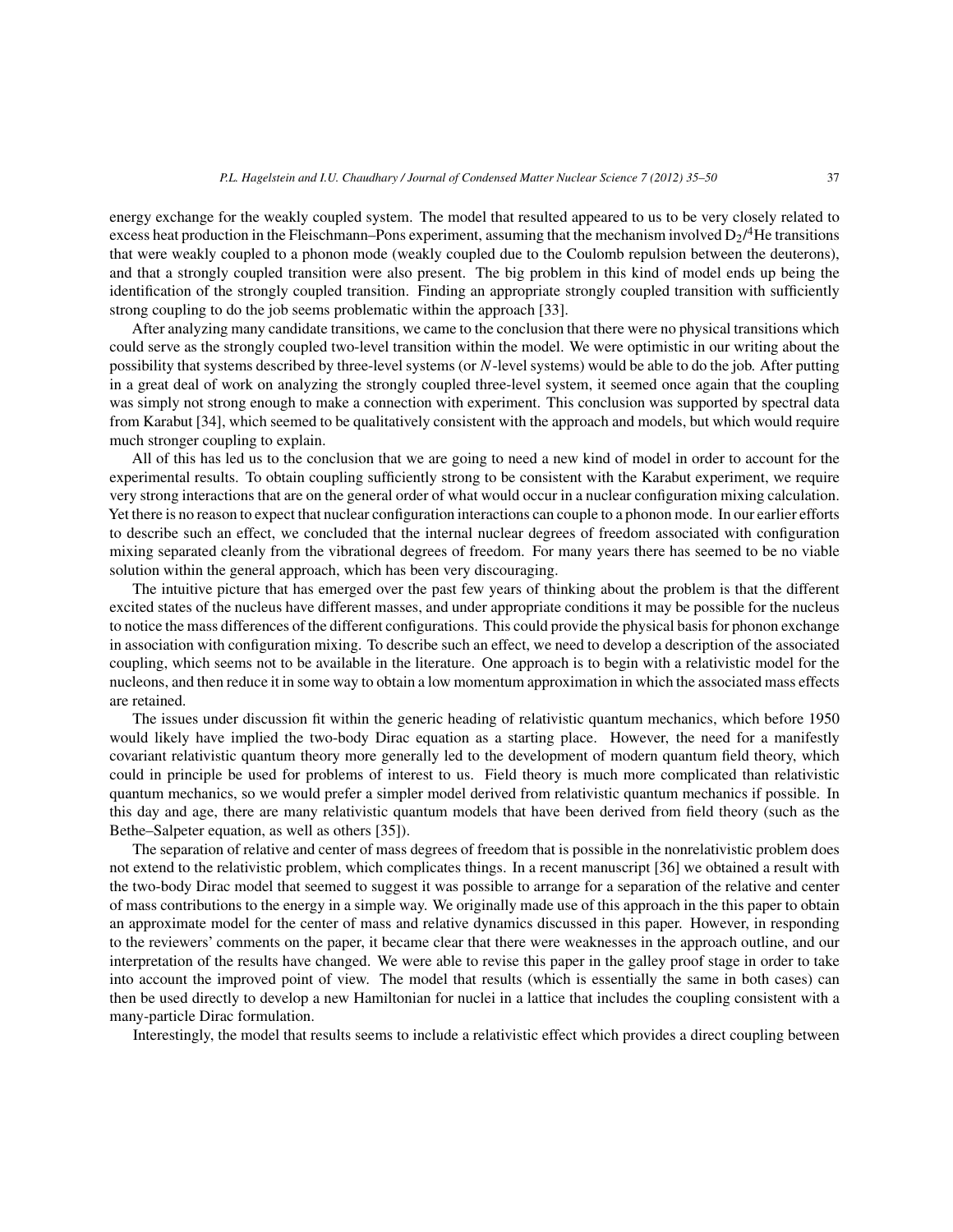the lattice motion and excitations in the nucleus. The resulting model appears to be much more closely connected with our earlier models than we had expected, which provides the motivation to explore the model further in the future.

#### **2. Center of Mass and Relative Contributions to the Energy**

We begin with a description of the free nucleus in terms of Dirac particles within the context of a many-particle Dirac Hamiltonian

$$
\hat{H} = \sum_{j} \alpha_{j} \cdot c \hat{\mathbf{p}}_{j} + \beta_{j} M_{j} c^{2} + \sum_{j < k} V_{jk} (\mathbf{r}_{k} - \mathbf{r}_{j}). \tag{1}
$$

Protons and neutrons are composite particles with internal quark structure, and one might criticize the use of a Dirac point-particle description for composites in this case; however, for our purposes it seems the simplest place to start. The Dirac *α* and β matrices are

$$
\boldsymbol{\alpha}_j \ = \ \begin{pmatrix} 0 & \sigma_j \\ \sigma_j & 0 \end{pmatrix}_j, \qquad \beta \ = \ \begin{pmatrix} I & 0 \\ 0 & -I \end{pmatrix}_j. \tag{2}
$$

The interaction between two nucleons appears here as  $V_{jk}(\mathbf{r}_k - \mathbf{r}_j)$ ; we assume that this includes strong force and electromagnetic interactions. We assume the  $\Phi$  is an exact solution to the time-independent equation

$$
E\Phi = \left[\sum_{j} \alpha_{j} \cdot c\hat{\mathbf{p}}_{j} + \beta_{j} M_{j} c^{2} + \sum_{j < k} V_{jk} (\mathbf{r}_{k} - \mathbf{r}_{j})\right] \Phi. \tag{3}
$$

#### 2.1. Center of mass and relative coordinates

The classical center of mass coordinate satisfy

$$
M\mathbf{R} = \sum_{j} m_{j} \mathbf{r}_{j} \tag{4}
$$

with

$$
M = \sum_{j} m_{j}.
$$
 (5)

The relative position coordinates are

$$
\boldsymbol{\xi}_j = \mathbf{r}_j - \mathbf{R}.\tag{6}
$$

The total classical momentum is

$$
\mathbf{P} = \sum_{j} \mathbf{p}_{j} \tag{7}
$$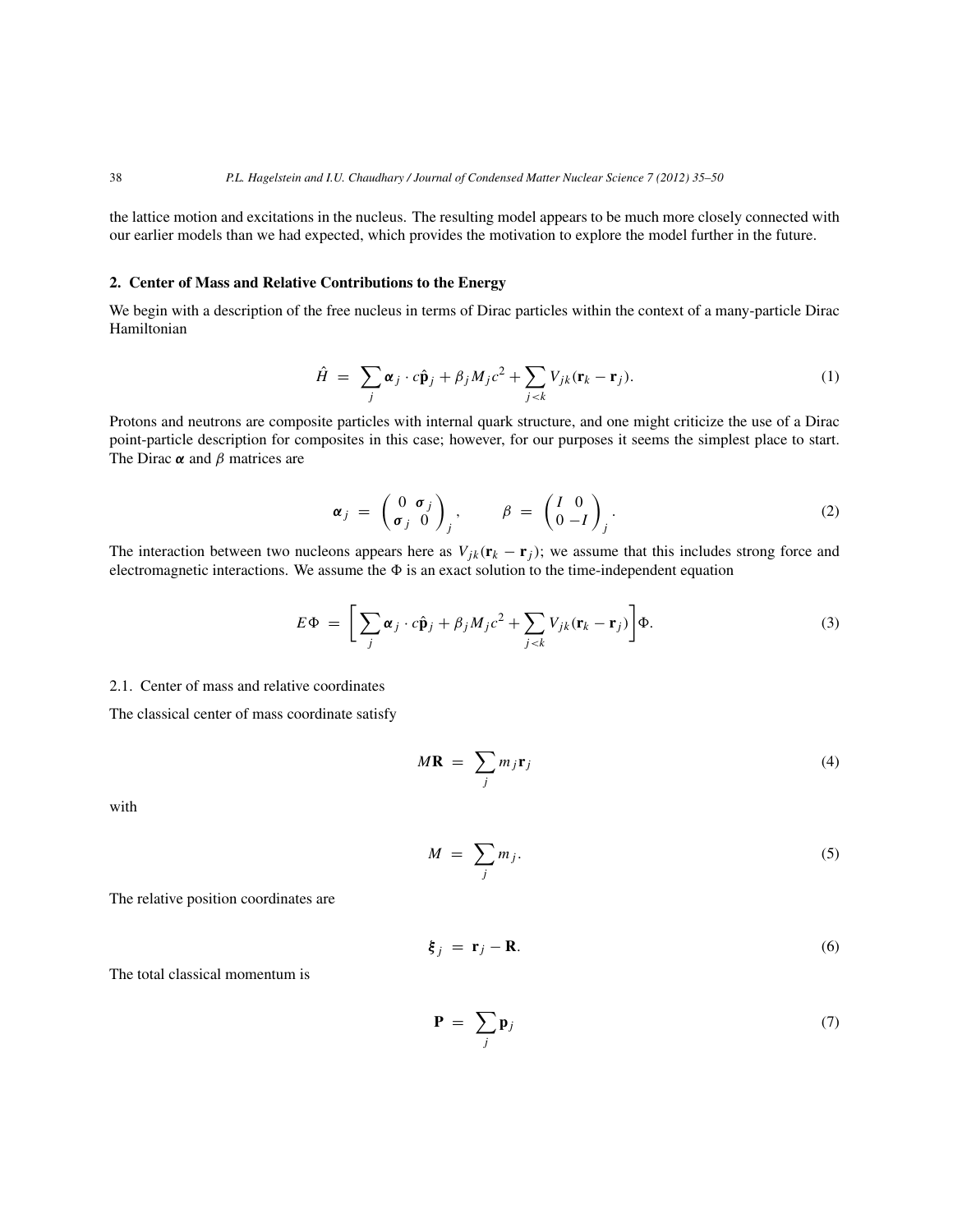and the relative momenta are

$$
\boldsymbol{\pi}_j = \mathbf{p}_j - \frac{m_j}{M} \mathbf{P}.
$$
 (8)

One of the relative position operators is redundant, since the sum of all relative position operators is zero; similarly one of the relative momentum operators is redundant.

#### 2.2. Mass parameter

The eigenvalue can be expressed in terms of relative and center of mass matrix elements according to

$$
E = \left\langle \Phi \middle| \left( \sum_{j} \frac{m_{j}}{M} \alpha_{j} \right) \cdot c \hat{\mathbf{P}} \middle| \Phi \right\rangle
$$
  
+ 
$$
\left\langle \Phi \middle| \sum_{j} \alpha_{j} \cdot c \hat{\pi}_{j} + \sum_{j} \beta_{j} m_{j} c^{2} + \sum_{j < k} V_{jk} (\xi_{k} - \xi_{j}) \middle| \Phi \right\rangle, \tag{9}
$$

where  $\Phi$  is an exact solution to the eigenvalue equation (Eq. (3)). We add and subtract mass terms to obtain

$$
E = \left\langle \Phi \middle| \left( \sum_{j} \frac{m_{j}}{M} \alpha_{j} \right) \cdot c \hat{\mathbf{P}} + \left( \sum_{j} \frac{m_{j}}{M} \beta_{j} \right) M^{*} c^{2} \middle| \Phi \right\rangle
$$
  
+ 
$$
\left\langle \Phi \middle| \sum_{j} \alpha_{j} \cdot c \hat{\pi}_{j} + \sum_{j} \beta_{j} m_{j} c^{2} + \sum_{j < k} V_{jk} (\xi_{k} - \xi_{j}) - \left( \sum_{j} \frac{m_{j}}{M} \beta_{j} \right) M^{*} c^{2} \middle| \Phi \right\rangle. \tag{10}
$$

If we define the mass parameter  $M^*$  according to

$$
M^*c^2 = \frac{\left\langle \Phi \bigg| \sum_j \alpha_j \cdot c\hat{\pi}_j + \sum_j \beta_j m_j c^2 + \sum_{j < k} V_{jk} (\xi_k - \xi_j) \bigg| \Phi \right\rangle}{\left\langle \Phi \bigg| \sum_j \frac{m_j}{M} \beta_j \bigg| \Phi \right\rangle},\tag{11}
$$

then the associated matrix element for the modified relative contribution vanishes. The idea here is that the contribution of the relative problem now appears in the mass parameter associated with the center of mass contribution to the eigenvalue.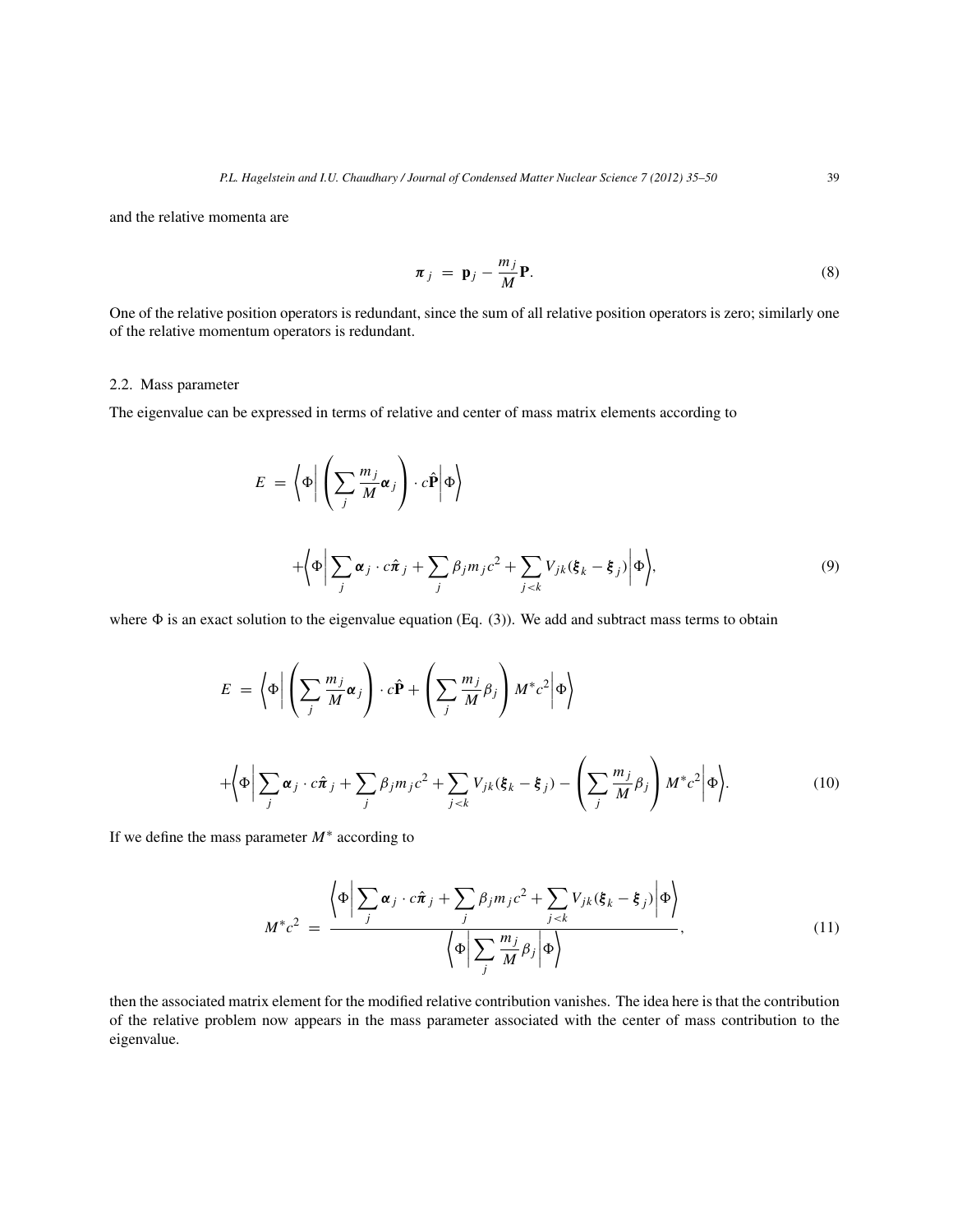#### 2.3. Eigenvalue relation for a single configuration

With this definition of the mass parameter the eigenvalue simplifies to

$$
E = \left\langle \Phi \middle| \left( \sum_{j} \frac{m_j}{M} \alpha_j \right) \cdot c \hat{\mathbf{P}} + \left( \sum_{j} \frac{m_j}{M} \beta_j \right) M^* c^2 \middle| \Phi \right\rangle. \tag{12}
$$

We can rotate to obtain

$$
E = \left\langle \Phi' \middle| \sum_{j} \frac{m_j}{M} \beta_j \middle| \Phi' \right\rangle \sqrt{(M^* c^2)^2 + c^2 |\mathbf{P}|^2},\tag{13}
$$

where we used

$$
\Phi' \sim e^{i\mathbf{P}\cdot\mathbf{R}/\hbar}.\tag{14}
$$

These are the basic results that we reported in [36]. However, our interpretation now is different. The mass parameter M<sup>∗</sup> can allow us to connect the center of mass problem for the interacting Dirac particles with the center of mass problem of a set of equivalent non-interacting Dirac particles that have a different rest mass.

#### 2.4. Composite masses

In general the mass parameter M∗ for the composite will in general depend on **P** since the Dirac Hamiltonian is in general not covariant (it has not yet been shown that  $M^*$  should be invariant for a covariant model, but we think it likely). Also, in a covarient model we would expect the energy-momentum relation to be

$$
E = \sqrt{(M_0 c^2) + c^2 |\mathbf{P}|^2} \tag{15}
$$

where  $M_0$  is the composite rest mass. In light of this, we could correct the non-covariant Dirac model by requiring

$$
\left\langle \Phi' \right| \sum_{j} \frac{m_j}{M} \beta_j \left| \Phi' \right\rangle \sqrt{(M^* c^2)^2 + c^2 |\mathbf{P}|^2} \rightarrow \sqrt{(M_0 c^2) + c^2 |\mathbf{P}|^2}
$$
\n(16)

In this case, we can recover the nonrelativistic limit

$$
E \rightarrow M_0 c^2 + \frac{|\mathbf{P}|^2}{2M_0} + \cdots \tag{17}
$$

#### **3. Finite Basis State Model**

We would like to expand our description to include a finite set of states, and in the process we would like a formulation in which the state mass impacts the kinematics. We begin by assuming a finite basis state model of the form

$$
\Psi = \sum_{j} c_j \Phi_j. \tag{18}
$$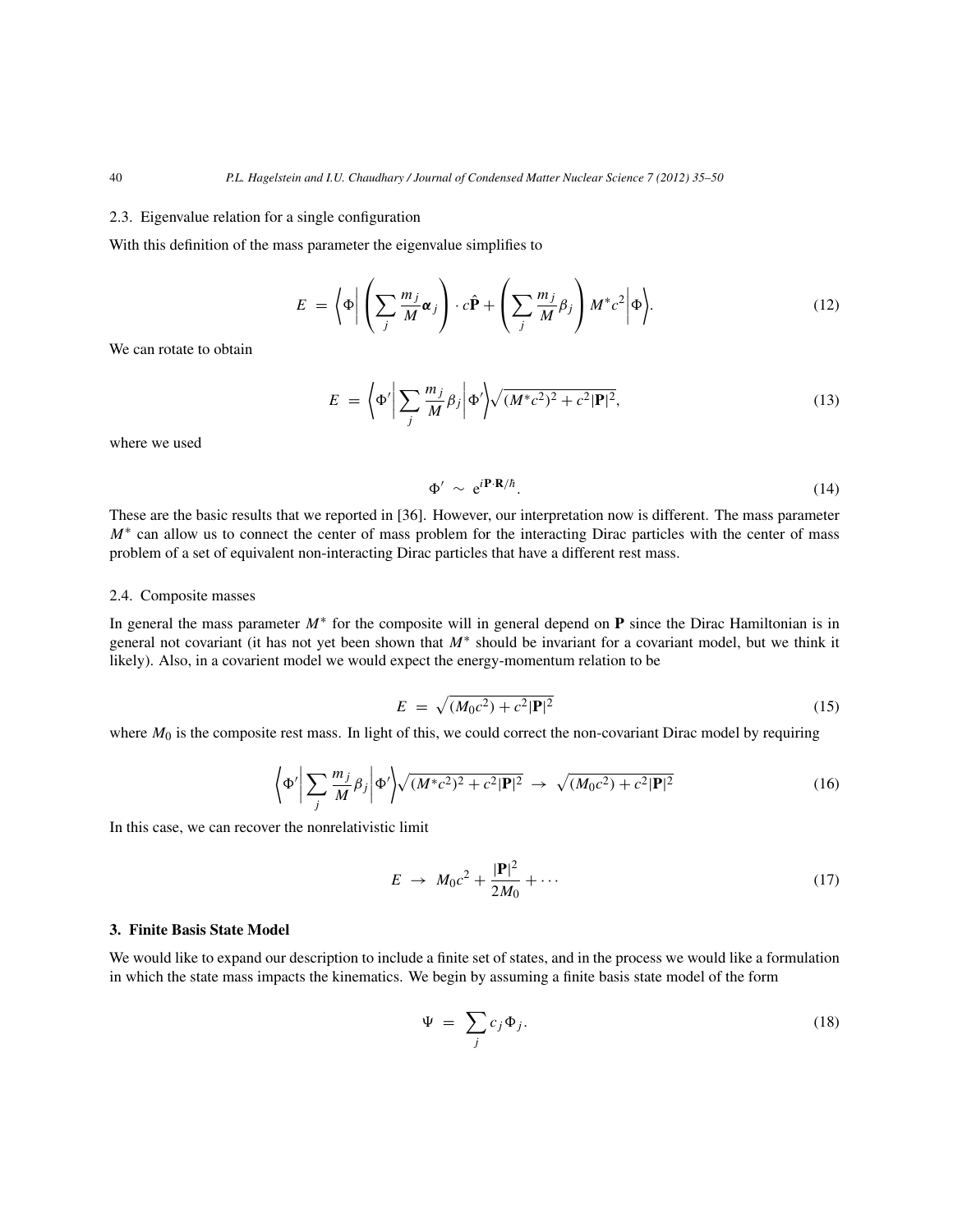We make use of the variational method to obtain the matrix equation

$$
E\mathbf{c} = \mathbf{H} \cdot \mathbf{c},\tag{19}
$$

where the matrix **H** has individual matrix elements given by

$$
H_{kl} = \langle \Phi_k | \hat{H} | \Phi_l \rangle. \tag{20}
$$

The vector **c** made up of the different expansion coefficients is

$$
\mathbf{c} = \begin{pmatrix} c_1 \\ c_2 \\ c_3 \\ \vdots \end{pmatrix} . \tag{21}
$$

This coefficient vector **c** should not be confused with the speed of light c.

#### 3.1. Diagonal matrix elements and mass parameters

To arrange for dynamics with the mass parameter matched to the state, we focus first on the diagonal matrix elements and write

$$
H_{kk} = \langle \Phi_k | \hat{H}_{\mathbf{R}} | \Phi_k \rangle + \langle \Phi_k | \hat{H}_{\mathbf{r}} | \Phi_k \rangle, \tag{22}
$$

where the center of mass and relative parts are

$$
\langle \Phi_k | \hat{H}_{\mathbf{R}} | \Phi_k \rangle = \left\langle \Phi_i \middle| \left( \sum_j \frac{m_j}{M} \alpha_j \right) \cdot c \hat{\mathbf{P}} + \left( \sum_j \frac{m_j}{M} \beta_j \right) M_k^* c^2 \middle| \Phi_k \right\rangle, \tag{23}
$$

$$
\langle \Phi_k | \hat{H}_{\mathbf{r}} | \Phi_k \rangle = \left\langle \Phi_k \middle| \sum_j \alpha_j \cdot c \hat{\pi}_j + \sum_j \beta_j m_j c^2 + \sum_{j < k} V_{jk} (\xi_k - \xi_j) - \left( \sum_j \frac{m_j}{M} \beta_j \right) M_k^* c^2 \middle| \Phi_k \right\rangle. \tag{24}
$$

If we require the relative contribution to vanish (as discussed above), then the state-dependent mass parameter  $M_k^*$  is consistent with

$$
M_{k}^{*}c^{2} = \frac{\left\langle \Phi_{k} \middle| \sum_{j} \alpha_{j} \cdot c\hat{\pi}_{j} + \sum_{j} \beta_{j} m_{j} c^{2} + \sum_{j < k} V_{jk} (\xi_{k} - \xi_{j}) \middle| \Phi_{k} \right\rangle}{\left\langle \Phi_{k} \middle| \sum_{j} \frac{m_{j}}{M} \beta_{j} \middle| \Phi_{k} \right\rangle}.
$$
\n(25)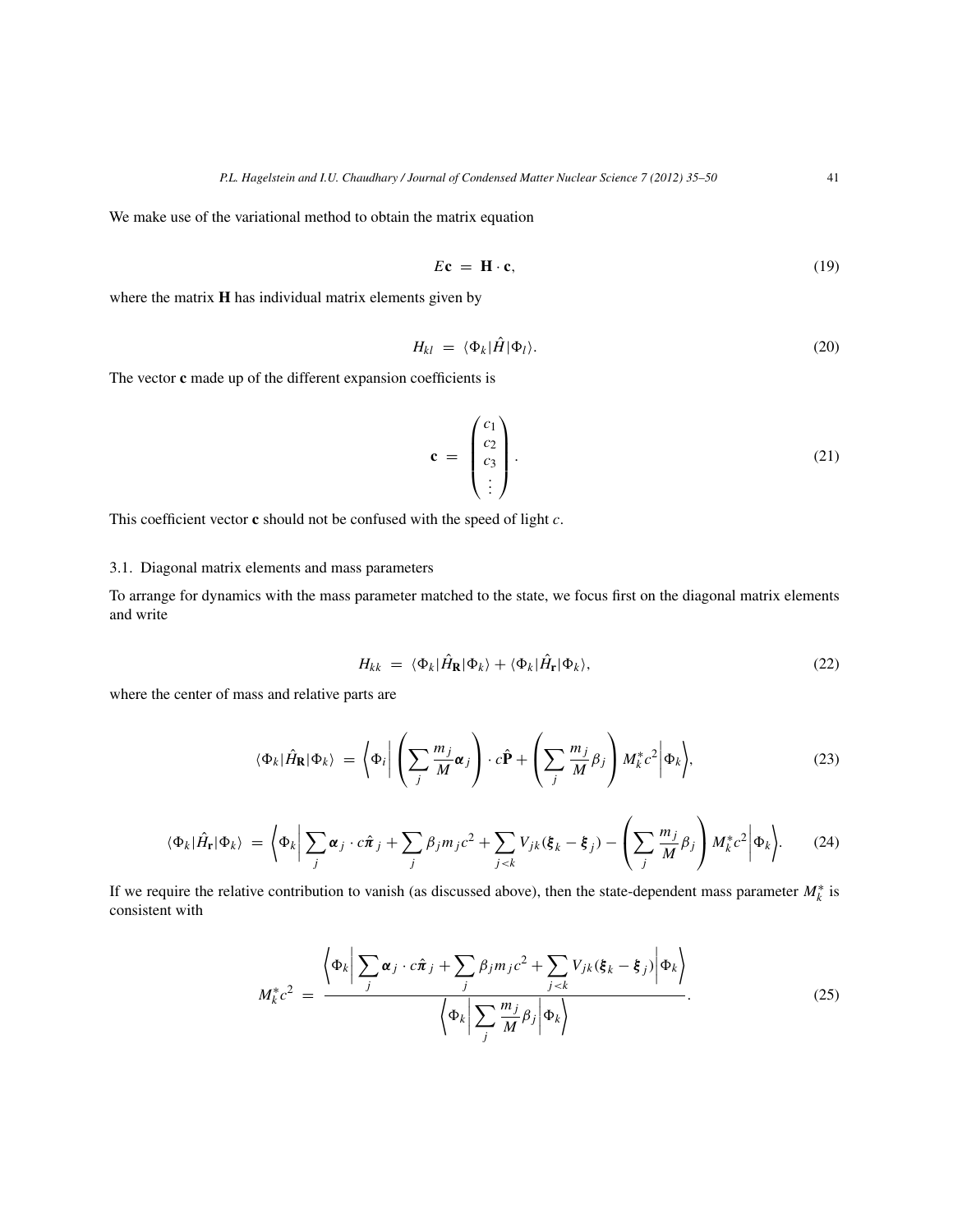#### 3.2. Off-diagonal matrix elements

The off-diagonal matrix elements may be written as

$$
H_{kl} = \left\langle \Phi_k \middle| \sum_j \frac{m_j}{M} \alpha_j \cdot c \hat{\mathbf{P}} \middle| \Phi_l \right\rangle
$$
  
+ 
$$
\left\langle \Phi_k \middle| \sum_j \alpha_j \cdot c \hat{\pi}_j + \sum_j \beta_j m_j c^2 + \sum_{j < k} V_{jk} (\xi_k - \xi_j) \middle| \Phi_l \right\rangle, \tag{26}
$$

where the first term is associated with the center of mass, and the second term is associated with the relative problem.

#### 3.3. Finite basis eigenvalue relations

The finite basis eigenvalue relations for a composite in free space can be written in the form

$$
Ec_k = \left[ \left\langle \Phi'_k \middle| \sum_j \frac{m_j}{M} \beta_j \middle| \Phi'_k \right\rangle \sqrt{(M_k^* c^2)^2 + c^2 |\mathbf{P}|^2} \right] c_k + \sum_{l \neq k} H_{kl} c_l. \tag{27}
$$

It will be convenient to write the off-diagonal matrix element in this case as

$$
H_{kl} = \overline{\alpha}_{kl} \cdot (c\mathbf{P}) + V_{kl}, \tag{28}
$$

where  $V_{kl}$  is the coupling matrix element from the relative part of the problem

$$
V_{kl} = \left\langle \Phi_k \middle| \sum_j \alpha_j \cdot c \hat{\pi}_j + \sum_j \beta_j m_j c^2 + \sum_{j < k} V_{jk} (\xi_k - \xi_j) \middle| \Phi_l \right\rangle \tag{29}
$$

and where the vectors  $\bar{\boldsymbol{\alpha}}_{kl}$  are defined by

$$
\overline{\boldsymbol{\alpha}}_{kl} = \left\langle \Phi_k \middle| \sum_j \frac{m_j}{M} \boldsymbol{\alpha}_j \middle| \Phi_l \right\rangle. \tag{30}
$$

We consider in the Appendix the nonrelativistic reduction of a representative  $\vec{\alpha}_{kl} \cdot c\hat{P}$  matrix element.

#### 3.4. Rest frame eigenvalue equations

The eigenvalue equations above are unfamiliar and moderately complicated. It is useful to consider them in the rest frame; in this case, we obtain

$$
Ec_k = \left[ \left\langle \Phi_k \middle| \sum_j \frac{m_j}{M} \beta_j \middle| \Phi_k \right\rangle M_k^* c^2 \right] c_k + \sum_{l \neq k} V_{kl} c_l. \tag{31}
$$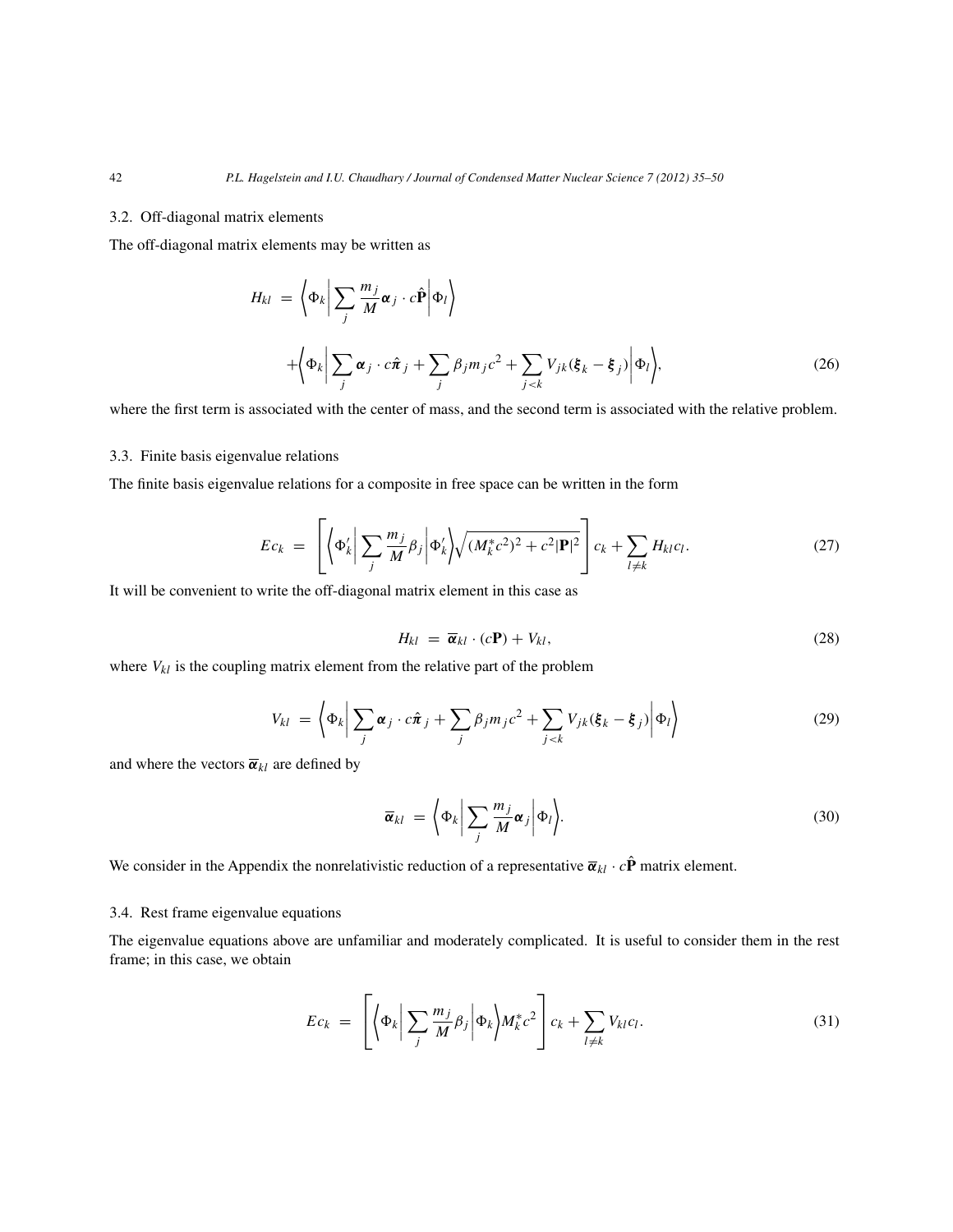For such a finite basis state model we would expect the basis state masses to appear; consequently we may write

$$
M_k c^2 = \left\langle \Phi_k \middle| \sum_j \frac{m_j}{M} \beta_j \middle| \Phi_k \right\rangle M_k^* c^2.
$$
 (32)

This allows us to write

$$
E\begin{pmatrix} c_1 \\ c_2 \\ c_3 \\ \vdots \end{pmatrix} = \begin{pmatrix} M_1 c^2 & V_{12} & V_{13} & \cdots \\ V_{21} & M_2 c^2 & V_{23} & \cdots \\ V_{31} & V_{32} & M_3 c^2 & \cdots \\ \vdots & \vdots & \vdots & \vdots \end{pmatrix} \cdot \begin{pmatrix} c_1 \\ c_2 \\ c_3 \\ \vdots \end{pmatrix}.
$$
 (33)

It will be convenient to think of this as the basic unperturbed problem

$$
E\mathbf{c} = \mathbf{H}_0 \cdot \mathbf{c}.\tag{34}
$$

#### 3.5. Low-momentum eigenvalue relations

We can expand the square root terms to lowest order to obtain an eigenvalue equation relevant to the low-momentum case; we write

$$
Ec_k = \left[ M_k c^2 + \frac{|\mathbf{P}|^2}{2M_k} + \cdots \right] c_k + \sum_{l \neq k} \left[ \overline{\boldsymbol{\alpha}}_{kl} \cdot (c\mathbf{P}) + V_{kl} \right] c_l,
$$
 (35)

where we have approximated the Dirac model as covariant in the estimates of the diagonal matrix elements. In matrix notation, this might be written as

$$
E\mathbf{c} = \left[\mathbf{M}c^2 + \mathbf{M}^{-1}\frac{|\mathbf{P}|^2}{2} + \mathbf{a} \cdot (c\mathbf{P})\right] \cdot \mathbf{c},\tag{36}
$$

where

$$
\mathbf{M} = \begin{pmatrix} M_1 & 0 & 0 & \cdots \\ 0 & M_2 & 0 & \cdots \\ 0 & 0 & M_3 & \cdots \\ \vdots & \vdots & \vdots & \vdots \end{pmatrix}
$$
 (37)

and where

$$
\mathbf{a} = \begin{pmatrix} 0 & \overline{\alpha}_{12} & \overline{\alpha}_{13} & \cdots \\ \overline{\alpha}_{21} & 0 & \overline{\alpha}_{23} & \cdots \\ \overline{\alpha}_{31} & \overline{\alpha}_{32} & 0 & \cdots \\ \vdots & \vdots & \vdots & \vdots \end{pmatrix}.
$$
 (38)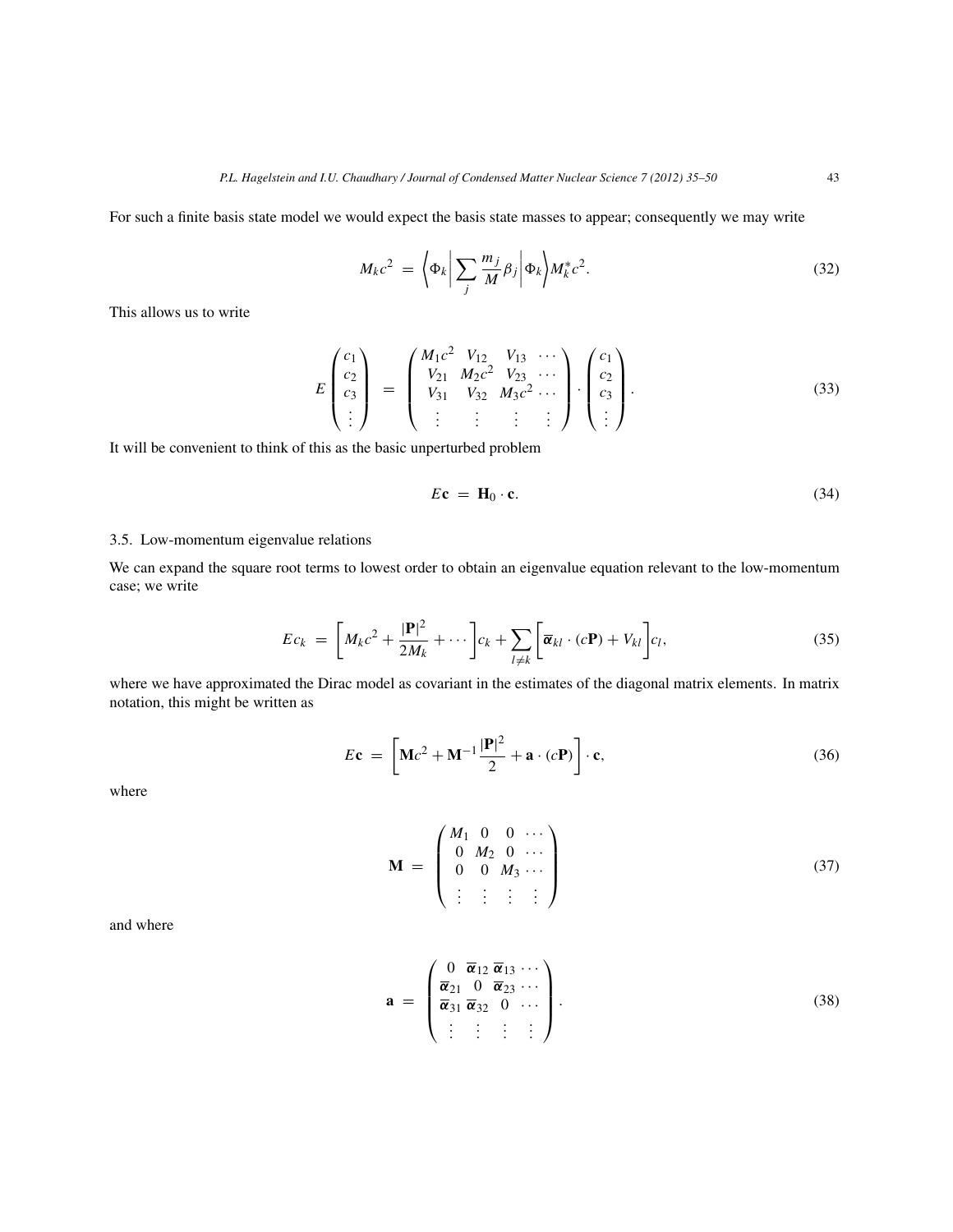#### **4. A Hamiltonian for Nuclei in a Lattice**

There has been discussion over the years as to develop a suitable formalism that would be capable of systematically addressing the anomalies of interest in condensed matter nuclear science. It was proposed in [37] that one begin with a fundamental Hamiltonian based on nucleons and electrons, and then reduce the model for applications by first building up nuclei from nucleons, then solving for electronic degrees of freedom in a Born–Oppenheimer picture, and finally focusing on the vibrational problem. We imagine a similar approach here, only instead of starting with a nonrelativistic fundamental Hamiltonian we use a relativistic one.

The separation of center of mass and relative degrees of freedom is straightforward in the nonrelativistic version of the problem, which is why we focused on it in [37]. But we see in the discussion above that it is possible to separate the center of mass and relative Hamiltonians for a many-particle Dirac model, even in the context of a finite basis approximation. This separation allows us to extend the earlier program systematically to a relativistic formulation (including now a new relativistic coupling between the nuclear motion and internal nuclear degrees of freedom) based on an underlying many-particle Dirac model.

#### 4.1. Hamiltonian for electrons and nucleons

We begin with a formal model based on many-particle Dirac Hamiltonians for the electrons and nucleons

$$
\hat{H} = \left[ \sum_{j} \alpha_{j} \cdot c \hat{\mathbf{p}}_{j} + \beta_{j} M_{j} c^{2} + \sum_{j < k} V_{jk}^{nn} (\mathbf{r}_{k} - \mathbf{r}_{j}) \right]_{\text{nucleons}} + \left[ \sum_{j} \alpha_{j} \cdot c \hat{\mathbf{p}}_{j} + \beta_{j} m_{e} c^{2} + \sum_{j < k} V_{jk}^{ee} (\mathbf{r}_{k} - \mathbf{r}_{j}) \right]_{\text{electrons}} + \sum_{j,k} V_{jk}^{en} (\mathbf{r}_{k} - \mathbf{r}_{j}). \tag{39}
$$

In the first term in brackets we find a relativistic nucleon Hamiltonian including mass, velocity, and potential terms (including strong force interactions as well as electromagnetic interactions). Nuclear models of this kind can be found in the literature [38,39]. In the second term in brackets we find a relativistic electron Hamiltonian also including mass, velocity and potential terms (in this case electromagnetic interactions). Electronic models of this kind provide the foundation for relativistic electron band calculations; one can find a discussion of this model in [40]. Although there is no reason to believe that a relativistic description for the electrons is required for the problems of interest, somehow it seems appropriate to maintain the same level of description in the fundamental Hamiltonian. Finally, the last term includes electron-nucleon potential terms, which are electromagnetic here. A further augmentation of the model to include weak interaction physics is possible, but we will not pursue it here.

#### 4.2. Reduction of the nucleon Hamiltonian

The developments presented in the previous sections allow for a systematic reduction for the nucleon Hamiltonian in the form

$$
\left[\sum_{j} \alpha_{j} \cdot c \hat{\mathbf{p}}_{j} + \beta_{j} M_{j} c^{2} + \sum_{j < k} V_{jk}^{nn} (\mathbf{r}_{k} - \mathbf{r}_{j})\right]_{\text{nucleons}}
$$
\n
$$
\rightarrow \sum_{l} \left[\mathbf{M} c^{2} + \frac{|\hat{\mathbf{P}}|^{2}}{2\mathbf{M}} + \mathbf{a} \cdot (c \hat{\mathbf{P}})\right]_{l}, \tag{40}
$$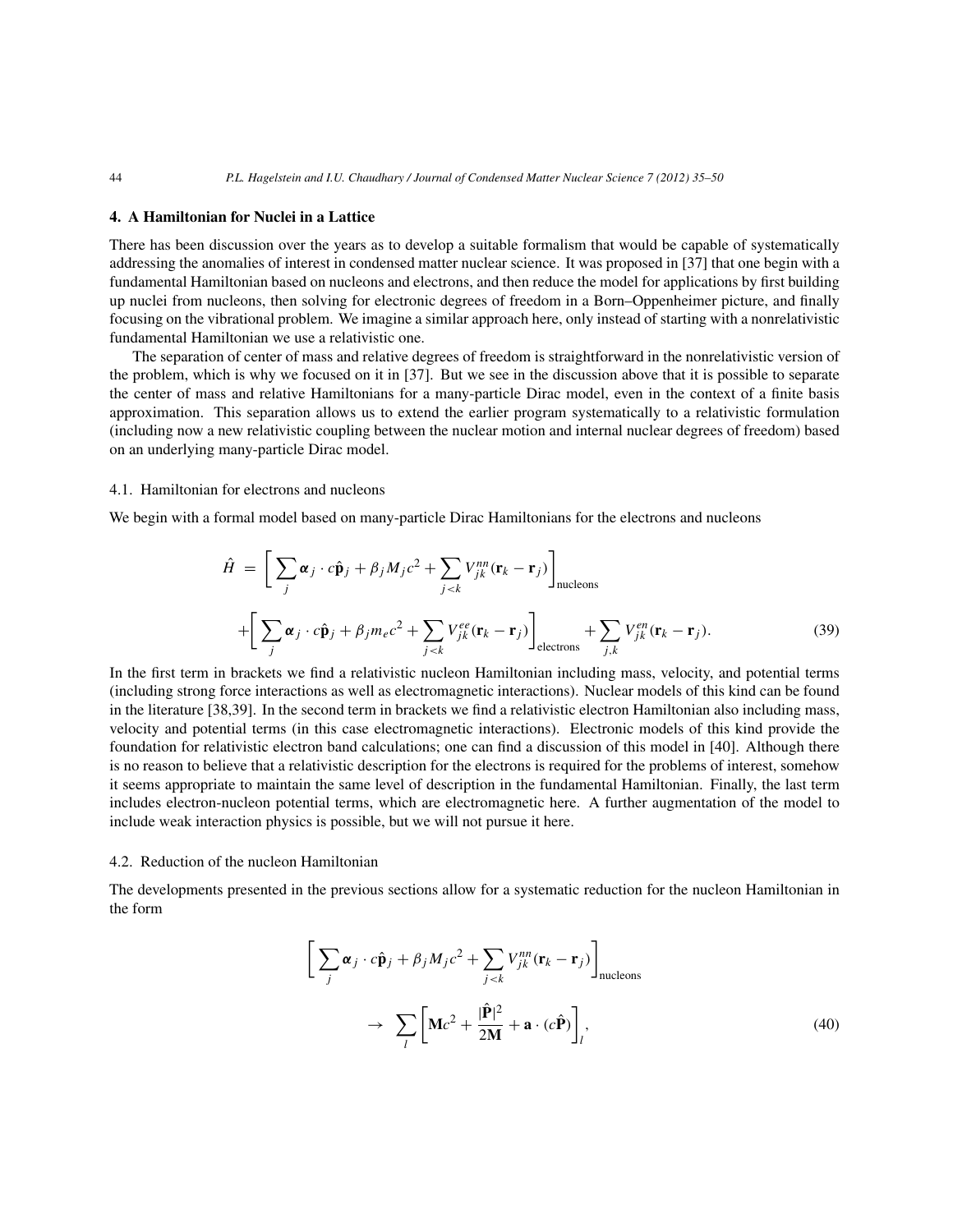where the sum over nucleons is now replaced with a sum over nuclei, and where the different matrices associated with the nuclear finite basis expansion are selected to be appropriate for the nucleus indexed by  $l$ .

The excited state energies in the rest frame appear as the eigenvalues of the mass term  $\mathbf{M}c^2$ . The lowest-order contribution to the kinetic energy of the nucleus as a composite Dirac particle is included in  $|\hat{P}|^2/2M$ , which allows for the energy of a basis state to impact the kinetic energy appropriately. Finally, there is a new term  $\mathbf{a} \cdot (c\hat{\mathbf{P}})$  that describes a relativistic effect in which the nucleus center of mass momentum (which will subsequently be part of the lattice vibrations) is coupled to transitions between the different basis states. The summation over  $l$  here indicates a sum over the different nuclei in the lattice, so that there will be separate mass matrices and lattice coupling terms for each nuclei. The condensed matter Hamiltonian that results is

$$
\hat{H} = \left[ \sum_{l} \left[ \mathbf{M}c^{2} + \frac{|\hat{\mathbf{P}}|^{2}}{2\mathbf{M}} + \mathbf{a} \cdot (c\hat{\mathbf{P}}) \right]_{l} \right]_{\text{nuclei}} + \left[ \sum_{j} \alpha_{j} \cdot c\hat{\mathbf{p}}_{j} + \beta_{j} m_{e} c^{2} + \sum_{j < k} V_{jk}^{ee} (\mathbf{r}_{k} - \mathbf{r}_{j}) \right]_{\text{electrons}} + \sum_{j,k} V_{jk}^{en} (\mathbf{r}_{k} - \mathbf{r}_{j}). \tag{41}
$$

This represents a generalization of the conventional starting place for condensed matter physics calculations.

#### 4.3. Born–Oppenheimer approximation

With nucleons replaced by nuclei, the resulting model is very similar to the standard condensed matter model, and we can similarly make use of the Born–Oppenheimer approximation to obtain a potential model for the nuclei

$$
\hat{H} = \sum_{l} \left[ \mathbf{M}c^2 + \frac{|\hat{\mathbf{P}}|^2}{2\mathbf{M}} + \mathbf{a} \cdot (c\hat{\mathbf{P}}) \right]_l + \sum_{j < k} V_{jk}^{NN} (\mathbf{R}_k - \mathbf{R}_j). \tag{42}
$$

This Hamiltonian is made up of individual mass, kinetic energy, and lattice coupling terms for each nucleus individually, and augmented now with effective potential interactions (electromagnetic plus electronic) between the nuclei. This model provides a generalization of the usual lattice Hamiltonian to include nuclear mass effects and lattice coupling with the nuclei.

#### 4.4. Reduction to a standard lattice Hamiltonian

In the event that the effects associated with nuclear excitation are weak, then the new terms in the model can be dispensed with; if we we assume

$$
\mathbf{a}_l \ \rightarrow \ 0,\tag{43}
$$

then we recover a model that is essentially the standard condensed matter lattice Hamiltonian:

$$
\hat{H} = \sum_{l} \left[ \mathbf{M}c^2 + \frac{|\hat{\mathbf{P}}|^2}{2\mathbf{M}} \right]_l + \sum_{j < k} V_{jk}^{NN} (\mathbf{R}_k - \mathbf{R}_j). \tag{44}
$$

In this approximation there is no direct coupling between the nuclear excited states and lattice vibrations. If the nuclei are in ground states, we could replace the mass matrices by the mass eigenvalues, which completes the reduction: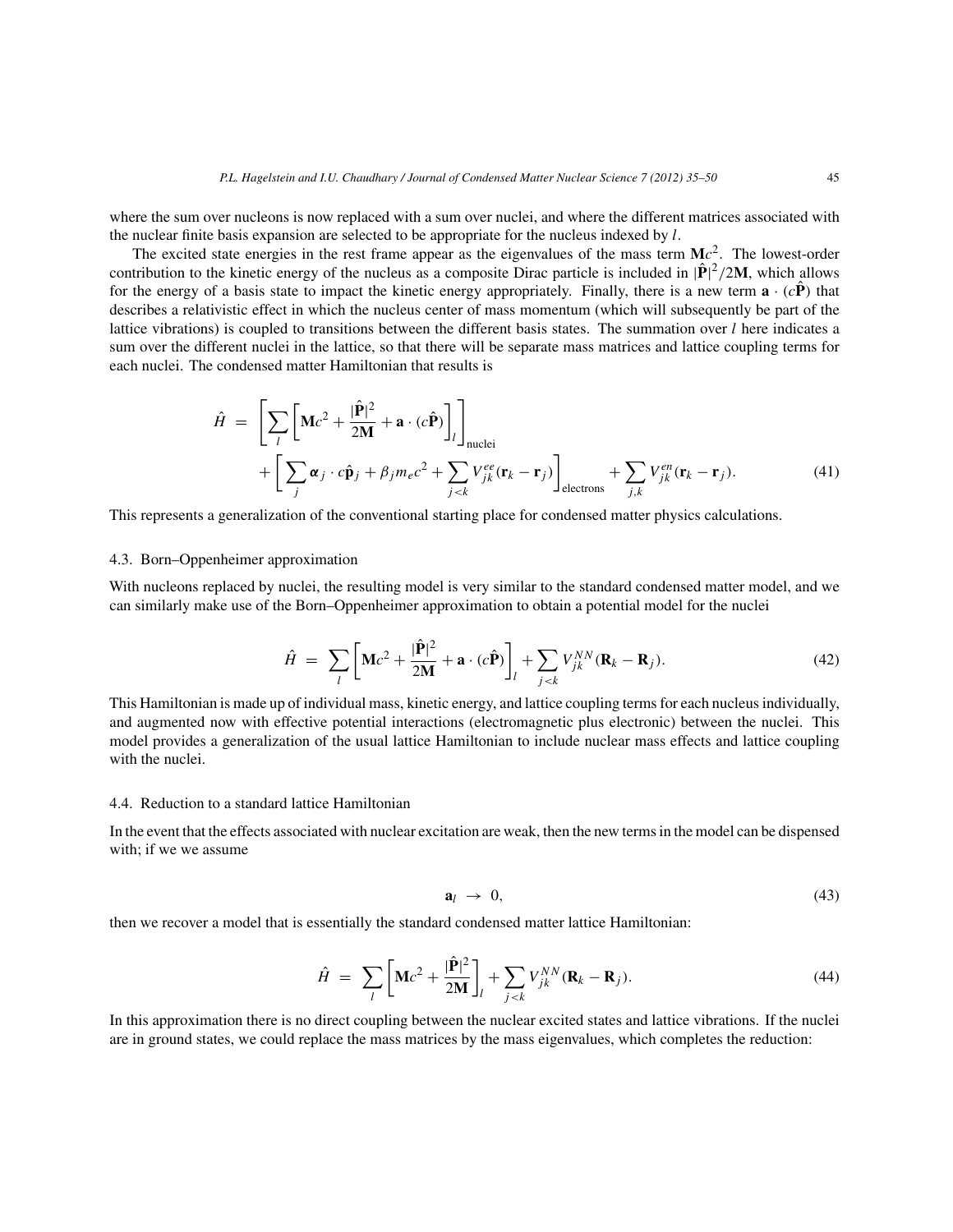$$
\hat{H} = \sum_{l} \left[ M c^2 + \frac{|\hat{\mathbf{P}}|^2}{2M} \right]_l + \sum_{j < k} V_{jk}^{NN} (\mathbf{R}_k - \mathbf{R}_j). \tag{45}
$$

#### **5. Discussion and Conclusions**

This study was motivated by our interest in deriving a lattice Hamiltonian from a relativistic starting Hamiltonian in which we could study the effect of the different configuration masses on the lattice dynamics, with the goal of developing a systematic description of the anomalies associated with condensed matter nuclear science. The derivation of such a Hamiltonian from the many-particle Dirac model in particular is in general problematic due to difficulties in the separation of relative and center of mass degrees of freedom for the relativistic problem. We recently obtained a weaker result that seemed to suggest a systematic way of separating center of mass and relative contributions to the energy, which prompted us to use it to isolate nuclear center of mass and nuclear terms in a lattice Hamiltonian. We obtained terms for the mass energy and kinetic energy that had been expected. In addition we obtained an additional coupling term due to the *α* · c**P** terms in the Dirac model; this we had not anticipated. The presence of this new term is not an artifact of our derivation, as we found subsequently that it can also be obtained in a straightforward manner using perturbation theory.

The origin of this effect is that the nuclear states of the composite nucleus transform under a boost in the manyparticle Dirac model, which implies a mixing with other states. In the case of constant **P** the eigenvalue problem is seeking to create a version of the boosted wavefunction out of the rest frame states. However, with the composite momentum is dynamical (as occurs in a lattice), the model tries to develop boosted wavefunctions for a composite momentum that keeps changing magnitude and direction, which requires in this picture a dynamical admixture of different rest frame states.

In the end, we obtain a Hamiltonian that describes lattice dynamics and nuclear excitation that is derived consistently from an underlying relativistic Hamiltonian (the many-particle Dirac model). This model appears to be very closely related to models for two-level systems coupled to an oscillator that we have investigated over the years [28–31] in connection with the excess heat effect in the Fleischmann–Pons experiment.

#### **Appendix A. Nonrelativistic Limit for the Transition Operator**

Transitions in this model are described by the off-diagonal matrix element

$$
\overline{\boldsymbol{\alpha}}_{fi} \cdot c\hat{\mathbf{P}} = \left\langle \Phi_f \middle| \sum_j \frac{m_j}{M} \boldsymbol{\alpha}_j \cdot c\hat{\mathbf{P}} \middle| \Phi_i \right\rangle. \tag{A.1}
$$

We are interested in developing a nonrelativistic approximation for this operator which may be useful for understanding the coupling.

#### Appendix A.1. Expansion of the wavefunction

We assume that the solution to the relative problem can be expanded in the form

$$
\Phi = \Phi_{+++\cdots} + \Phi_{-++\cdots} + \Phi_{+-+\cdots} + \Phi_{++-\cdots} + \cdots, \tag{A.2}
$$

where the first term involves large component channels for all nucleons, where the second involves a small component channel for the first particle, and so forth.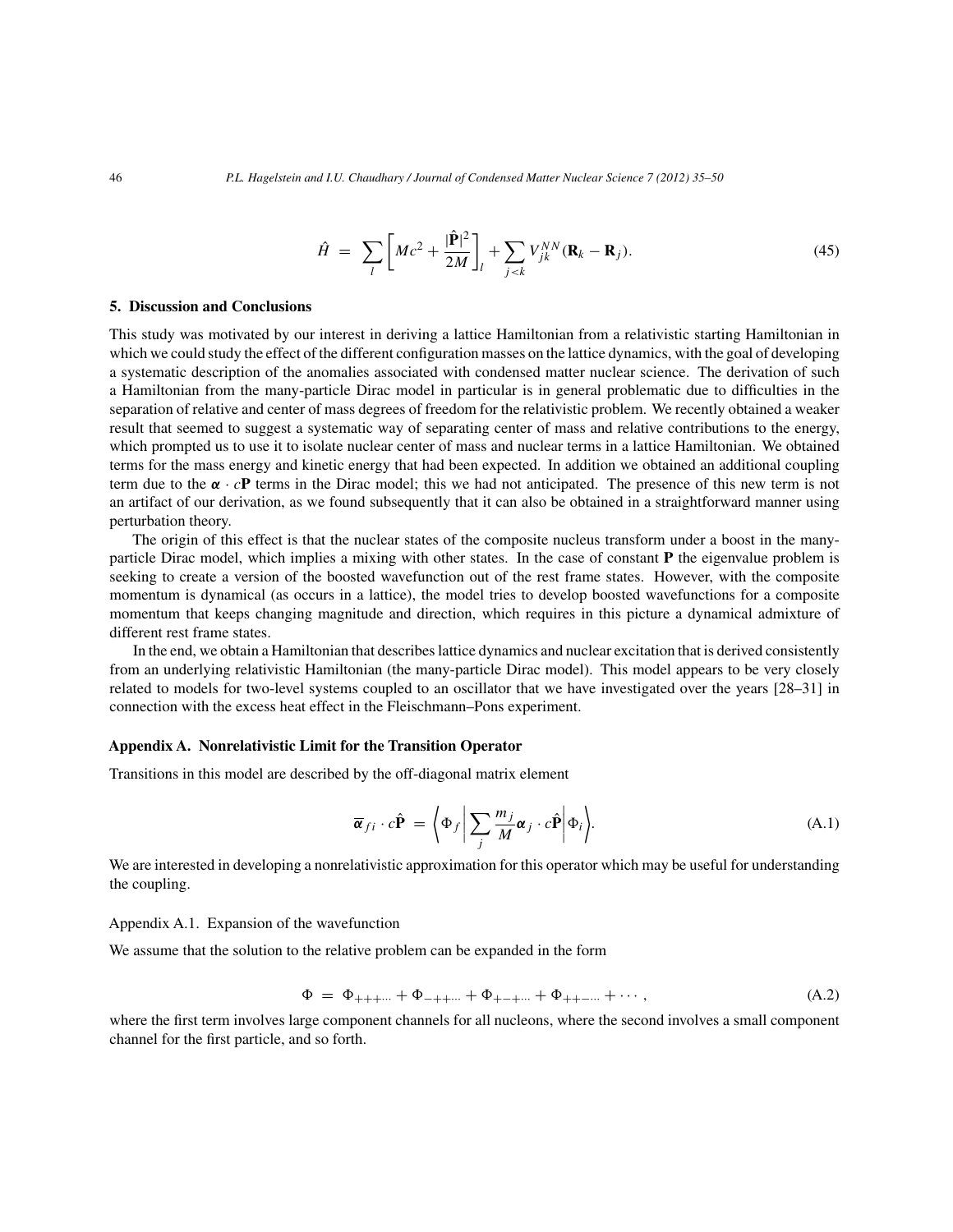#### Appendix A.2. Channel equations

For the first term, the relative eigenvalue problem in the rest frame results in

$$
\left[E - Mc^2 - \sum_{j < k} V_{jk} (\xi_k - \xi_j) \right] \Phi_{+++\cdots} = \sigma_1 \cdot (c\hat{\pi}_1) \Phi_{-++\cdots} + \sigma_2 \cdot (c\hat{\pi}_2) \Phi_{+-+\cdots} + \sigma_3 \cdot (c\hat{\pi}_3) \Phi_{++-\cdots} + \cdots \tag{A.3}
$$

For the second term we have

$$
\[E - Mc^2 + 2m_1c^2 - \sum_{j < k} V_{jk}(\xi_k - \xi_j)\] \Phi_{-++\cdots} = \sigma_1 \cdot (c\hat{\pi}_1) \Phi_{+++\cdots} + \sigma_2 \cdot (c\hat{\pi}_2) \Phi_{--+\cdots} + \sigma_3 \cdot (c\hat{\pi}_3) \Phi_{-+-\cdots} + \cdots \tag{A.4}
$$

from which we approximate the channel wavefunction as

$$
\Phi_{-++\cdots} = \left[ E - Mc^2 + 2m_1 c^2 - \sum_{j < k} V_{jk} (\xi_k - \xi_j) \right]^{-1} (\sigma_1 \cdot c \hat{\pi}_1) \Phi_{+++\cdots} \tag{A.5}
$$

Appendix A.3. Approximate transition matrix element

To proceed we expand the transition matrix element in terms of the different pieces

$$
\left\langle \Phi_f \middle| \sum_j \frac{m_j}{M} \alpha_j \cdot c \hat{\mathbf{P}} \middle| \Phi_i \right\rangle = \frac{m_1}{M} \left[ \left\langle \Phi_f (+ + \cdots) \middle| (\sigma_1 \cdot c \hat{\mathbf{P}}) \middle| \Phi_i (- + \cdots) \right\rangle \right. \\
\left. + \left\langle \Phi_f (- + \cdots) \middle| (\sigma_1 \cdot c \hat{\mathbf{P}}) \middle| \Phi_i (+ + \cdots) \right\rangle \right] + \cdots \tag{A.6}
$$

We expect the large component to dominate, so we keep terms with a single small component and approximate according to

$$
\left\langle \Phi_{f} \middle| \sum_{j} \frac{m_{j}}{M} \alpha_{j} \cdot c\hat{\mathbf{P}} \middle| \Phi_{i} \right\rangle =
$$
\n
$$
\frac{m_{1}}{M} \left[ \left\langle \Phi_{f}(+++\cdots) \middle| (\sigma_{1} \cdot c\hat{\mathbf{P}}) \left[ E - Mc^{2} + 2m_{1}c^{2} - \sum_{j\n
$$
+ \left\langle \Phi_{f}(+++\cdots) \middle| (\sigma_{1} \cdot c\hat{\pi}_{1}) \left[ E - Mc^{2} + 2m_{1}c^{2} - \sum_{j\n
$$
+ \cdots
$$
\n(A.7)
$$
$$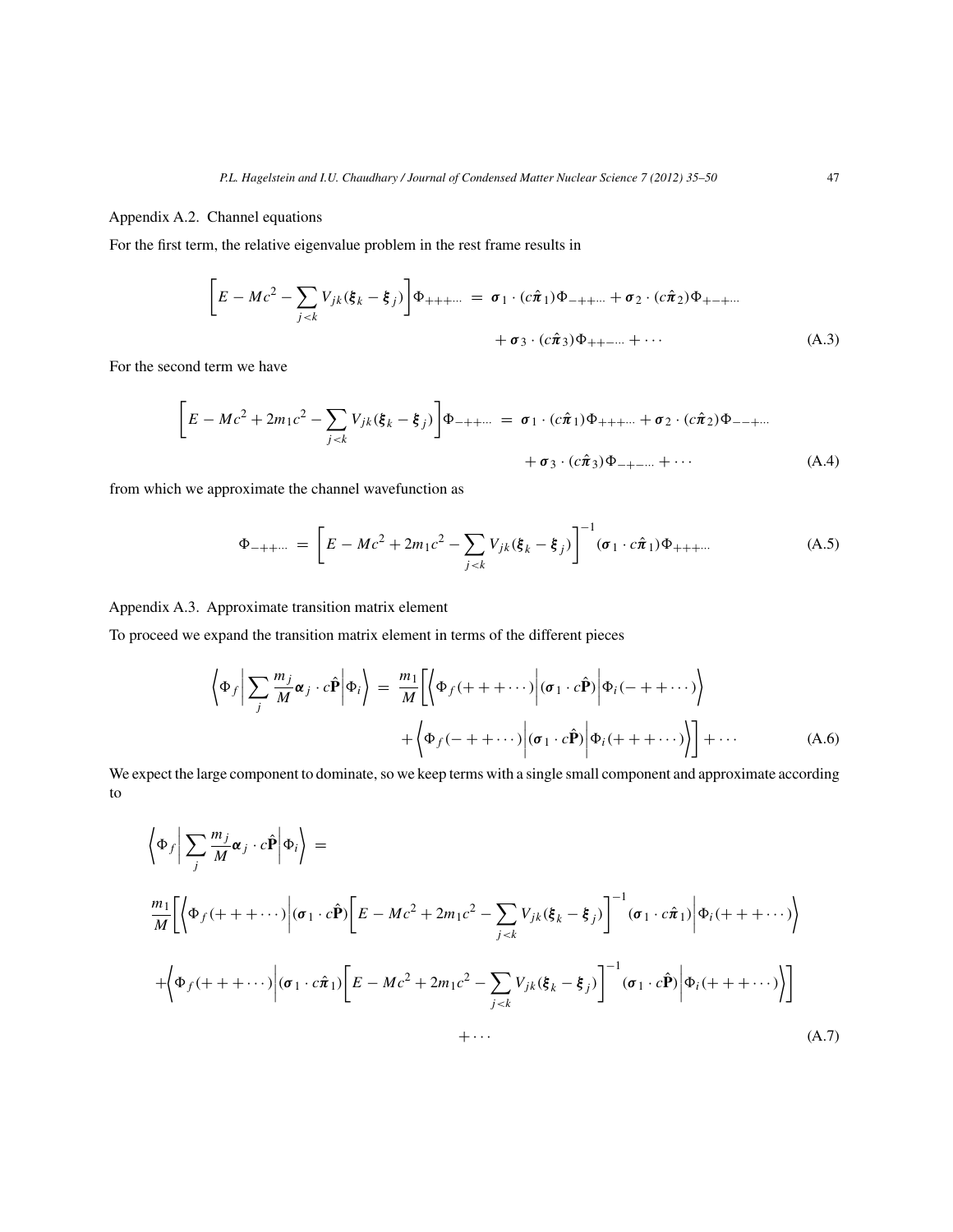Appendix A.4. Taylor series expansion

A Taylor series expansion yields

$$
\left[E - Mc^2 + 2m_1c^2 - \sum_{j < k} V_{jk}(\xi_k - \xi_j)\right]^{-1}
$$
\n
$$
= \frac{1}{2m_1c^2} \left[1 + \frac{E - Mc^2}{2m_1c^2} - \frac{1}{2m_1c^2} \sum_{j < k} V_{jk}(\xi_k - \xi_j)\right]^{-1}
$$
\n
$$
= \frac{1}{2m_1c^2} \left[1 - \frac{E - Mc^2}{2m_1c^2} + \frac{1}{2m_1c^2} \sum_{j < k} V_{jk}(\xi_k - \xi_j) + \cdots\right]
$$
\n(A.8)

#### Appendix A.5. Leading-order contribution

To evaluate the leading-order term in the expansion of the transition matrix element, we require the identity

$$
(\mathbf{a} \cdot \boldsymbol{\sigma})(\mathbf{b} \cdot \boldsymbol{\sigma}) = \mathbf{a} \cdot \mathbf{b} + i\boldsymbol{\sigma} \cdot \mathbf{a} \times \mathbf{b}.
$$
 (A.9)

This allows us to write

$$
(\boldsymbol{\sigma} \cdot c\hat{\mathbf{P}})(\boldsymbol{\sigma} \cdot c\hat{\boldsymbol{\pi}}) + (\boldsymbol{\sigma} \cdot c\hat{\boldsymbol{\pi}})(\boldsymbol{\sigma} \cdot c\hat{\mathbf{P}}) = 2c^2\hat{\boldsymbol{\pi}} \cdot \hat{\mathbf{P}} + i\boldsymbol{\sigma} \cdot (\hat{\mathbf{P}} \times \hat{\boldsymbol{\pi}} + \hat{\boldsymbol{\pi}} \times \hat{\mathbf{P}})
$$
  
=  $2c^2\hat{\boldsymbol{\pi}} \cdot \hat{\mathbf{P}}.$  (A.10)

Consequently, the leading-order term vanishes

$$
\sum_{j} \frac{m_{j}}{M} \left[ \left\langle \Phi_{f}(+++\cdots) \middle| (\sigma_{j} \cdot c\hat{\mathbf{P}}) \frac{1}{2m_{j}c^{2}} (\sigma_{j} \cdot c\hat{\pi}_{j}) \middle| \Phi_{i}(+++\cdots) \right\rangle \right]
$$

$$
+ \left\langle \Phi_{f}(+++\cdots) \middle| (\sigma_{j} \cdot c\hat{\pi}_{j}) \frac{1}{2m_{j}c^{2}} (\sigma_{j} \cdot c\hat{\mathbf{P}}) \middle| \Phi_{i}(+++\cdots) \right\rangle \right]
$$

$$
= \frac{1}{M} \left[ \left\langle \Phi_{f}(+++\cdots) \middle| \hat{\mathbf{P}} \cdot \sum_{j} \hat{\pi}_{j} \middle| \Phi_{i}(+++\cdots) \right\rangle, \tag{A.11}
$$

since

,

$$
\sum_{j} \pi_{j} = \sum_{j} \mathbf{p}_{j} - \frac{m_{j}}{M} \mathbf{P} = 0.
$$
 (A.12)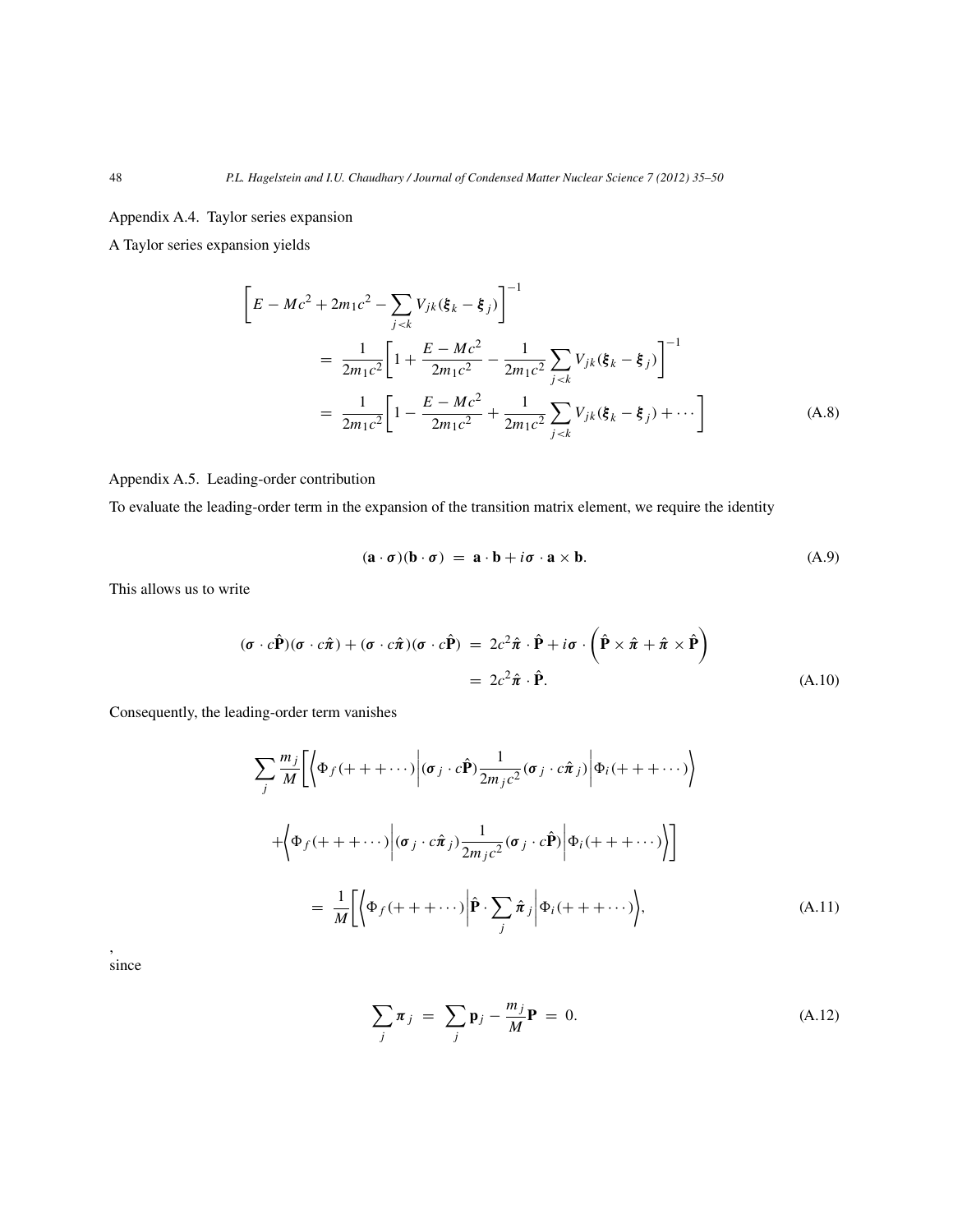Appendix A.6. First next-order term

There are two next-order terms; the first of these is

$$
\sum_{j} 2 \frac{m_j}{M} \Big\langle \Phi_f(+ + + \cdots) \Big| (\sigma_j \cdot c\hat{\mathbf{P}}) \frac{E - Mc^2}{(2m_j c^2)^2} (\sigma_j \cdot c\hat{\pi}_j) \Big| \Phi_i(+ + + \cdots) \Big\rangle
$$
  
= 
$$
\frac{(E - Mc^2)}{2Mc^2} \Big\langle \Phi_f(+ + + \cdots) \Big| \sum_{j} \frac{\hat{\pi_j} \cdot \hat{\mathbf{P}}}{m_j} \Big| \Phi_i(+ + + \cdots) \Big\rangle.
$$
 (A.13)

Note that this term contains the sum  $\sum_j \frac{\hat{\pi}_j}{m_j}$  which we may rewrite as

$$
\sum_{j} \frac{\hat{\pi_j}}{m_j} = \sum_{j} \hat{\pi}_j \left( \frac{1}{m_j} - \frac{1}{m_{av}} \right), \tag{A.14}
$$

since  $\sum_j \hat{\pi}_j = 0$ , where  $m_{av}$  might be an appropriate average of the different masses. Since the proton mass is 938.27 MeV/ $c^2$  and the neutron mass is 939.56 MeV/ $c^2$ , the individual nucleon masses are little different from the average nucleon mass. Consequently, we expect this term to be small.

Appendix A.7. Second next-order term

The other next-order term is

$$
\sum_{j} \frac{m_{j}}{M} \Big[ \Big\langle \Phi_{f}(+++\cdots) \Big| (\sigma_{j} \cdot c\hat{\mathbf{P}}) \Big[ \frac{1}{(2m_{j}c^{2})^{2}} \sum_{k  
+  $\Big\langle \Phi_{f}(+++\cdots) \Big| (\sigma_{j} \cdot c\hat{\pi}_{j}) \Big[ \frac{1}{(2m_{j}c^{2})^{2}} \sum_{k  
=  $\frac{1}{2Mc^{2}} \Big[ \Big\langle \Phi_{f}(+++\cdots) \Big| \sum_{j} (\sigma_{j} \cdot c\hat{\mathbf{P}}) \Big[ \frac{1}{2m_{j}c^{2}} \sum_{k  
+  $\Big\langle \Phi_{f}(+++\cdots) \Big| \sum_{j} (\sigma_{j} \cdot c\hat{\pi}_{j}) \Big[ \frac{1}{2m_{j}c^{2}} \sum_{k (A.15)$$$
$$

#### **References**

- [1] C. Kittel, *Introduction to Solid State Physics*, Wiley, New York (1971).
- [2] A. Abragam, *Principles of Nuclear Magnetism*, Clarendon Press, Oxford (1994).
- [3] H. Frauenfelder, *The Mössbauer Effect*, W.A. Benjamin, New York (1962).
- [4] M. Fleischmann, S. Pons and M. Hawkins, *J. Electroanal. Chem.* **201** (1989) 301; errata **263** (1990) 187.
- [5] M. Fleischmann, S. Pons, M.W. Anderson, L.J. Li and M. Hawkins, *J. Electroanal. Chem.* **287** (1990) 293.